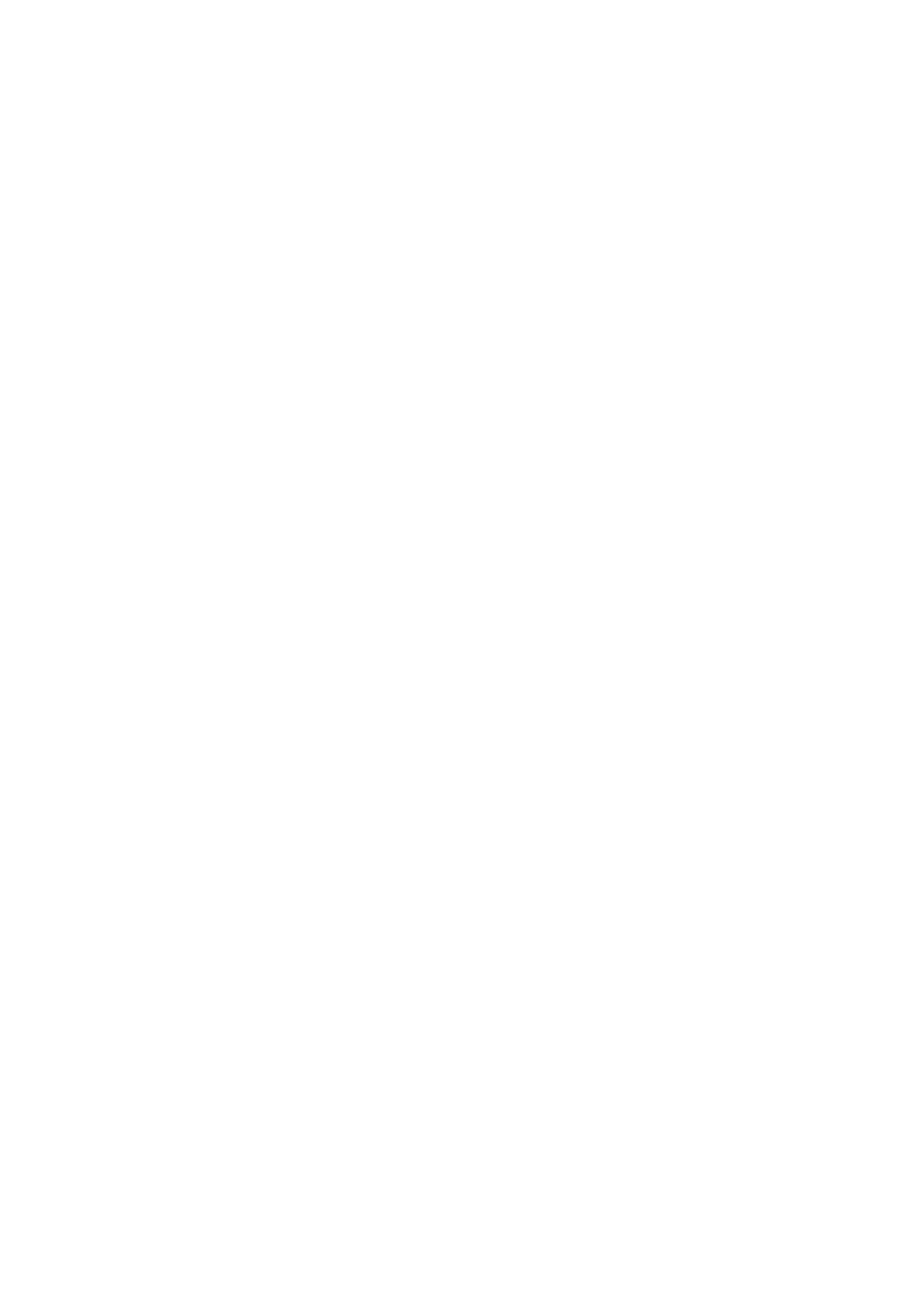# Contents

| 1                                                         |    |
|-----------------------------------------------------------|----|
| $\mathfrak{D}$<br>3                                       |    |
| Schedule 1—Scope and application                          | 4  |
| Part 1-Duty of utmost good faith                          | 4  |
| <b>Insurance Contracts Act 1984</b>                       | 4  |
| Part 2—Bundled workers' compensation contracts            | 7  |
| <b>Insurance Contracts Act 1984</b>                       | 7  |
| Part 3—Bundled contracts generally                        | 8  |
| <b>Insurance Contracts Act 1984</b>                       | 8  |
| <b>Schedule 2—Electronic communication</b>                | 10 |
| Insurance Contracts Act 1984                              | 10 |
| <b>Schedule 3-Powers of ASIC</b>                          | 12 |
| <b>Insurance Contracts Act 1984</b>                       | 12 |
| <b>Schedule 4—Disclosure and misrepresentations</b>       | 13 |
| Part 1—Insureds' duty of disclosure                       | 13 |
| <b>Insurance Contracts Act 1984</b>                       | 13 |
| Part 2—Eligible contracts of insurance                    | 14 |
| <b>Insurance Contracts Act 1984</b>                       | 14 |
| Part 3—Insurers' duty to inform of duty of disclosure     | 20 |
| Insurance Contracts Act 1984                              | 20 |
| Part 4—Non-disclosures by life insureds                   | 23 |
| Insurance Contracts Act 1984                              | 23 |
| Schedule 5—Remedies of insurers: life insurance contracts | 25 |
| Part 1—Unbundling of contracts                            | 25 |
| <b>Insurance Contracts Act 1984</b>                       | 25 |
| Part 2—Remedies for non-disclosure and misrepresentation  | 27 |
| <b>Insurance Contracts Act 1984</b>                       | 27 |
|                                                           |    |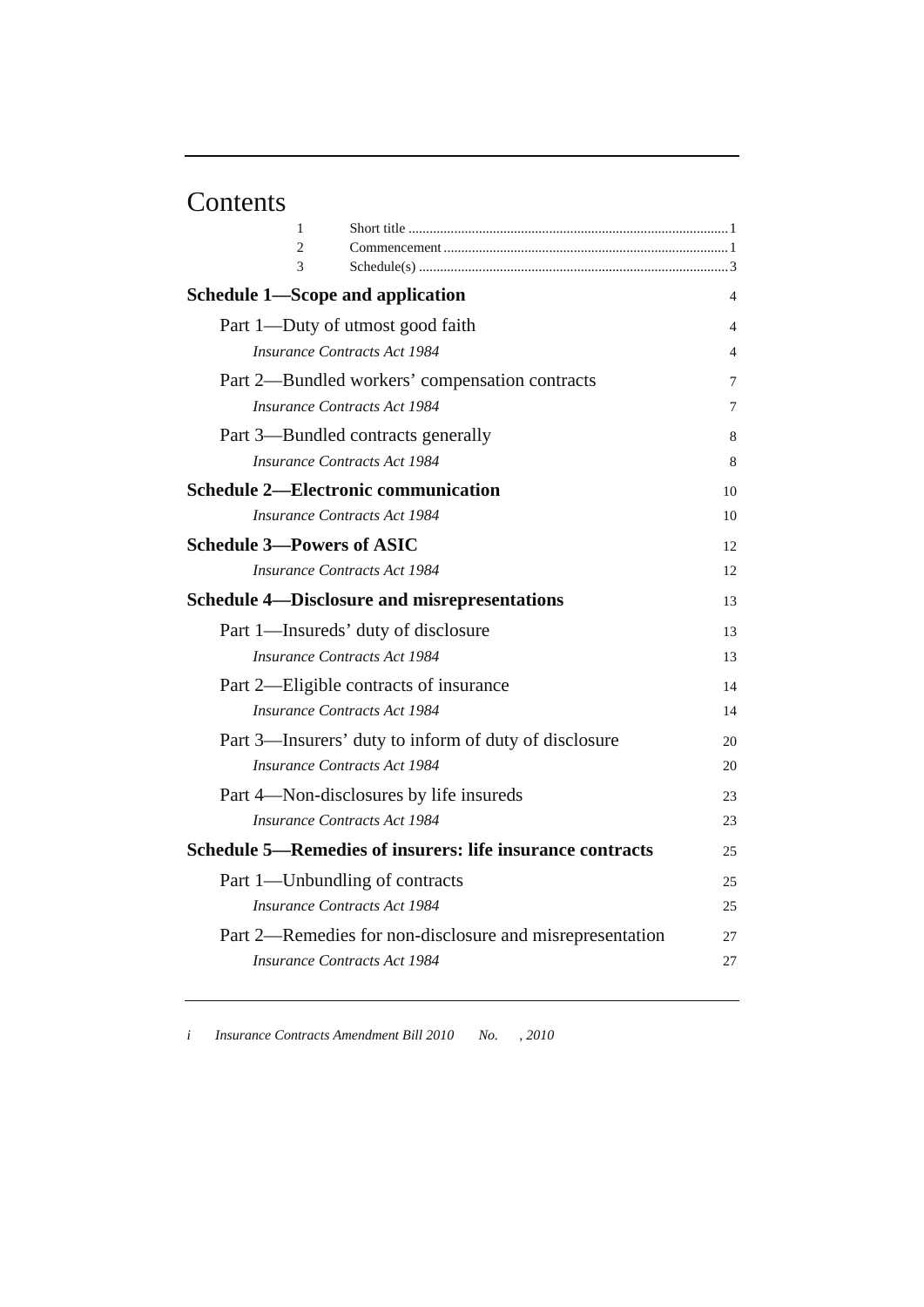| Part 3—Remedy for misstatement of date of birth                                          | 30  |
|------------------------------------------------------------------------------------------|-----|
| <b>Insurance Contracts Act 1984</b>                                                      | 30  |
| Part 4-Cancellation of contracts                                                         | 31  |
| <b>Insurance Contracts Act 1984</b>                                                      | 31  |
| <b>Schedule 6—Third parties</b>                                                          | 33  |
| Part 1—Requests by third party beneficiaries to insurers for<br>information              | 33  |
| <b>Insurance Contracts Act 1984</b>                                                      | 33  |
| Part 2—Insurers' defences in actions by third party<br>beneficiaries                     | 35  |
| Insurance Contracts Act 1984                                                             | 35  |
| Part 3—Rights and obligations of third party beneficiaries                               |     |
| under life insurance contracts                                                           | 38  |
| <b>Insurance Contracts Act 1984</b>                                                      | 38  |
| Part 4—Rights of third parties to recover against insurers                               | 40  |
| <b>Insurance Contracts Act 1984</b>                                                      | 40  |
| Part 5-Representative actions by ASIC on behalf of third                                 |     |
| party beneficiaries                                                                      | 41  |
| <b>Insurance Contracts Act 1984</b>                                                      | 41  |
| Part 6—Non-disclosure or misrepresentation by members of<br>group life insurance schemes | 42  |
| <b>Insurance Contracts Act 1984</b>                                                      |     |
|                                                                                          | 42. |
| <b>Schedule 7—Subrogation</b>                                                            | 45  |
| <b>Insurance Contracts Act 1984</b>                                                      | 45  |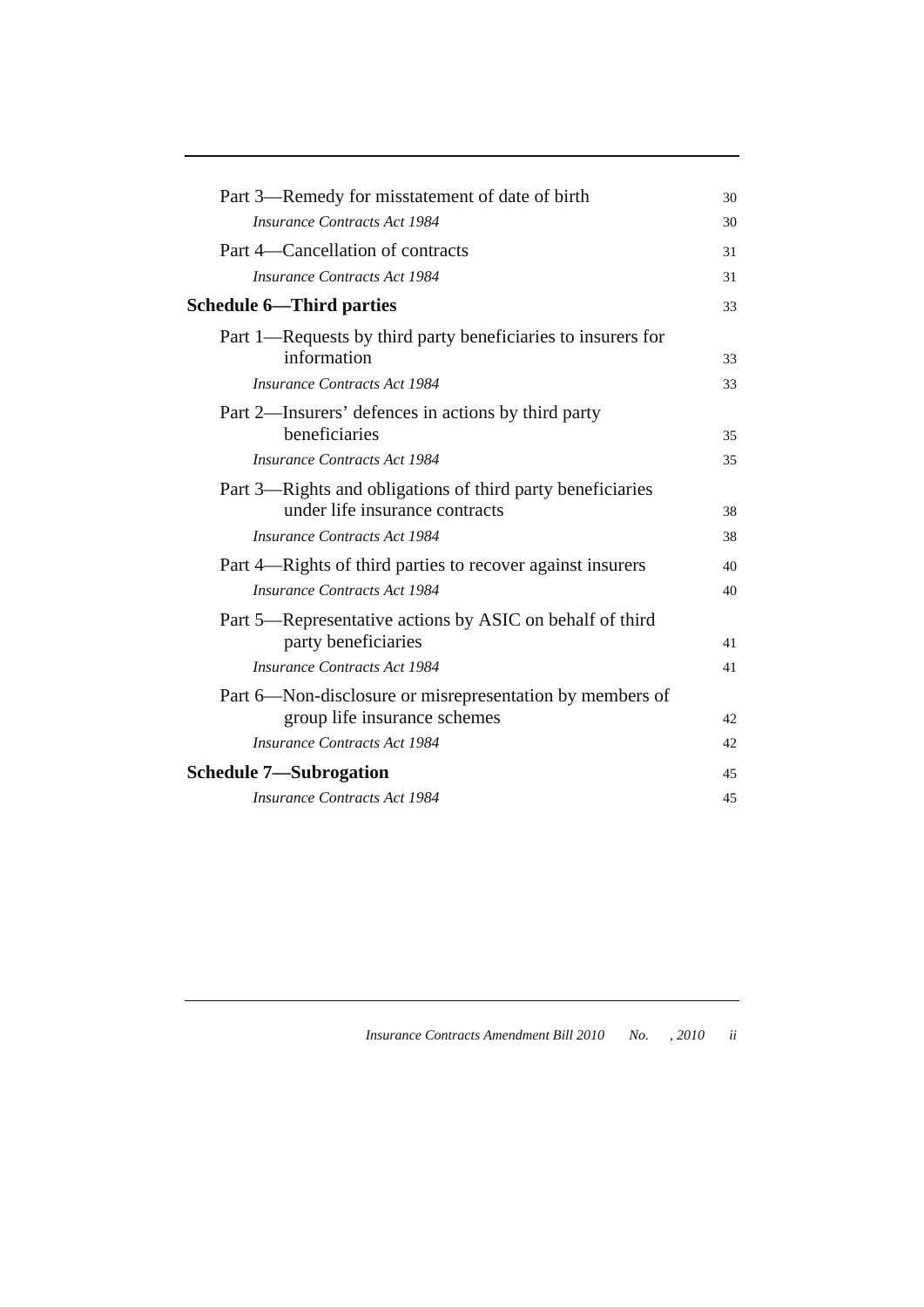# <sup>1</sup>**A Bill for an Act to amend the** *Insurance Contracts*  <sup>2</sup>*Act 1984***, and for related purposes**

3 The Parliament of Australia enacts:

### <sup>4</sup>**1 Short title**

5 This Act may be cited as the *Insurance Contracts Amendment Act*  6 *2010*.

### <sup>7</sup>**2 Commencement**

- 8 (1) Each provision of this Act specified in column 1 of the table 9 commences, or is taken to have commenced, in accordance with 10 column 2 of the table. Any other statement in column 2 has effect 11 **according to its terms.**
- 12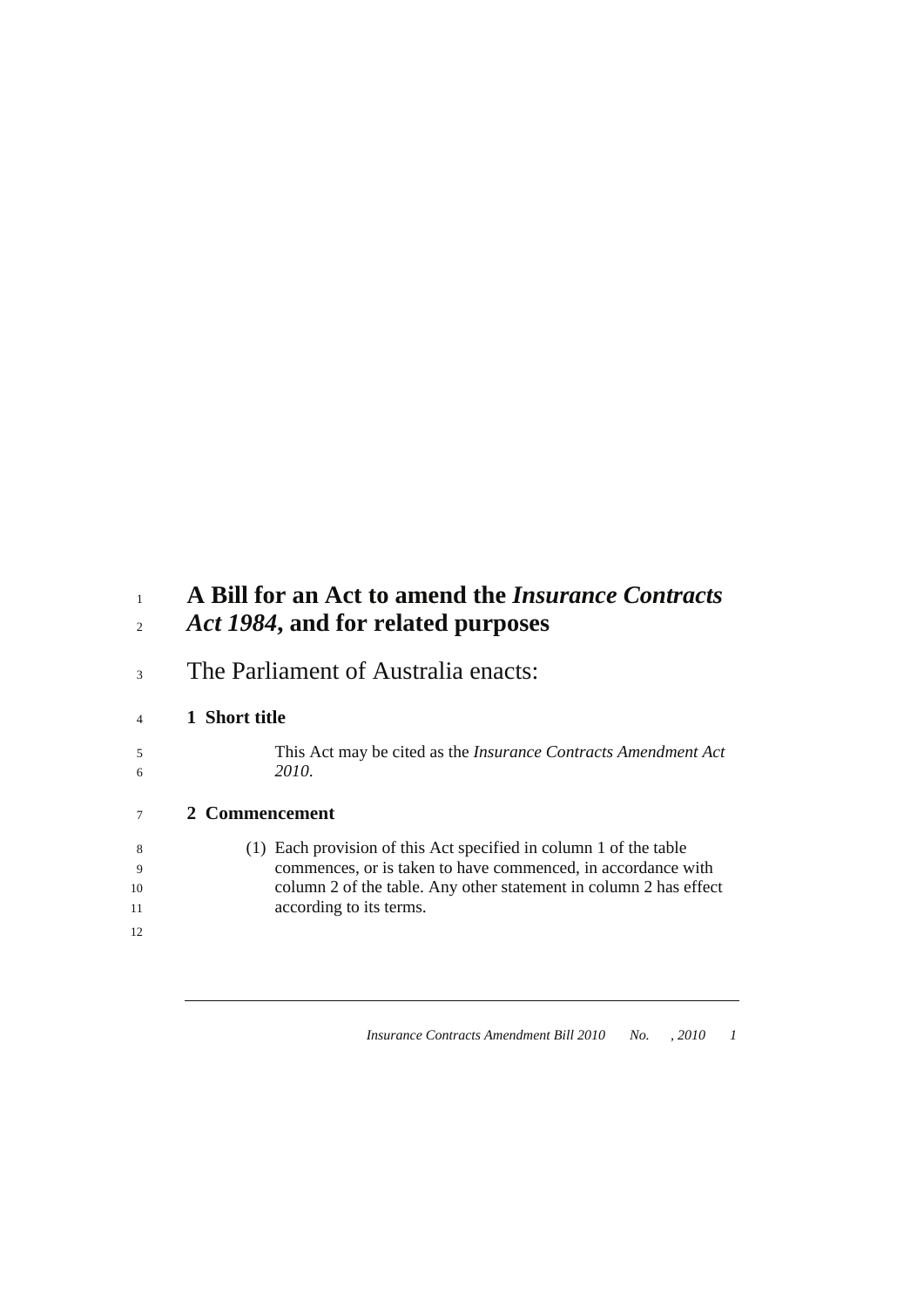| <b>Commencement information</b>                                                             |                                                                                                                                                                                                               |                     |
|---------------------------------------------------------------------------------------------|---------------------------------------------------------------------------------------------------------------------------------------------------------------------------------------------------------------|---------------------|
| Column 1                                                                                    | Column 2                                                                                                                                                                                                      | Column 3            |
| Provision(s)                                                                                | <b>Commencement</b>                                                                                                                                                                                           | <b>Date/Details</b> |
| 1. Sections 1 to 3<br>and anything in<br>this Act not<br>elsewhere covered<br>by this table | The day this Act receives the Royal Assent.                                                                                                                                                                   |                     |
| 2. Schedule 1                                                                               | The day this Act receives the Royal Assent.                                                                                                                                                                   |                     |
| 3. Schedule 2                                                                               | A single day to be fixed by Proclamation.                                                                                                                                                                     |                     |
|                                                                                             | However, if any of the provision(s) do not<br>commence within the period of 6 months<br>beginning on the day this Act receives the<br>Royal Assent, they commence on the day<br>after the end of that period. |                     |
| 4. Schedule 3                                                                               | The day this Act receives the Royal Assent.                                                                                                                                                                   |                     |
| 5. Schedule 4                                                                               | The day after the end of the period of 18<br>months beginning on the day this Act<br>receives the Royal Assent.                                                                                               |                     |
| 6. Schedule 5,<br>Part 1                                                                    | The day this Act receives the Royal Assent.                                                                                                                                                                   |                     |
| 7. Schedule 5,<br>Part 2                                                                    | The day after the end of the period of 12<br>months beginning on the day this Act<br>receives the Royal Assent.                                                                                               |                     |
| 8. Schedule 5,<br>Parts 3 and 4                                                             | The day this Act receives the Royal Assent.                                                                                                                                                                   |                     |
| 9. Schedule 6,<br>Parts 1 to 4                                                              | The day after the end of the period of 12<br>months beginning on the day this Act<br>receives the Royal Assent.                                                                                               |                     |
| 10. Schedule 6,<br>Part 5                                                                   | The day this Act receives the Royal Assent.                                                                                                                                                                   |                     |
| 11. Schedule 6,<br>Part 6                                                                   | The day after the end of the period of 12<br>months beginning on the day this Act<br>receives the Royal Assent.                                                                                               |                     |
| 12. Schedule 7                                                                              | The day after the end of the period of 6<br>months beginning on the day this Act<br>receives the Royal Assent.                                                                                                |                     |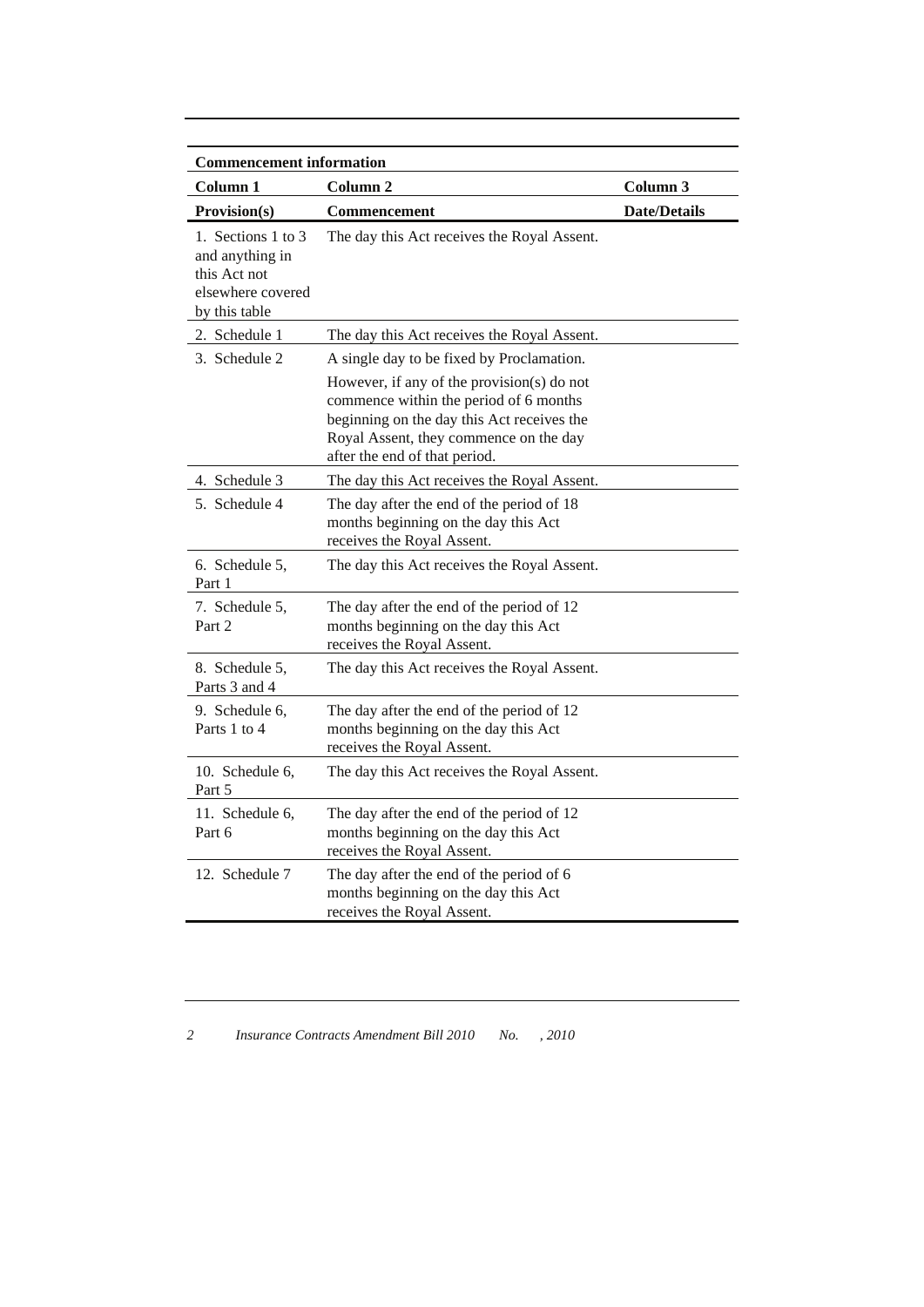| 1<br>$\overline{2}$ | This table relates only to the provisions of this Act as originally<br>Note:<br>passed by both Houses of the Parliament and assented to. It will not be |
|---------------------|---------------------------------------------------------------------------------------------------------------------------------------------------------|
| 3                   | expanded to deal with provisions inserted in this Act after assent.                                                                                     |
| $\overline{4}$      | (2) Column 3 of the table contains additional information that is not                                                                                   |
| 5                   | part of this Act. Information in this column may be added to or                                                                                         |
| 6                   | edited in any published version of this Act.                                                                                                            |
|                     | $3$ Schedule(s)                                                                                                                                         |
| 8                   | Each Act that is specified in a Schedule to this Act is amended or                                                                                      |
| 9                   | repealed as set out in the applicable items in the Schedule                                                                                             |
| 10                  | concerned, and any other item in a Schedule to this Act has effect                                                                                      |
| 11                  | according to its terms.                                                                                                                                 |
| 12                  |                                                                                                                                                         |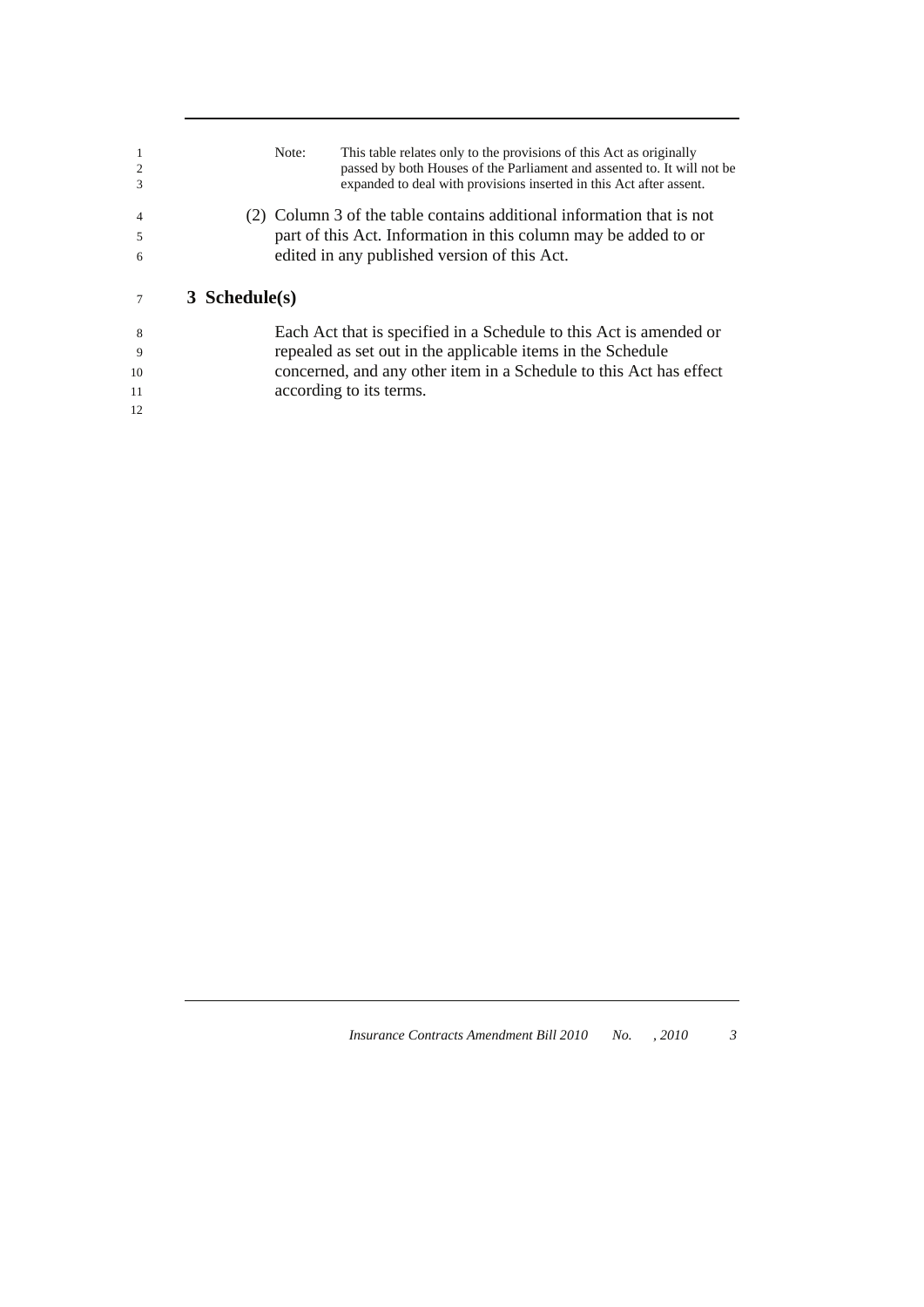| $\mathbf{1}$              | Schedule 1—Scope and application                                                                                                                                                                                                                                                              |
|---------------------------|-----------------------------------------------------------------------------------------------------------------------------------------------------------------------------------------------------------------------------------------------------------------------------------------------|
| 2                         | Part 1-Duty of utmost good faith                                                                                                                                                                                                                                                              |
| 3                         | <b>Insurance Contracts Act 1984</b>                                                                                                                                                                                                                                                           |
| 4<br>5                    | 1 Subsection 11(1) (definition of duty of the utmost good<br>faith)                                                                                                                                                                                                                           |
| 6                         | Omit "section 13", substitute "subsection 13(1)".                                                                                                                                                                                                                                             |
| 7<br>8                    | 2 Subsection 11(1)<br>Insert:                                                                                                                                                                                                                                                                 |
| 9<br>10<br>11<br>12<br>13 | third party beneficiary, under a contract of insurance, means a<br>person who is not a party to the contract but is specified or referred<br>to in the contract, whether by name or otherwise, as a person to<br>whom the benefit of the insurance cover provided by the contract<br>extends. |
| 14                        | 3 Section 13                                                                                                                                                                                                                                                                                  |
| 15                        | Before "A contract", insert "(1)".                                                                                                                                                                                                                                                            |
| 16                        | 4 At the end of section 13                                                                                                                                                                                                                                                                    |
| 17                        | Add:                                                                                                                                                                                                                                                                                          |
| 18<br>19<br>20            | (2) A failure by a party to a contract of insurance to comply with the<br>provision implied in the contract by subsection $(1)$ is a breach of<br>the requirements of this Act.                                                                                                               |
| 21<br>22                  | (3) A reference in this section to a party to a contract of insurance<br>includes a reference to a third party beneficiary under the contract.                                                                                                                                                |
| 23<br>24                  | (4) This section applies in relation to a third party beneficiary under a<br>contract of insurance only after the contract is entered into.                                                                                                                                                   |
| 25                        | 5 After section 14                                                                                                                                                                                                                                                                            |
| 26                        | Insert:                                                                                                                                                                                                                                                                                       |
|                           |                                                                                                                                                                                                                                                                                               |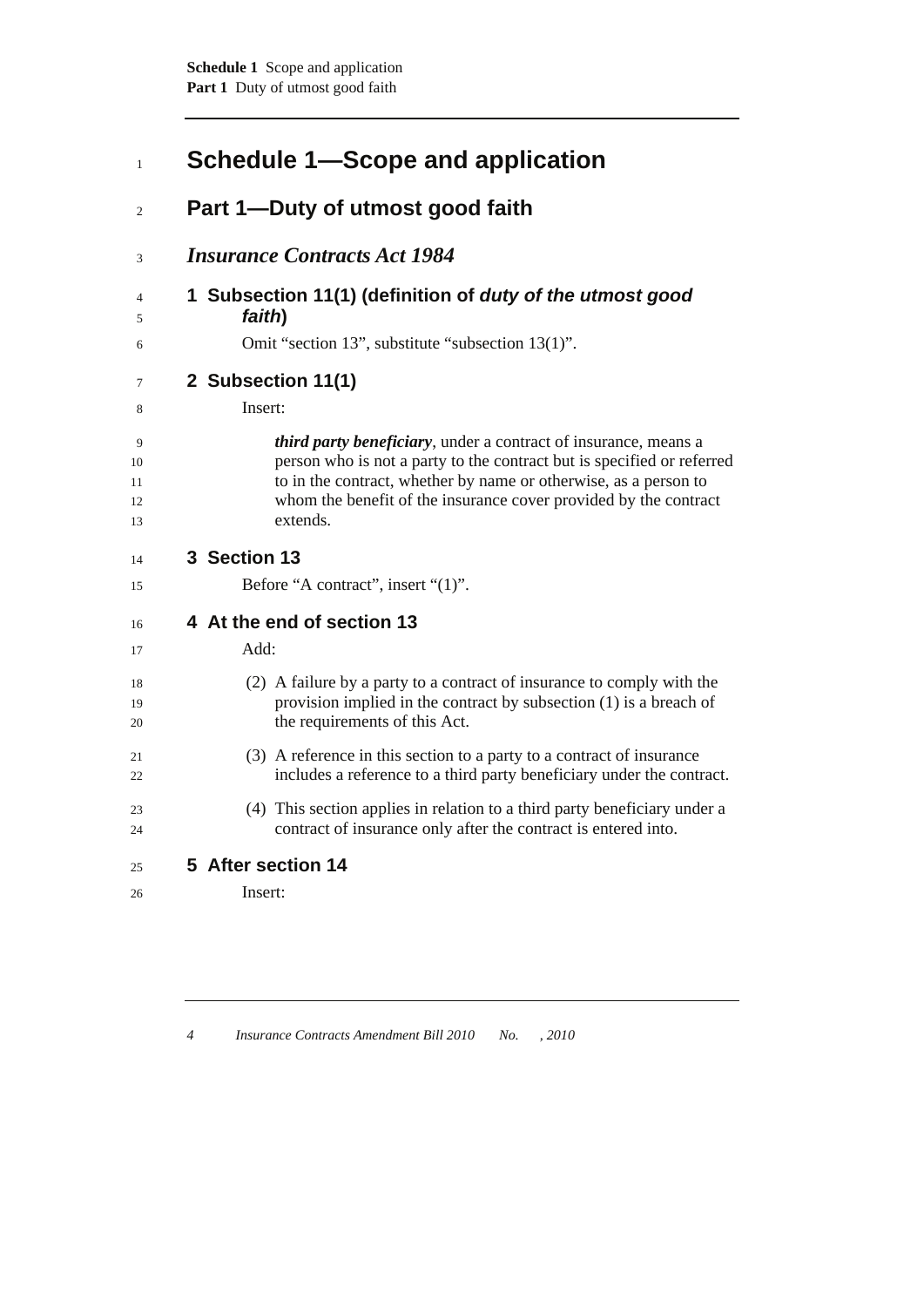| $\mathbf{1}$  | 14A Powers of ASIC—insurer's failure to comply with the duty of |
|---------------|-----------------------------------------------------------------|
| 2             | the utmost good faith in relation to handling or settlement     |
| $\mathcal{R}$ | of claims                                                       |
|               |                                                                 |

| 4  | (1) This section applies if an insurer under a contract of insurance has |
|----|--------------------------------------------------------------------------|
|    | failed to comply with the duty of the utmost good faith in the           |
| 6. | handling or settlement of a claim or potential claim under the           |
|    | contract.                                                                |
|    |                                                                          |

8 (2) Despite any provision of Chapter 7 of the *Corporations Act 2001* 9 or any regulation made under that Chapter, ASIC may exercise its 10 powers under Subdivision C of Division 4 of Part 7.6 of that Act or 11 Subdivision A of Division 8 of that Part in relation to the insurer as 12 if the insurer's failure to comply with the duty of the utmost good 13 faith were a failure by the insurer to comply with a financial 14 services law.

| 15 | Note: | Subdivision C of Division 4 of Part 7.6 of the Corporations Act 2001     |
|----|-------|--------------------------------------------------------------------------|
| 16 |       | deals with variation, suspension and cancellation of an Australian       |
| 17 |       | financial services licence, and Subdivision A of Division 8 of that Part |
| 18 |       | deals with banning persons from providing financial services.            |
|    |       |                                                                          |

19 (3) In this section:

20 *financial services law* has the meaning given by section 761A of 21 the *Corporations Act 2001*.

### <sup>22</sup>**6 Application**

| 23 | (1) | The amendments made by this Part apply to:                                  |
|----|-----|-----------------------------------------------------------------------------|
| 24 |     | (a) a contract of insurance that is originally entered into after the       |
| 25 |     | commencement of this item; and                                              |
| 26 |     | (b) a contract of general insurance that was originally entered             |
| 27 |     | into before the commencement of this item and is renewed                    |
| 28 |     | after that commencement.                                                    |
| 29 | (2) | If a contract of life insurance that was originally entered into before the |
| 30 |     | commencement of this item is varied after that commencement to:             |
| 31 |     | (a) increase a sum insured under the contract; or                           |
| 32 |     | (b) increase the number of life insureds under the contract; or             |
| 33 |     | (c) provide one or more additional kinds of insurance cover;                |
| 34 |     | then:                                                                       |
|    |     |                                                                             |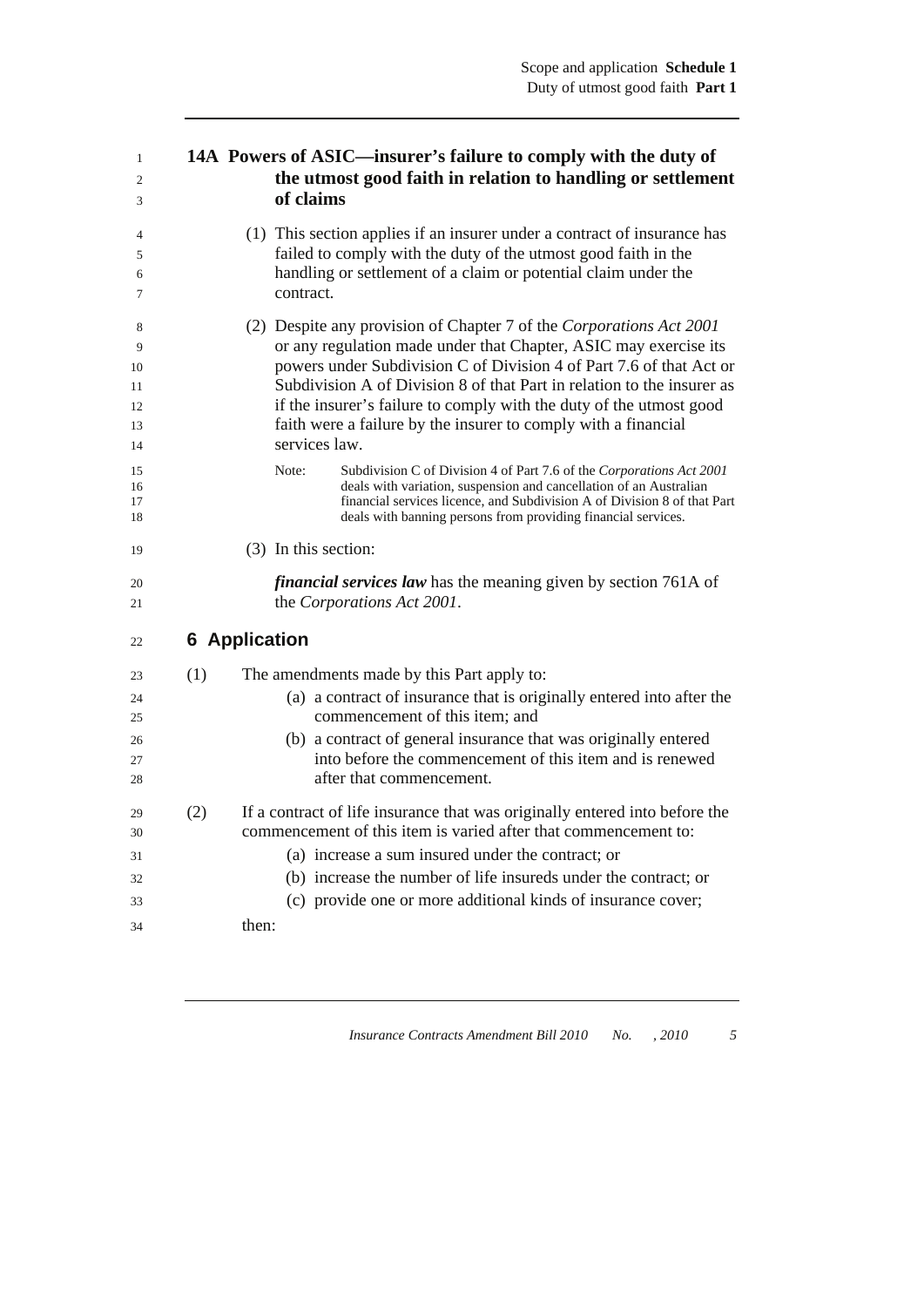|                | (d) the contract is treated, to the extent of the variation, as if it<br>had been originally entered into after the commencement of<br>this item; and |
|----------------|-------------------------------------------------------------------------------------------------------------------------------------------------------|
| $\overline{4}$ | (e) the amendments made by this Part apply to the contract to the                                                                                     |
| -6             | extent of the variation.                                                                                                                              |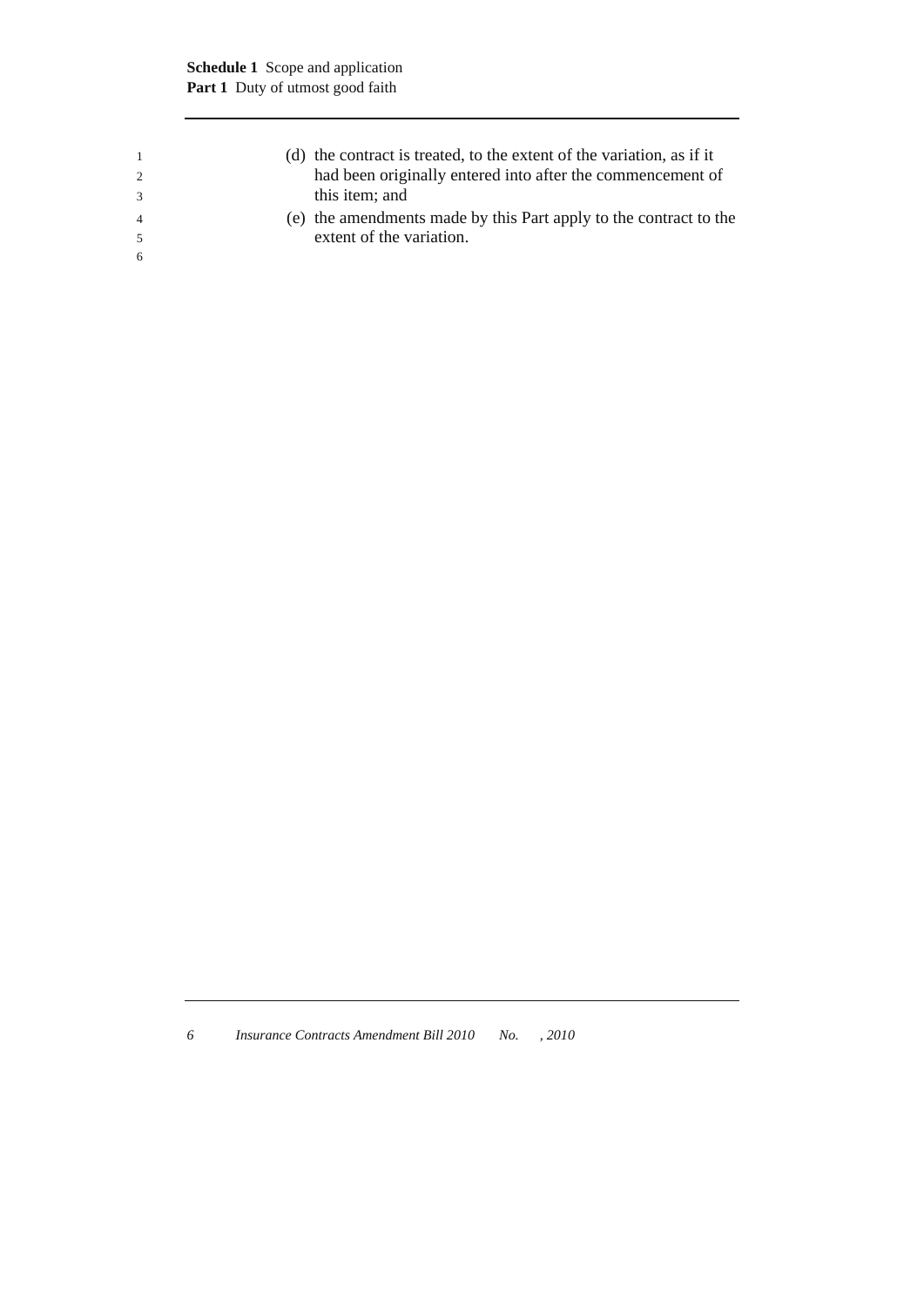### <sup>1</sup>**Part 2—Bundled workers' compensation contracts**

### <sup>2</sup>*Insurance Contracts Act 1984*

### <sup>3</sup>**7 At the end of subsection 9(1)**  4 Add: 5 ; or (f) entered into or proposed to be entered into: 6 (i) for the purposes of a law (including a law of a State or a 7 Territory) that relates to workers' compensation; and 8 (ii) to provide insurance cover in respect of an employer's

9 liability under a rule of the common law that requires 10 payment of damages to a person for employment-related 11 personal injury.

### <sup>12</sup>**8 Application**

19

13 The amendment made by this Part applies to:

- 14 (a) a contract of insurance that is originally entered into after the 15 commencement of this item; and
- 16 (b) a contract of general insurance that was originally entered 17 into before the commencement of this item and is renewed 18 **after that commencement.**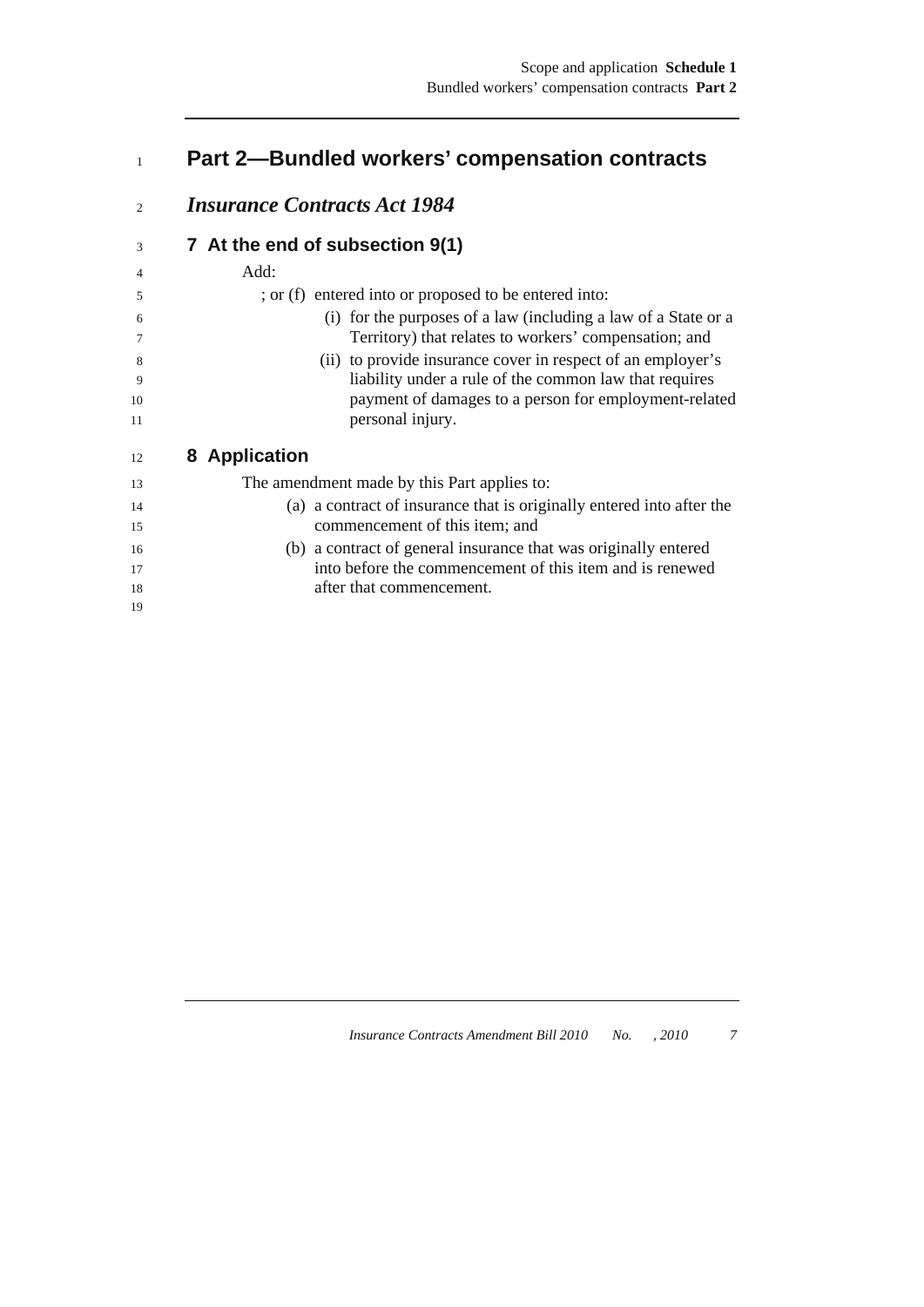# <sup>1</sup>**Part 3—Bundled contracts generally**

### <sup>2</sup>*Insurance Contracts Act 1984*

<sup>3</sup>**9 After subsection 9(1)** 

| $\overline{4}$ | Insert:                                                                                                                       |
|----------------|-------------------------------------------------------------------------------------------------------------------------------|
| 5              | (1A) If a contract of insurance, or a proposed contract of insurance,                                                         |
| 6              | includes:                                                                                                                     |
| 7              | (a) provisions (the <i>first group of provisions</i> ) that would, if they                                                    |
| 8<br>9         | comprised a single contract or proposed contract, form a<br>contract referred to in any of paragraphs $(1)(a)$ to $(f)$ ; and |
| 10             | (b) provisions (the <i>second group of provisions</i> ) that would, if                                                        |
| 11             | they comprised a single contract or proposed contract, form a                                                                 |
| 12<br>13       | contract other than a contract referred to in any of<br>paragraphs $(1)(a)$ to $(f)$ ;                                        |
| 14             | then subsection (1) applies as if the first group of provisions and                                                           |
| 15             | the second group of provisions were each a separate contract or                                                               |
| 16             | proposed contract.                                                                                                            |
| 17             | (1B) Despite subsection (1A), if a contract of insurance, or a proposed                                                       |
| 18             | contract of insurance, includes:                                                                                              |
| 19             | (a) provisions (the <i>first group of provisions</i> ) for the purposes of                                                    |
| 20             | a law referred to in subparagraph $(1)(f)(i)$ ; and                                                                           |
| 21             | (b) provisions (the <i>second group of provisions</i> ) that provide                                                          |
| 22             | insurance cover of the kind referred to in                                                                                    |
| 23             | subparagraph $(1)(f)(ii)$ ;                                                                                                   |
| 24             | then subsection (1) applies as if the first group of provisions and                                                           |
| 25             | the second group of provisions were together a separate contract or                                                           |
| 26             | proposed contract.                                                                                                            |
| 27             | $(1C)$ If:                                                                                                                    |
| 28             | (a) a provision of a contract of insurance, or a proposed contract                                                            |
| 29             | of insurance, affects the operation of a group or groups of                                                                   |

- 30 provisions included in the contract or proposed contract; and 31 (b) because of subsection (1A) or (1B), subsection (1) applies as 32 if that group or those groups of provisions were a separate 33 contract or proposed contract;
	- *8 Insurance Contracts Amendment Bill 2010 No. , 2010*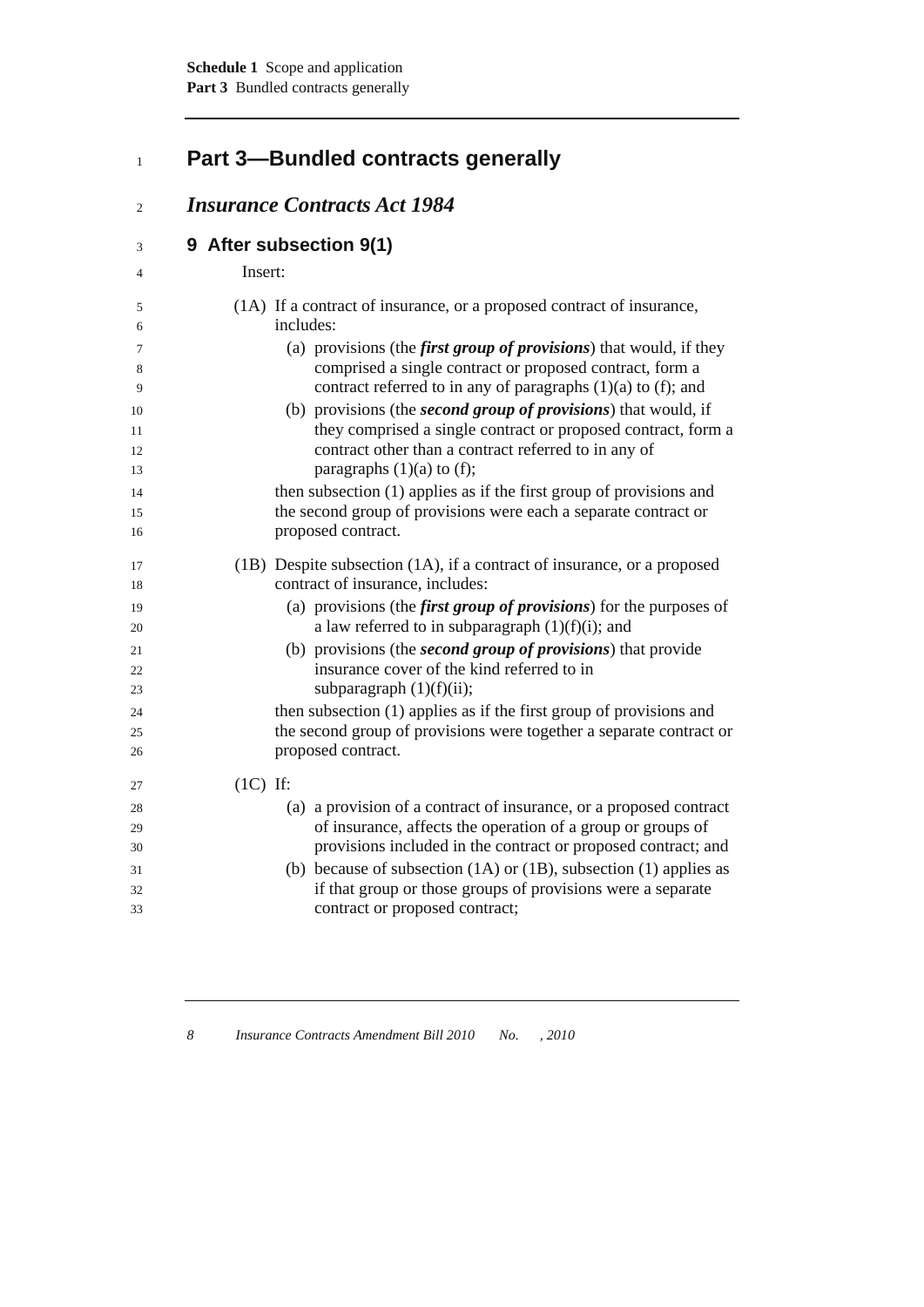| 1<br>$\overline{2}$<br>3 |     | then the first-mentioned provision is, for the purposes of<br>subsection $(1)$ , to be regarded as a provision included in that<br>separate contract or proposed contract. |
|--------------------------|-----|----------------------------------------------------------------------------------------------------------------------------------------------------------------------------|
| 4                        |     | <b>10 Application</b>                                                                                                                                                      |
| 5                        | (1) | The amendment made by this Part applies to:                                                                                                                                |
| 6<br>7                   |     | (a) a contract of insurance that is originally entered into after the<br>commencement of this item; and                                                                    |
| 8                        |     | (b) a contract of general insurance that was originally entered                                                                                                            |
| 9                        |     | into before the commencement of this item and is renewed                                                                                                                   |
| 10                       |     | after that commencement.                                                                                                                                                   |
| 11<br>12                 | (2) | If a contract of life insurance that was originally entered into before the<br>commencement of this item is varied after that commencement to:                             |
| 13                       |     | (a) increase a sum insured under the contract; or                                                                                                                          |
| 14                       |     | (b) increase the number of life insureds under the contract; or                                                                                                            |
| 15                       |     | (c) provide one or more additional kinds of insurance cover;                                                                                                               |
| 16                       |     | then:                                                                                                                                                                      |
| 17                       |     | (d) the contract is treated, to the extent of the variation, as if it                                                                                                      |
| 18                       |     | had been originally entered into after the commencement of                                                                                                                 |
| 19                       |     | this item; and                                                                                                                                                             |
| 20                       |     | (e) the amendment made by this Part applies to the contract to                                                                                                             |
| 21<br>22                 |     | the extent of the variation.                                                                                                                                               |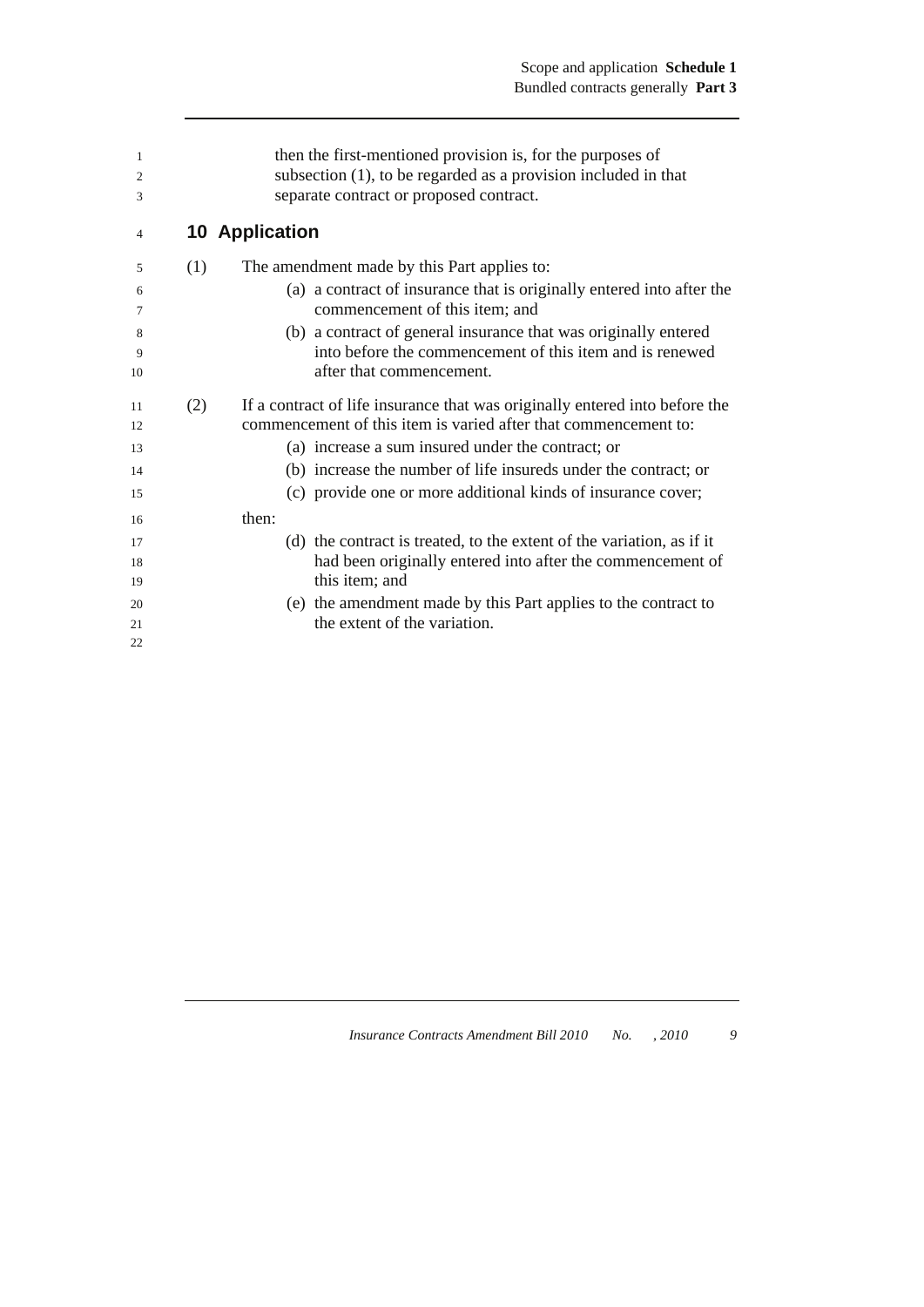#### <sup>1</sup>**Schedule 2—Electronic communication**   $\overline{2}$

### <sup>3</sup>*Insurance Contracts Act 1984*

<sup>4</sup>**1 Subsection 62(1)** 

5 Omit "or 77".

### <sup>6</sup>**2 Section 70**

7 Omit "a notice, a statement", substitute "a notice or other document".

### <sup>8</sup>**3 Subsection 71(1)**

9 Omit "a notice, a statement, any other document or any information", 10 substitute "a notice or other document or information".

### <sup>11</sup>**4 Paragraph 71(2)(b)**

12 Omit "a notice, a statement, any other document or any information", 13 substitute "a notice or other document or information".

### <sup>14</sup>**5 Subsection 71(2)**

15 Omit "notice, statement, other document", substitute "notice, other 16 document".

### <sup>17</sup>**6 Subsection 71(3)**

18 Omit "a notice, a statement, any other document or any information", 19 substitute "a notice or other document or information".

#### <sup>20</sup>**7 Section 72**

21 Repeal the section, substitute:

### <sup>22</sup>**72 Content and other requirements for notices etc. to be given in**  <sup>23</sup>**writing**

- 24 A reference in this Act to the giving of a notice or other document 25 or information to a person, in writing, is a reference to giving the 26 person a notice or other document or information in writing that 27 complies with the requirements (if any) prescribed as to:
- 28 (a) the content and legibility of the notice, other document or 29 information; and
	-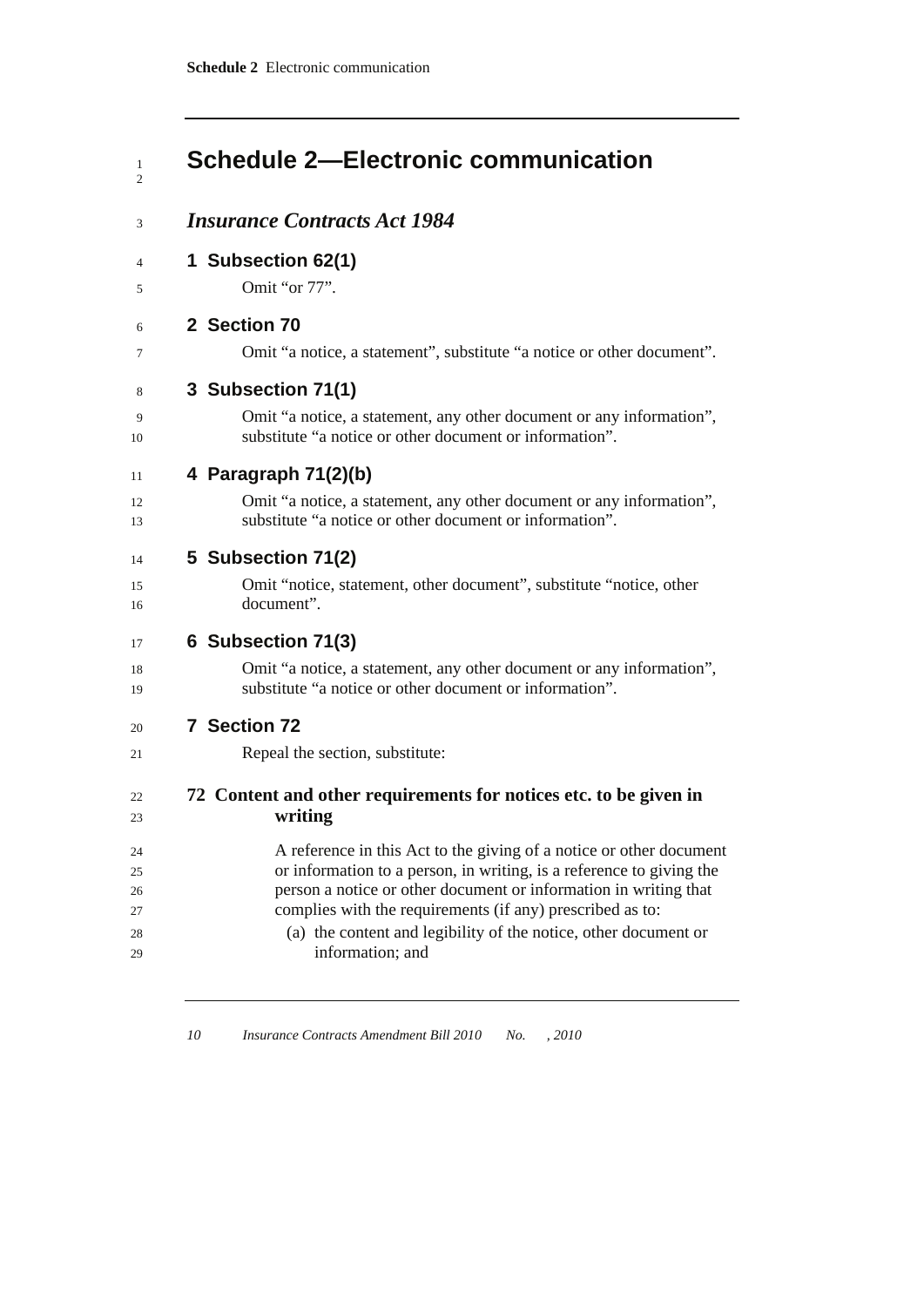| 1<br>$\overline{c}$ | (b) the material that may accompany the notice, other document<br>or information.                                                                                                                           |
|---------------------|-------------------------------------------------------------------------------------------------------------------------------------------------------------------------------------------------------------|
| 3                   | 72A Method for giving written notices or documents                                                                                                                                                          |
| 4<br>5              | A notice or other document that is required or permitted by this Act<br>to be given to a person in writing may be given:                                                                                    |
| 6<br>7              | (a) to a body corporate in any way in which documents may be<br>served on the body corporate; or                                                                                                            |
| 8                   | (b) to a natural person:                                                                                                                                                                                    |
| 9<br>10<br>11       | (i) personally; or<br>(ii) by post to that person at the person's last-known<br>address.                                                                                                                    |
| 12<br>13<br>14      | Note:<br>A notice or other document may also be given to a person by<br>electronic communication in accordance with the <i>Electronic</i><br>Transactions Act 1999 and any regulations made under that Act. |
| 15                  | 8 Section 77                                                                                                                                                                                                |
| 16                  | Repeal the section.                                                                                                                                                                                         |
| 17                  | <b>Application</b><br>9                                                                                                                                                                                     |

18 The amendments made by this Schedule apply in relation to a notice or 19 other document or information given to a person under this Act after the 20 commencement of this item. 21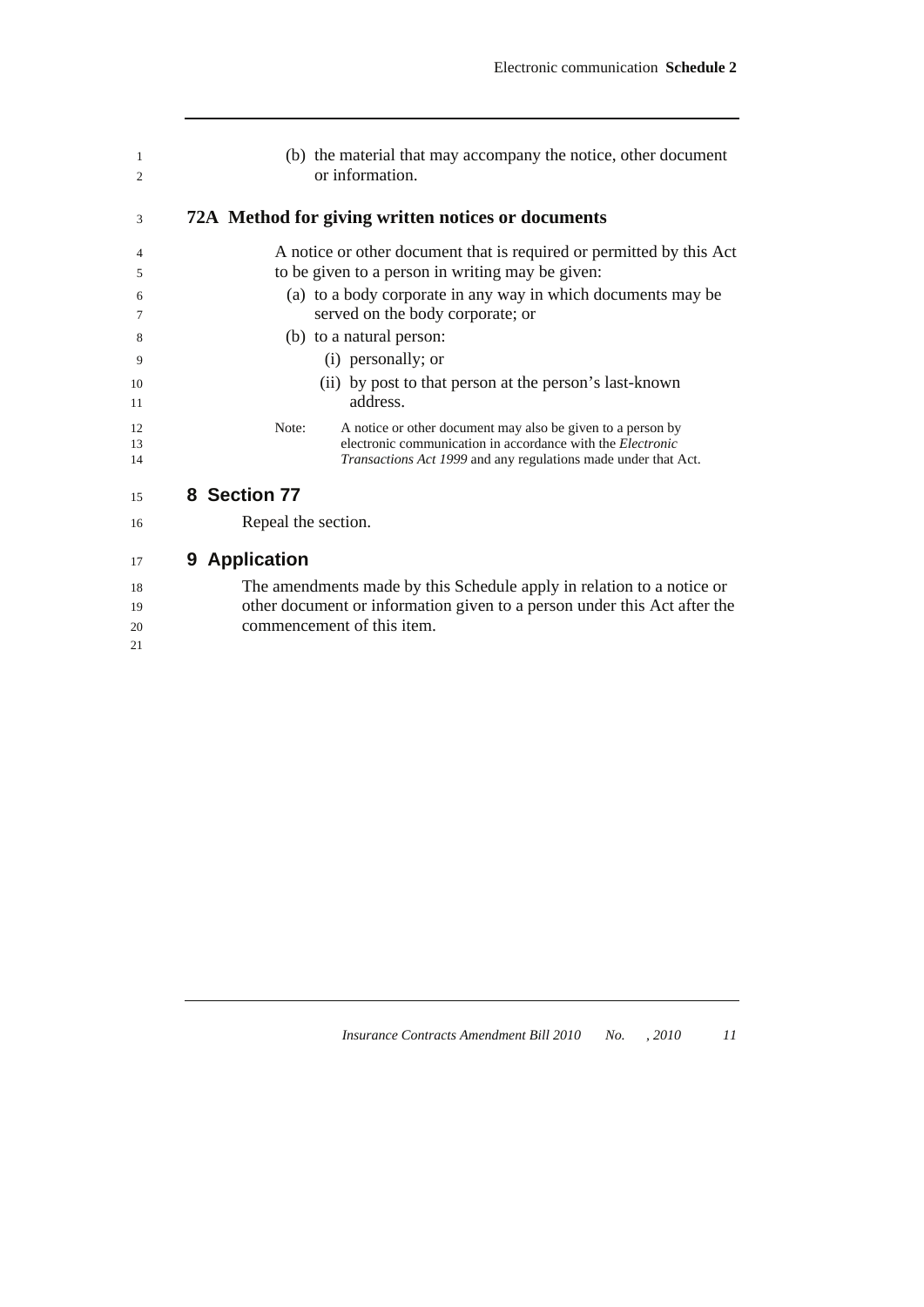### **Schedule 3-Powers of ASIC**  $\frac{1}{2}$

| 3        | <b>Insurance Contracts Act 1984</b>                                                             |
|----------|-------------------------------------------------------------------------------------------------|
| 4        | 1 At the end of Part IA                                                                         |
| 5        | Add:                                                                                            |
| 6        | 11F ASIC's power to intervene in proceedings                                                    |
| 7<br>8   | (1) ASIC may intervene in any proceeding relating to a matter arising<br>under:                 |
| 9        | (a) this Act; or                                                                                |
| 10<br>11 | (b) Part 3 of the Medical Indemnity (Prudential Supervision and<br>Product Standards) Act 2003. |
| 12       | (2) If ASIC intervenes in a proceeding under subsection (1):                                    |
| 13       | (a) ASIC is taken to be a party to the proceeding; and                                          |
| 14       | (b) ASIC has all the rights, duties and liabilities of such a party                             |
| 15       | (subject to this Act or Part 3 of the Medical Indemnity                                         |
| 16<br>17 | (Prudential Supervision and Product Standards) Act 2003, as<br>the case requires).              |
| 18       | (3) Without limiting subsection (2), ASIC may appear and be                                     |
| 19       | represented in a proceeding in which it intervenes under                                        |
| 20       | subsection (1):                                                                                 |
| 21       | (a) by a staff member of ASIC; or                                                               |
| 22       | (b) by a natural person or body to whom ASIC has delegated its                                  |
| 23       | functions and powers under this Act; or                                                         |
| 24       | (c) by a solicitor or by counsel.                                                               |
| 25       | 2 Application                                                                                   |
| 26       | The amendment made by this Schedule applies to a proceeding                                     |
| 27       | commenced after the commencement of this item.                                                  |
| 28       |                                                                                                 |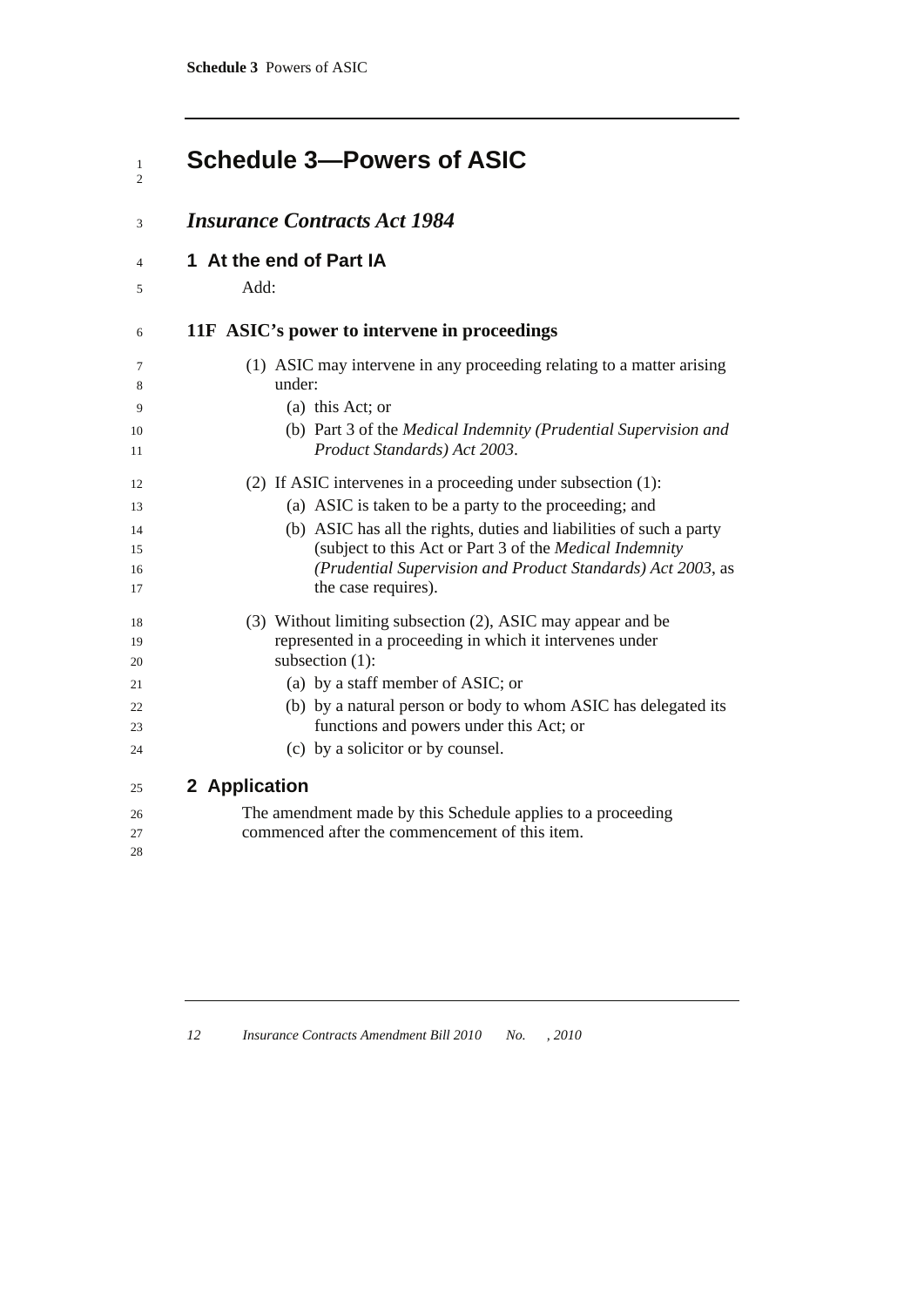|     | <b>Schedule 4-Disclosure and</b><br>misrepresentations                                                                                                                                                                                                                       |
|-----|------------------------------------------------------------------------------------------------------------------------------------------------------------------------------------------------------------------------------------------------------------------------------|
|     | Part 1-Insureds' duty of disclosure                                                                                                                                                                                                                                          |
|     | <b>Insurance Contracts Act 1984</b>                                                                                                                                                                                                                                          |
|     | 1 Paragraph $21(1)(b)$                                                                                                                                                                                                                                                       |
|     | Repeal the paragraph, substitute:                                                                                                                                                                                                                                            |
|     | (b) a reasonable person in the circumstances could be expected<br>to know to be a matter so relevant, having regard to factors<br>including, but not limited to, the nature and extent of the<br>insurance cover to be provided under the relevant contract of<br>insurance. |
|     | 2 Application                                                                                                                                                                                                                                                                |
| (1) | The amendment made by this Part applies to:                                                                                                                                                                                                                                  |
|     | (a) a contract of insurance that is originally entered into after the<br>commencement of this item; and                                                                                                                                                                      |
|     | (b) a contract of general insurance that was originally entered<br>into before the commencement of this item and is renewed<br>after that commencement.                                                                                                                      |
| (2) | If a contract of life insurance that was originally entered into before the<br>commencement of this item is varied after that commencement to:                                                                                                                               |
|     | (a) increase a sum insured under the contract; or                                                                                                                                                                                                                            |
|     | (b) increase the number of life insureds under the contract; or                                                                                                                                                                                                              |
|     | (c) provide one or more additional kinds of insurance cover;                                                                                                                                                                                                                 |
|     | then:                                                                                                                                                                                                                                                                        |
|     | (d) the contract is treated, to the extent of the variation, as if it<br>had been originally entered into after the commencement of<br>this item; and                                                                                                                        |
|     | (e) the amendment made by this Part applies to the contract to<br>the extent of the variation.                                                                                                                                                                               |
|     |                                                                                                                                                                                                                                                                              |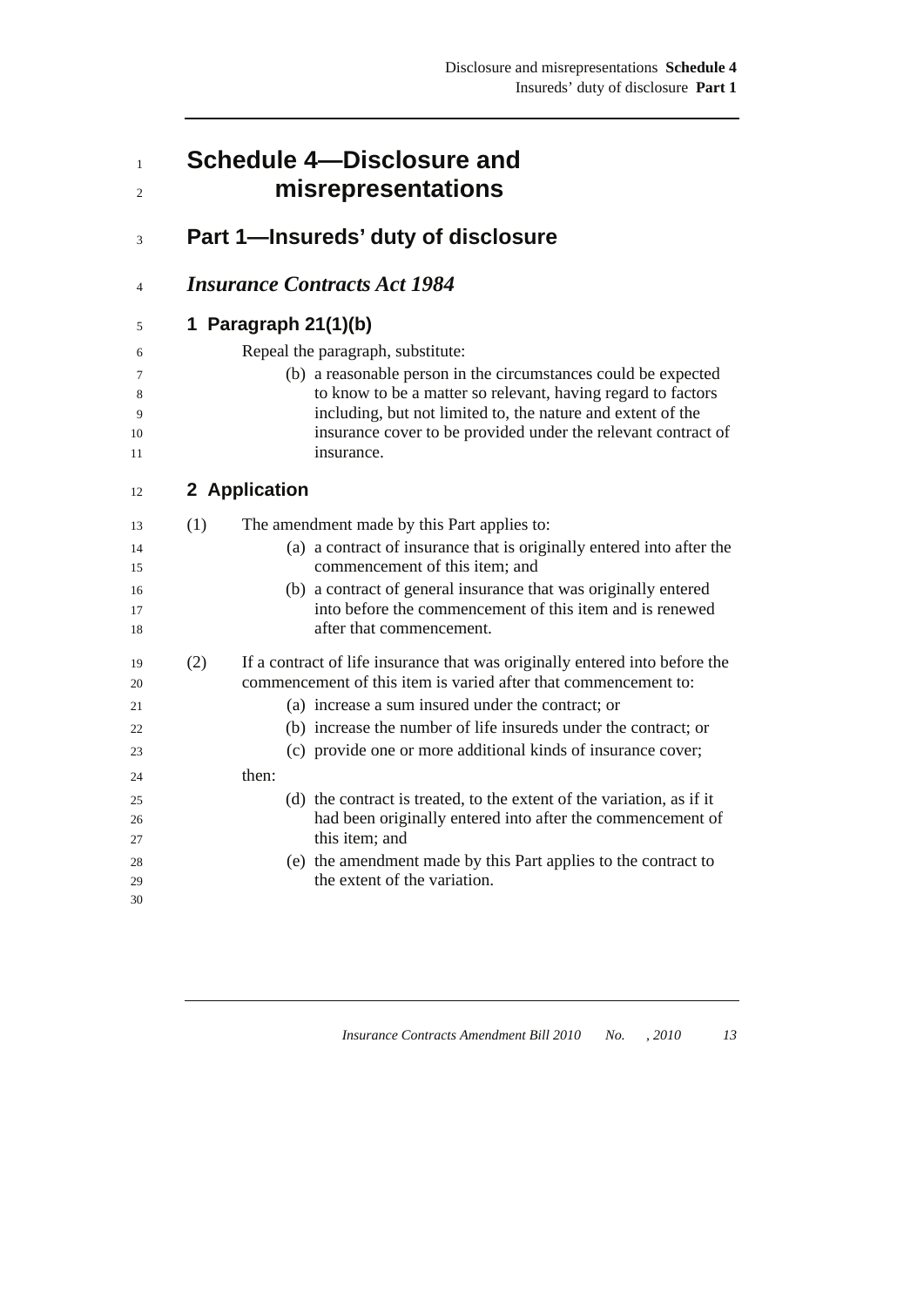| $\mathbf{1}$         | <b>Part 2-Eligible contracts of insurance</b><br><b>Insurance Contracts Act 1984</b> |                                                                                                                                                                                                                                                  |  |
|----------------------|--------------------------------------------------------------------------------------|--------------------------------------------------------------------------------------------------------------------------------------------------------------------------------------------------------------------------------------------------|--|
| 2                    |                                                                                      |                                                                                                                                                                                                                                                  |  |
| 3                    | 3 Section 21A                                                                        |                                                                                                                                                                                                                                                  |  |
| 4                    |                                                                                      | Repeal the section, substitute:                                                                                                                                                                                                                  |  |
| 5<br>6               |                                                                                      | 21A Duty of disclosure before original entering into of eligible<br>contract of insurance                                                                                                                                                        |  |
| 7                    |                                                                                      | Scope                                                                                                                                                                                                                                            |  |
| 8<br>9               |                                                                                      | (1) This section applies in relation to the original entering into of an<br>eligible contract of insurance.                                                                                                                                      |  |
| 10<br>11<br>12<br>13 |                                                                                      | This section does not apply in relation to the renewal, extension,<br>Note:<br>reinstatement or variation of an eligible contract of insurance.<br>Section 21B applies in relation to the renewal of an eligible contract of<br>insurance.       |  |
| 14                   |                                                                                      | Position of the insurer                                                                                                                                                                                                                          |  |
| 15<br>16<br>17<br>18 |                                                                                      | (2) Before the contract is originally entered into, the insurer may<br>request the insured to answer one or more specific questions that<br>are relevant to the decision of the insurer whether to accept the risk<br>and, if so, on what terms. |  |
| 19<br>20<br>21       |                                                                                      | (3) If the insurer does not make a request in accordance with<br>subsection (2), the insurer is taken to have waived compliance with<br>the duty of disclosure in relation to the contract.                                                      |  |
| 22                   |                                                                                      | $(4)$ If the insurer:                                                                                                                                                                                                                            |  |
| 23                   |                                                                                      | (a) makes a request in accordance with subsection $(2)$ ; and                                                                                                                                                                                    |  |
| 24                   |                                                                                      | (b) requests the insured to disclose to the insurer any other                                                                                                                                                                                    |  |
| 25                   |                                                                                      | matter that would be covered by the duty of disclosure in                                                                                                                                                                                        |  |
| 26                   |                                                                                      | relation to the contract;                                                                                                                                                                                                                        |  |
| 27<br>28             |                                                                                      | then the insurer is taken to have waived compliance with the duty<br>of disclosure in relation to that other matter.                                                                                                                             |  |
| 29                   |                                                                                      | Position of the insured                                                                                                                                                                                                                          |  |
| 30                   |                                                                                      | $(5)$ If:                                                                                                                                                                                                                                        |  |
|                      |                                                                                      |                                                                                                                                                                                                                                                  |  |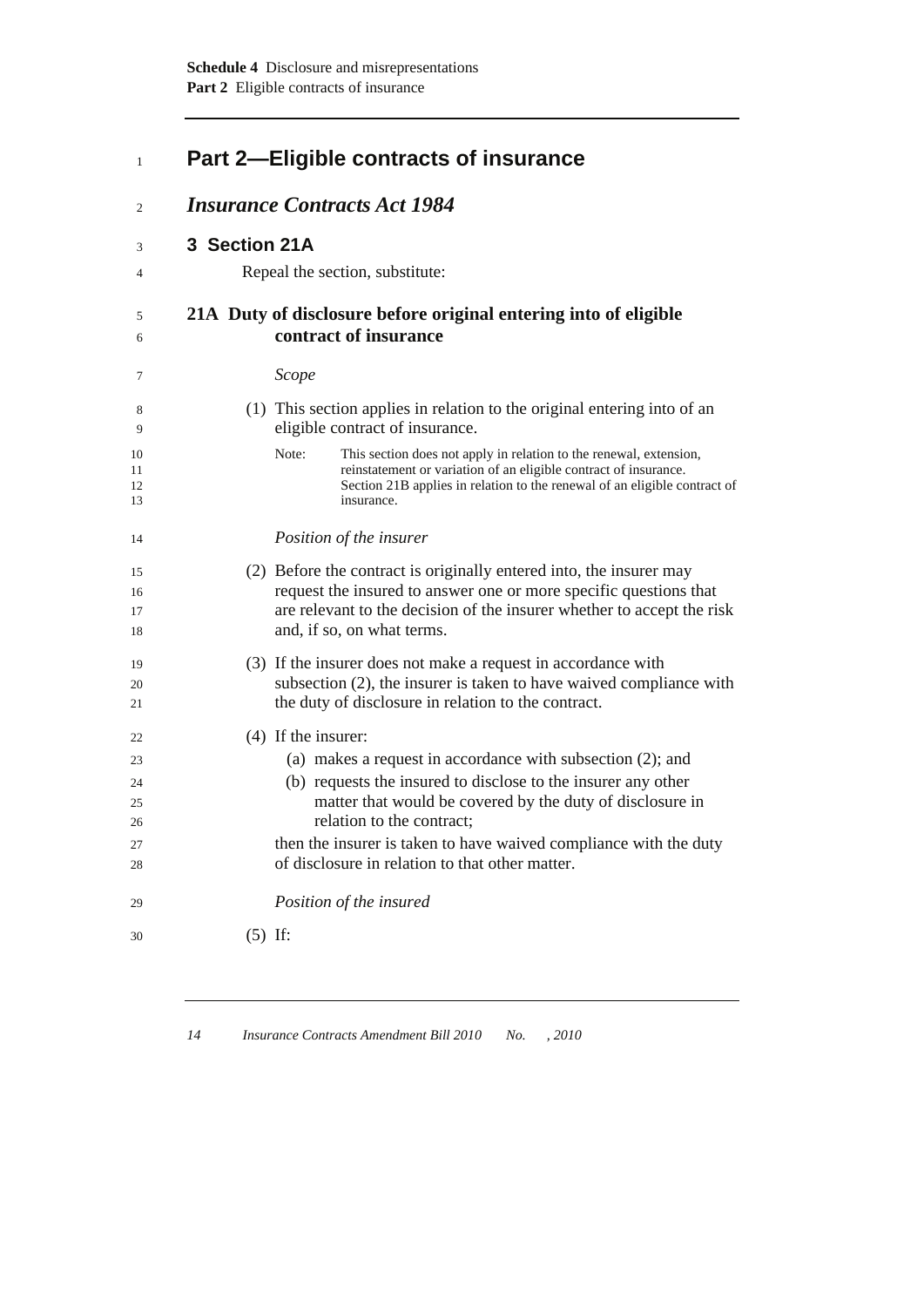| 1  | (a) the insurer makes a request in accordance with                       |
|----|--------------------------------------------------------------------------|
| 2  | subsection $(2)$ ; and                                                   |
| 3  | (b) in answer to each specific question included in the request,         |
| 4  | the insured discloses each matter that:                                  |
| 5  | (i) is known to the insured; and                                         |
| 6  | (ii) a reasonable person in the circumstances could be                   |
| 7  | expected to have disclosed in answer to that question;                   |
| 8  | then the insured is taken to have complied with the duty of              |
| 9  | disclosure in relation to the contract.                                  |
| 10 | Definition                                                               |
| 11 | $(6)$ In this section and in section 21B:                                |
| 12 | eligible contract of insurance means a contract of insurance that is     |
| 13 | specified in the regulations to be an eligible contract of insurance     |
| 14 | for the purposes of those sections.                                      |
|    |                                                                          |
| 15 | 21B Duty of disclosure before renewal of eligible contract of            |
| 16 | insurance                                                                |
| 17 | Scope                                                                    |
| 18 | (1) This section applies in relation to the renewal of an eligible       |
| 19 | contract of insurance.                                                   |
| 20 | Eligible contract of insurance is defined in subsection 21A(6).<br>Note: |
| 21 | Position of the insurer                                                  |
| 22 | (2) Before the contract is renewed, the insurer may do either or both of |
| 23 | the following things:                                                    |
| 24 | (a) request the insured to answer one or more specific questions         |
| 25 | that are relevant to the decision of the insurer whether to              |
| 26 | accept the risk and, if so, on what terms;                               |
| 27 | (b) give the insured a copy of any matter previously disclosed by        |
| 28 | the insured in relation to the contract and request the insured:         |
| 29 | (i) to disclose to the insurer any change to that matter; or             |
| 30 | (ii) to inform the insurer that there is no change to that               |
| 31 | matter.                                                                  |
| 32 | Note:<br>Change, to a matter previously disclosed by an insured in       |
| 33 | relation to an eligible contract of insurance, is defined in             |
| 34 | subsection (12).                                                         |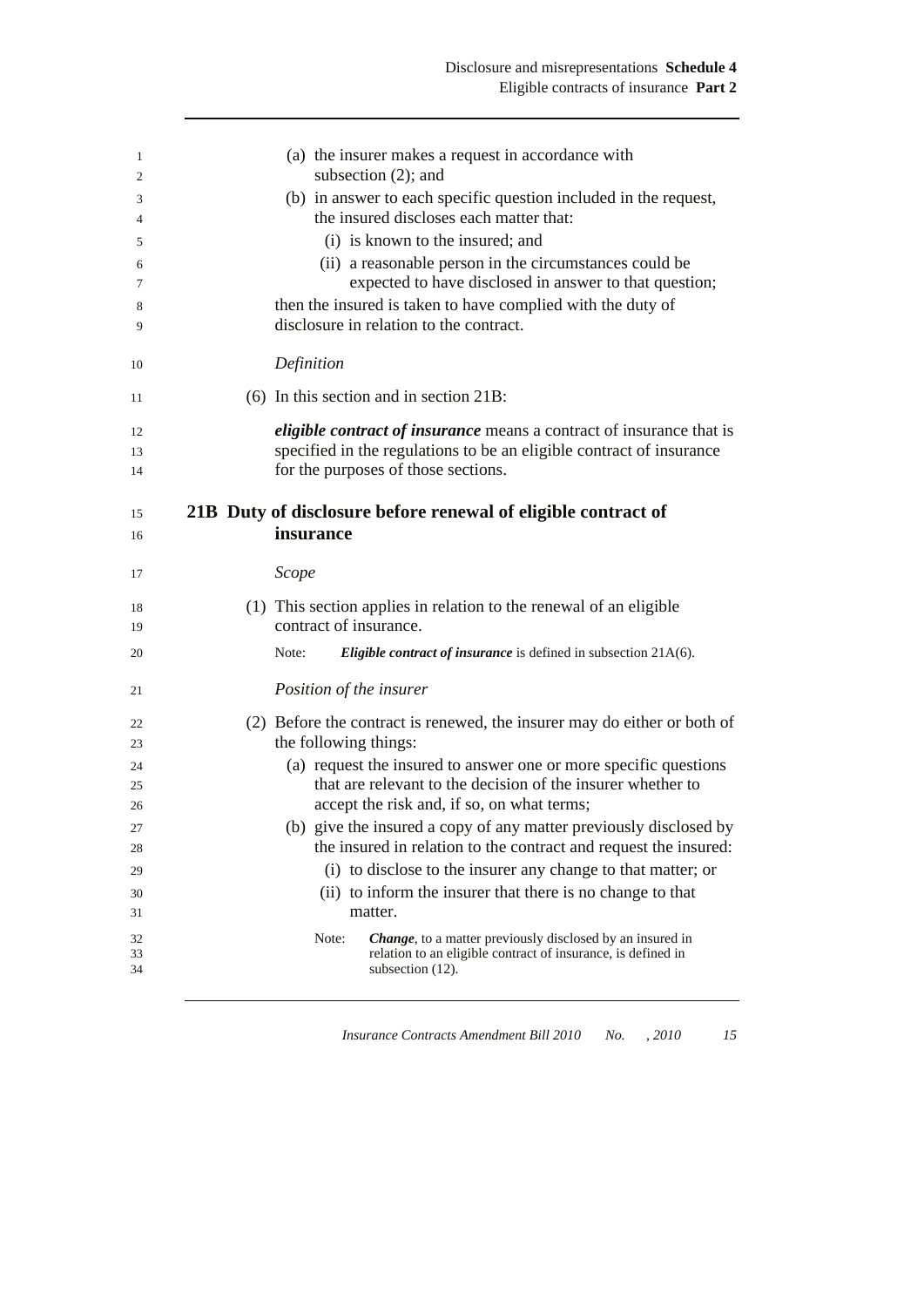| 1  | (3) If the insurer does not:                                          |
|----|-----------------------------------------------------------------------|
| 2  | (a) make a request in accordance with paragraph $(2)(a)$ ; or         |
| 3  | (b) give the insured a copy of any matter previously disclosed by     |
| 4  | the insured and make a request in accordance with                     |
| 5  | paragraph $(2)(b)$ ;                                                  |
| 6  | then the insurer is taken to have waived compliance with the duty     |
| 7  | of disclosure in relation to the renewed contract.                    |
| 8  | Note:<br>This subsection is affected by subsection (11).              |
| 9  | $(4)$ If the insurer:                                                 |
| 10 | (a) makes a request in accordance with paragraph $(2)(a)$ ; and       |
| 11 | (b) also requests (other than in accordance with paragraph $(2)(b)$ ) |
| 12 | the insured to disclose to the insurer any other matter that          |
| 13 | would be covered by the duty of disclosure in relation to the         |
| 14 | renewed contract;                                                     |
| 15 | then the insurer is taken to have waived compliance with the duty     |
| 16 | of disclosure in relation to that other matter.                       |
| 17 | Note:<br>This subsection is affected by subsection (11).              |
| 18 | $(5)$ If the insurer:                                                 |
| 19 | (a) gives the insured a copy of any matter previously disclosed       |
| 20 | by the insured and makes a request in accordance with                 |
| 21 | paragraph $(2)(b)$ ; and                                              |
| 22 | (b) also requests (other than in accordance with paragraph $(2)(a)$ ) |
| 23 | the insured to disclose to the insurer any other matter that          |
| 24 | would be covered by the duty of disclosure in relation to the         |
| 25 | renewed contract;                                                     |
| 26 | then the insurer is taken to have waived compliance with the duty     |
| 27 | of disclosure in relation to that other matter.                       |
| 28 | This subsection is affected by subsection (11).<br>Note:              |
| 29 | Position of the insured                                               |
| 30 | $(6)$ If:                                                             |
| 31 | (a) the insurer makes a request in accordance with                    |
| 32 | paragraph $(2)(a)$ , but does not give the insured a copy of any      |
| 33 | matter previously disclosed by the insured or make a request          |
| 34 | in accordance with paragraph $(2)(b)$ ; and                           |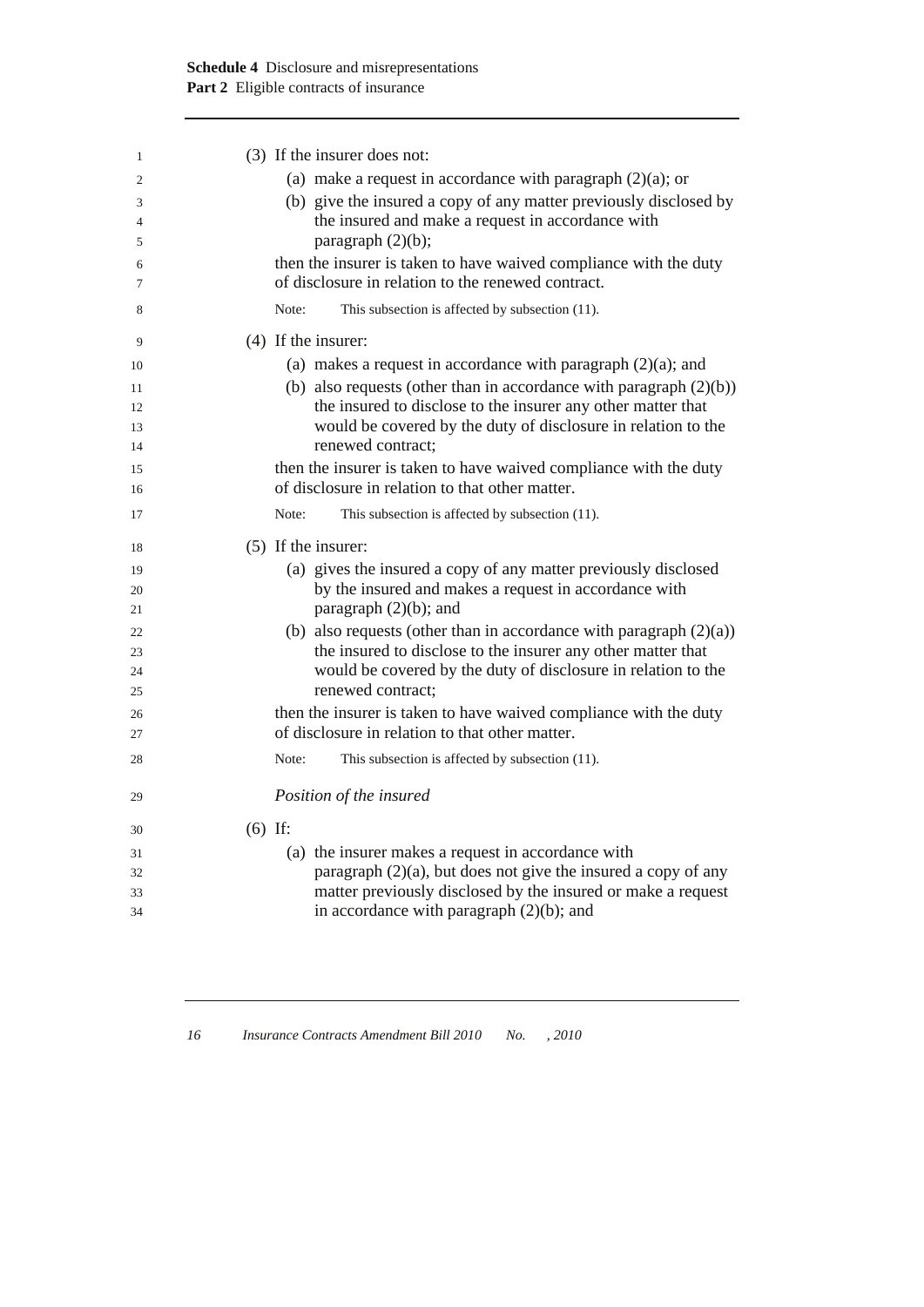| 1<br>$\overline{2}$ | (b) before the contract is renewed, the insured discloses, in<br>answer to each specific question included in the request, each |
|---------------------|---------------------------------------------------------------------------------------------------------------------------------|
| 3                   | matter that:                                                                                                                    |
| 4                   | (i) is known to the insured; and                                                                                                |
| 5                   | (ii) a reasonable person in the circumstances could be                                                                          |
| 6                   | expected to have disclosed in answer to that question;                                                                          |
| 7                   | then the insured is taken to have complied with the duty of                                                                     |
| 8                   | disclosure in relation to the renewed contract.                                                                                 |
| 9                   | This subsection is affected by subsection (11).<br>Note:                                                                        |
| 10                  | $(7)$ If:                                                                                                                       |
| 11                  | (a) the insurer gives the insured a copy of any matter previously                                                               |
| 12                  | disclosed by the insured and makes a request in accordance                                                                      |
| 13                  | with paragraph $(2)(b)$ , but does not make a request in                                                                        |
| 14                  | accordance with paragraph $(2)(a)$ ; and                                                                                        |
| 15                  | (b) before the contract is renewed, the insured:                                                                                |
| 16                  | (i) discloses any change to the matter; or                                                                                      |
| 17                  | (ii) if there is no change to the matter—informs the insurer<br>that there is no change to the matter;                          |
| 18                  | then the insured is taken to have complied with the duty of                                                                     |
| 19<br>20            | disclosure in relation to the renewed contract.                                                                                 |
| 21                  | Note:<br>This subsection is affected by subsection (11).                                                                        |
| 22                  | $(8)$ If:                                                                                                                       |
| 23                  | (a) the insurer:                                                                                                                |
| 24                  | (i) makes a request in accordance with paragraph $(2)(a)$ ;                                                                     |
| 25                  | and                                                                                                                             |
| 26                  | (ii) gives the insured a copy of any matter previously                                                                          |
| 27                  | disclosed by the insured and makes a request in                                                                                 |
| 28                  | accordance with paragraph $(2)(b)$ ; and                                                                                        |
| 29                  | (b) before the contract is renewed, the insured:                                                                                |
| 30                  | (i) discloses each matter referred to in paragraph $(6)(b)$ ;                                                                   |
| 31                  | and                                                                                                                             |
| 32                  | (ii) does either of the things referred to in paragraph $(7)(b)$ ;                                                              |
| 33                  | then the insured is taken to have complied with the duty of<br>disclosure in relation to the renewed contract.                  |
| 34                  |                                                                                                                                 |
| 35                  | This subsection is affected by subsection (11).<br>Note:                                                                        |
| 36                  | $(9)$ If:                                                                                                                       |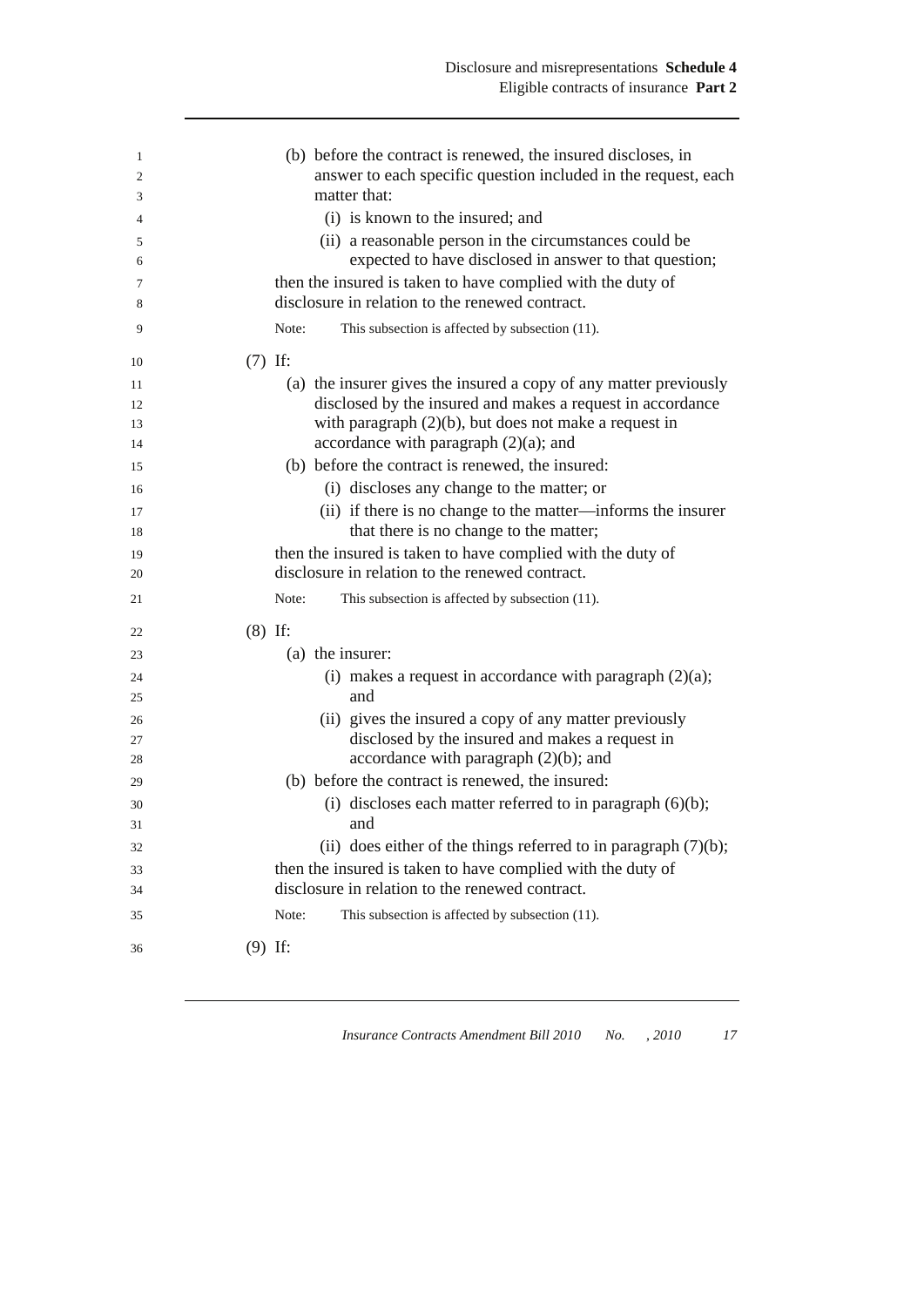| 1              | (a) the insurer gives the insured a copy of any matter previously                                                        |
|----------------|--------------------------------------------------------------------------------------------------------------------------|
| $\mathfrak{2}$ | disclosed by the insured and makes a request in accordance                                                               |
| 3              | with paragraph $(2)(b)$ ; and                                                                                            |
| 4<br>5         | (b) before the contract is renewed, the insured does not disclose<br>any change to the matter;                           |
| 6              | then the insured is taken to have informed the insurer that there is                                                     |
| 7              | no change to the matter.                                                                                                 |
| 8              | $(10)$ If:                                                                                                               |
| 9              | (a) the insurer gives the insured a copy of any matter previously                                                        |
| 10<br>11       | disclosed by the insured and makes a request in accordance<br>with paragraph $(2)(b)$ ; and                              |
| 12             | (b) before the contract is renewed, the insured informs the                                                              |
| 13             | insurer under subsection $(7)$ or $(8)$ , or is taken to have                                                            |
| 14             | informed the insurer under subsection $(9)$ , that there is no                                                           |
| 15             | change to the matter;                                                                                                    |
| 16             | then neither subsection $21(3)$ nor section 27 applies in relation to                                                    |
| 17             | any failure by the insured to disclose any change to the matter.                                                         |
|                |                                                                                                                          |
| 18<br>19       | Effect of failure to comply with duty of disclosure in relation to<br>original contract of insurance or previous renewal |
|                |                                                                                                                          |
| 20             | (11) If the insured failed to comply with the duty of disclosure in                                                      |
| 21             | relation to the contract as originally entered into or any renewal of                                                    |
| 22             | that contract, then, despite any other provision of this section:                                                        |
| 23             | (a) the insurer is not taken to have waived compliance with the                                                          |
| 24             | duty of disclosure in relation to the earlier failure; and                                                               |
| 25             | (b) the insured is not taken to have complied with the duty of                                                           |
| 26             | disclosure in relation to the earlier failure.                                                                           |
| 27             | Definitions                                                                                                              |
| 28             | $(12)$ In this section:                                                                                                  |
| 29             | <i>change</i> , to a matter previously disclosed by an insured in relation                                               |
| 30             | to an eligible contract of insurance, means a change to the matter                                                       |
| 31             | that:                                                                                                                    |
| 32             | (a) is known to the insured; and                                                                                         |
| 33             | (b) a reasonable person in the circumstances could be expected                                                           |
| 34             | to disclose in relation to that matter.                                                                                  |
|                |                                                                                                                          |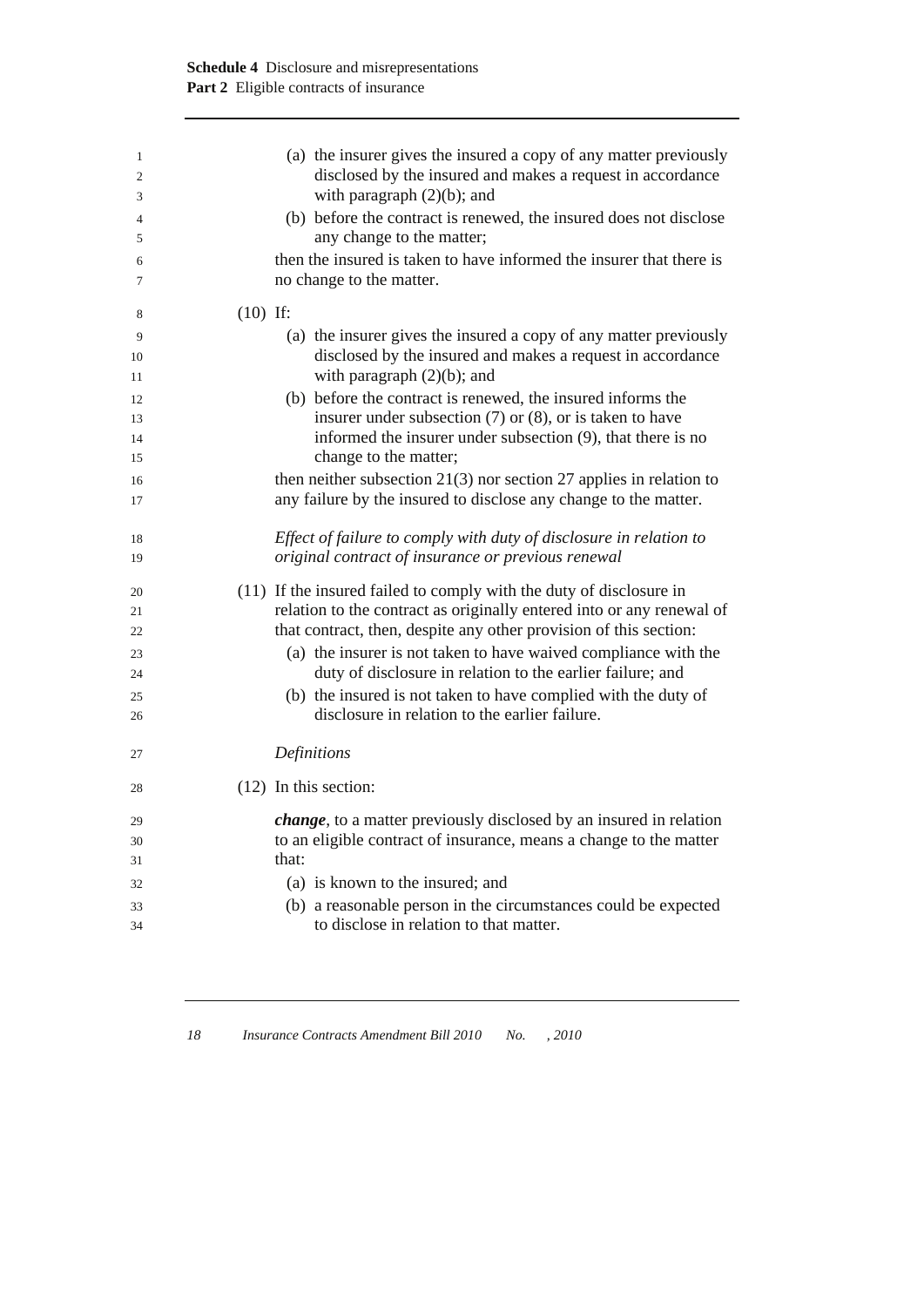| 1<br>$\overline{2}$        |     | <i>renewed contract</i> means an eligible contract of insurance that is<br>entered into by way of renewal.                                                                                                                                                                                                                      |
|----------------------------|-----|---------------------------------------------------------------------------------------------------------------------------------------------------------------------------------------------------------------------------------------------------------------------------------------------------------------------------------|
| 3                          |     | 4 Application                                                                                                                                                                                                                                                                                                                   |
| $\overline{4}$<br>5<br>6   | (1) | Section 21A of the <i>Insurance Contracts Act 1984</i> , as substituted by<br>item 3, applies to an eligible contract of insurance that is originally<br>entered into after the commencement of that item.                                                                                                                      |
| 7<br>8<br>9<br>10          | (2) | Section 21B of the <i>Insurance Contracts Act 1984</i> , as inserted by item 3,<br>applies to an eligible contract of insurance that is renewed after the<br>commencement of that item (regardless of when the contract was<br>originally entered into).                                                                        |
| 11                         |     | 5 Saving of regulations                                                                                                                                                                                                                                                                                                         |
| 12<br>13<br>14<br>15<br>16 | (1) | Regulations that were in force under subsection $21A(9)$ of the <i>Insurance</i><br>Contracts Act 1984 immediately before the commencement of this item<br>continue to have effect after that commencement as if they had been<br>made under subsection 21A(6) of the Insurance Contracts Act 1984 as<br>substituted by item 3. |
| 17<br>18<br>19             | (2) | Subitem (1) does not prevent the amendment or repeal of regulations<br>covered by that subitem.                                                                                                                                                                                                                                 |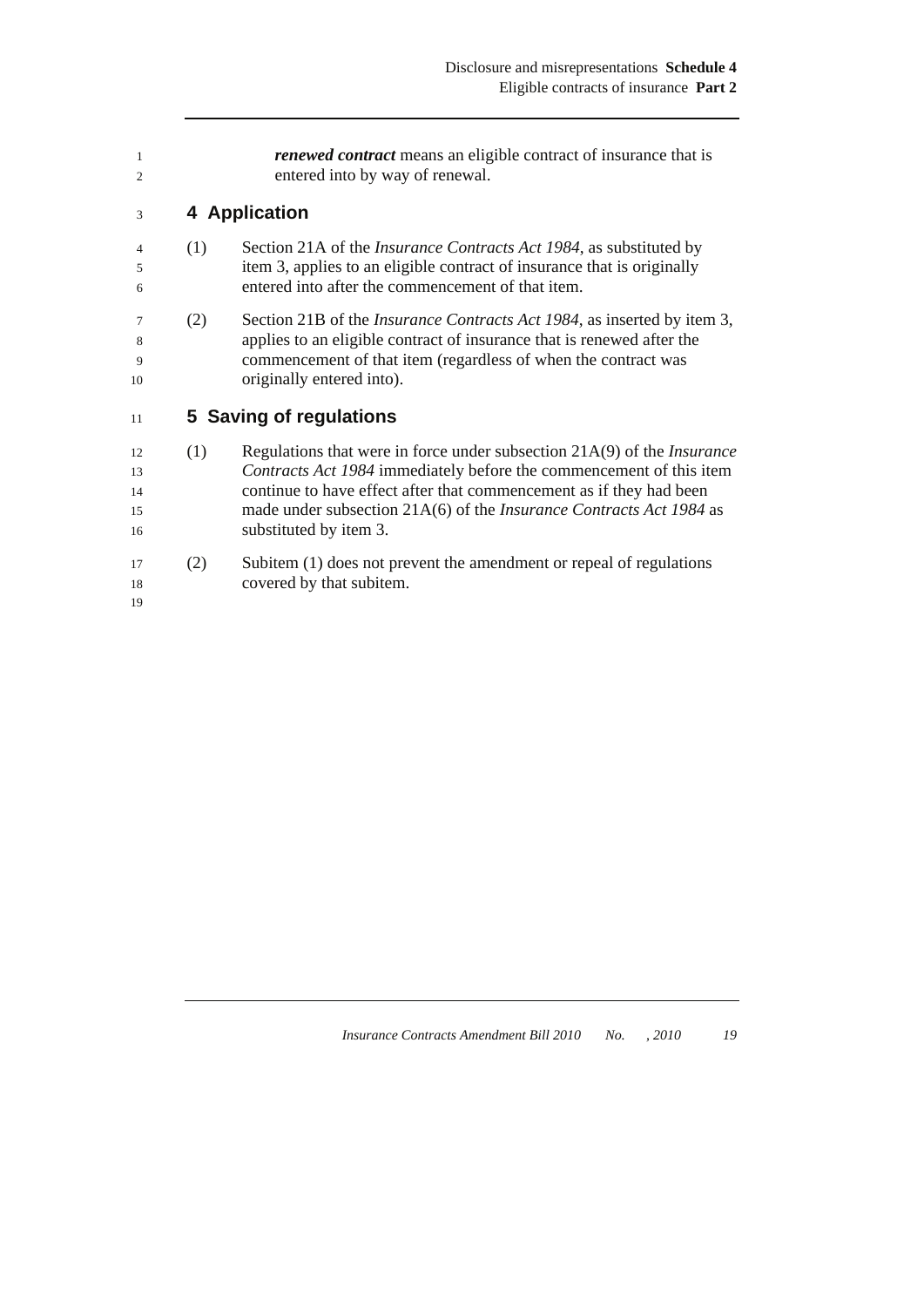# <sup>1</sup>**Part 3—Insurers' duty to inform of duty of disclosure**

| 6 Subsection 11(1)                                                                                                                                                                                                                                                                                                                                                 |
|--------------------------------------------------------------------------------------------------------------------------------------------------------------------------------------------------------------------------------------------------------------------------------------------------------------------------------------------------------------------|
| Insert:                                                                                                                                                                                                                                                                                                                                                            |
| <i>life insured</i> includes a proposed life insured.                                                                                                                                                                                                                                                                                                              |
| 7 Paragraph 11(10)(b)                                                                                                                                                                                                                                                                                                                                              |
| Omit all the words after "except", substitute:                                                                                                                                                                                                                                                                                                                     |
| if:                                                                                                                                                                                                                                                                                                                                                                |
| (i) the variation is involved in a renewal, extension or<br>reinstatement of the contract; or                                                                                                                                                                                                                                                                      |
| (ii) the varied contract will provide a kind of insurance<br>cover that was not provided by the contract immediately<br>before the variation; or                                                                                                                                                                                                                   |
| (iii) in the case of a contract of life insurance—the variation<br>will increase a sum insured under the contract in respect<br>of the insured; and                                                                                                                                                                                                                |
| 8 Section 22                                                                                                                                                                                                                                                                                                                                                       |
| Repeal the section, substitute:                                                                                                                                                                                                                                                                                                                                    |
|                                                                                                                                                                                                                                                                                                                                                                    |
| 22 Insurer to inform of duty of disclosure                                                                                                                                                                                                                                                                                                                         |
|                                                                                                                                                                                                                                                                                                                                                                    |
|                                                                                                                                                                                                                                                                                                                                                                    |
| (1) The insurer must, before a contract of insurance is entered into,<br>clearly inform the insured in writing:                                                                                                                                                                                                                                                    |
| (a) of the general nature and effect of the duty of disclosure; and                                                                                                                                                                                                                                                                                                |
|                                                                                                                                                                                                                                                                                                                                                                    |
| nature and effect of that section; and                                                                                                                                                                                                                                                                                                                             |
|                                                                                                                                                                                                                                                                                                                                                                    |
| section 31A; and                                                                                                                                                                                                                                                                                                                                                   |
| is entered into.                                                                                                                                                                                                                                                                                                                                                   |
|                                                                                                                                                                                                                                                                                                                                                                    |
| (b) if section 21A or 21B applies to the contract—of the general<br>(c) if the contract is a contract of life insurance—of the effect of<br>(d) that the duty of disclosure applies until the proposed contract<br>(2) If the proposed contract is a contract of life insurance, the insurer<br>must also, before the contract is entered into, clearly inform any |
| person (other than the insured) who, under the contract, would<br>become a life insured of the matters referred to in subsection (1).                                                                                                                                                                                                                              |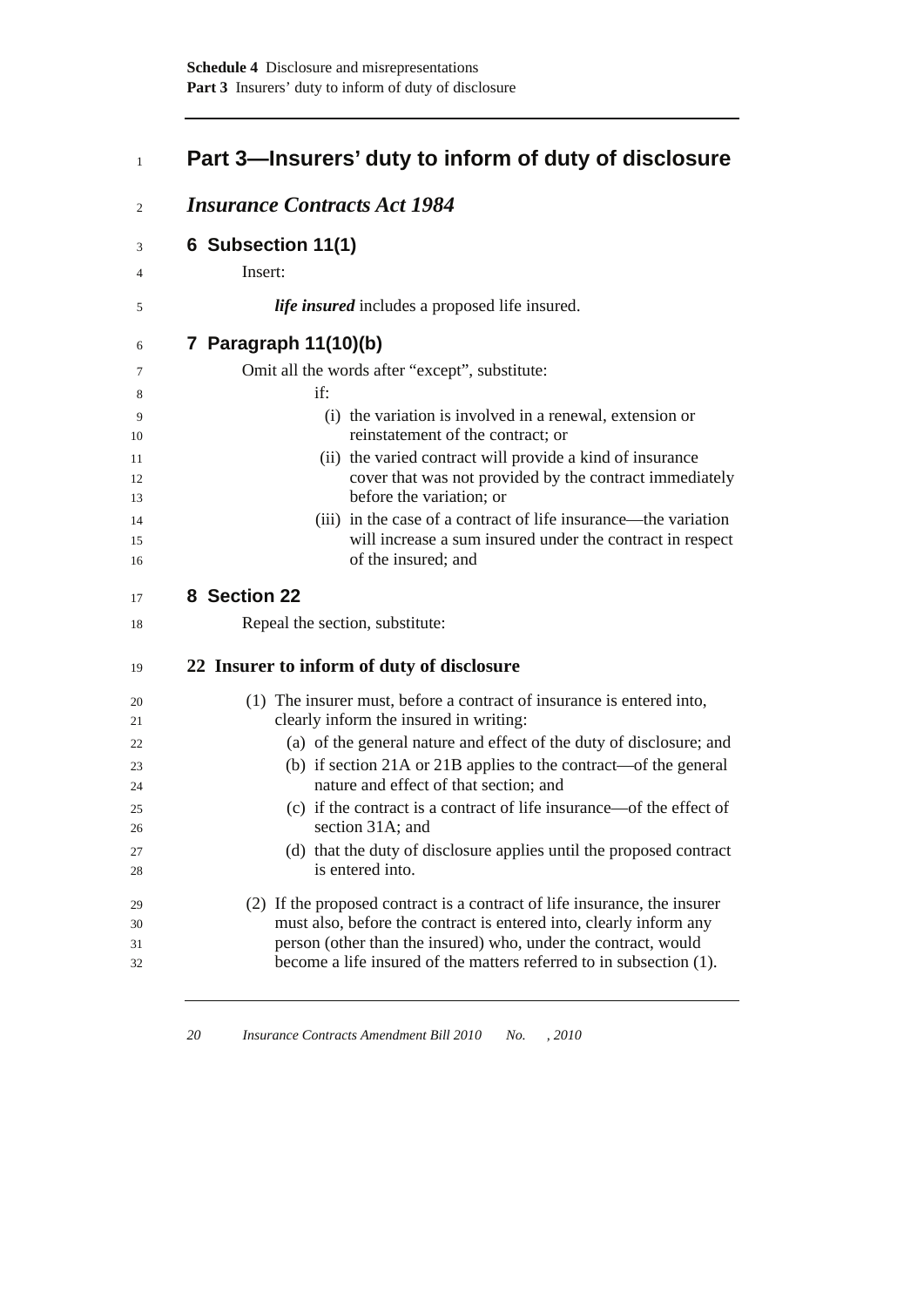| (a) an insurer complies with subsection $(1)$ in relation to a<br>2<br>proposed contract of insurance; and<br>3<br>(b) the insurer accepts an offer by the insured to enter into the<br>4<br>proposed contract, or makes a counter-offer to enter into<br>5<br>another contract of insurance with the insured; and<br>6<br>(c) the insurer's acceptance or counter-offer is made more than 2<br>7<br>months after the insured's most recent disclosure for the<br>8<br>purpose of complying with the duty of disclosure in relation<br>9<br>to the proposed contract;<br>10<br>the insurer must give to the insured, with the acceptance or<br>11<br>counter-offer, a reminder notice stating that the duty of disclosure<br>12<br>applies until the proposed or other contract is entered into.<br>13<br>(4) If the regulations prescribe a form of writing to be used:<br>14<br>(a) for informing a person of the matters referred to in<br>15<br>subsection $(1)$ ; or<br>16<br>(b) for the reminder notice referred to in subsection $(3)$ ;<br>17<br>the writing to be used may be in accordance with the prescribed<br>18<br>form.<br>19<br>(5) An insurer who has not complied with subsection (1) and (if<br>20<br>applicable) subsection (2) may not exercise a right in respect of a<br>21<br>failure to comply with the duty of disclosure unless the failure was<br>22<br>fraudulent.<br>23<br>$(6)$ If:<br>24<br>(a) an insurer is required to comply with subsection $(3)$ in<br>25<br>relation to a contract of insurance; and<br>26<br>(b) the insurer does not do so;<br>27<br>the insurer may not exercise a right in respect of a failure to<br>28<br>comply with the duty of disclosure in relation to a new matter<br>29<br>relating to the contract, unless the failure was fraudulent.<br>30<br>(7) For the purposes of subsection $(6)$ , a new matter relating to a<br>31<br>contract of insurance is a matter of which the insured first becomes<br>32<br>aware after the insured's most recent disclosure for the purpose of<br>33<br>complying with the duty of disclosure in relation to the contract.<br>34<br>9 Application<br>35<br>The amendments made by this Part apply to:<br>36 | 1 | $(3)$ If: |  |
|----------------------------------------------------------------------------------------------------------------------------------------------------------------------------------------------------------------------------------------------------------------------------------------------------------------------------------------------------------------------------------------------------------------------------------------------------------------------------------------------------------------------------------------------------------------------------------------------------------------------------------------------------------------------------------------------------------------------------------------------------------------------------------------------------------------------------------------------------------------------------------------------------------------------------------------------------------------------------------------------------------------------------------------------------------------------------------------------------------------------------------------------------------------------------------------------------------------------------------------------------------------------------------------------------------------------------------------------------------------------------------------------------------------------------------------------------------------------------------------------------------------------------------------------------------------------------------------------------------------------------------------------------------------------------------------------------------------------------------------------------------------------------------------------------------------------------------------------------------------------------------------------------------------------------------------------------------------------------------------------------------------------------------------------------------------------------------------------------------------------------------------------------------------------------------------------------------------------|---|-----------|--|
|                                                                                                                                                                                                                                                                                                                                                                                                                                                                                                                                                                                                                                                                                                                                                                                                                                                                                                                                                                                                                                                                                                                                                                                                                                                                                                                                                                                                                                                                                                                                                                                                                                                                                                                                                                                                                                                                                                                                                                                                                                                                                                                                                                                                                      |   |           |  |
|                                                                                                                                                                                                                                                                                                                                                                                                                                                                                                                                                                                                                                                                                                                                                                                                                                                                                                                                                                                                                                                                                                                                                                                                                                                                                                                                                                                                                                                                                                                                                                                                                                                                                                                                                                                                                                                                                                                                                                                                                                                                                                                                                                                                                      |   |           |  |
|                                                                                                                                                                                                                                                                                                                                                                                                                                                                                                                                                                                                                                                                                                                                                                                                                                                                                                                                                                                                                                                                                                                                                                                                                                                                                                                                                                                                                                                                                                                                                                                                                                                                                                                                                                                                                                                                                                                                                                                                                                                                                                                                                                                                                      |   |           |  |
|                                                                                                                                                                                                                                                                                                                                                                                                                                                                                                                                                                                                                                                                                                                                                                                                                                                                                                                                                                                                                                                                                                                                                                                                                                                                                                                                                                                                                                                                                                                                                                                                                                                                                                                                                                                                                                                                                                                                                                                                                                                                                                                                                                                                                      |   |           |  |
|                                                                                                                                                                                                                                                                                                                                                                                                                                                                                                                                                                                                                                                                                                                                                                                                                                                                                                                                                                                                                                                                                                                                                                                                                                                                                                                                                                                                                                                                                                                                                                                                                                                                                                                                                                                                                                                                                                                                                                                                                                                                                                                                                                                                                      |   |           |  |
|                                                                                                                                                                                                                                                                                                                                                                                                                                                                                                                                                                                                                                                                                                                                                                                                                                                                                                                                                                                                                                                                                                                                                                                                                                                                                                                                                                                                                                                                                                                                                                                                                                                                                                                                                                                                                                                                                                                                                                                                                                                                                                                                                                                                                      |   |           |  |
|                                                                                                                                                                                                                                                                                                                                                                                                                                                                                                                                                                                                                                                                                                                                                                                                                                                                                                                                                                                                                                                                                                                                                                                                                                                                                                                                                                                                                                                                                                                                                                                                                                                                                                                                                                                                                                                                                                                                                                                                                                                                                                                                                                                                                      |   |           |  |
|                                                                                                                                                                                                                                                                                                                                                                                                                                                                                                                                                                                                                                                                                                                                                                                                                                                                                                                                                                                                                                                                                                                                                                                                                                                                                                                                                                                                                                                                                                                                                                                                                                                                                                                                                                                                                                                                                                                                                                                                                                                                                                                                                                                                                      |   |           |  |
|                                                                                                                                                                                                                                                                                                                                                                                                                                                                                                                                                                                                                                                                                                                                                                                                                                                                                                                                                                                                                                                                                                                                                                                                                                                                                                                                                                                                                                                                                                                                                                                                                                                                                                                                                                                                                                                                                                                                                                                                                                                                                                                                                                                                                      |   |           |  |
|                                                                                                                                                                                                                                                                                                                                                                                                                                                                                                                                                                                                                                                                                                                                                                                                                                                                                                                                                                                                                                                                                                                                                                                                                                                                                                                                                                                                                                                                                                                                                                                                                                                                                                                                                                                                                                                                                                                                                                                                                                                                                                                                                                                                                      |   |           |  |
|                                                                                                                                                                                                                                                                                                                                                                                                                                                                                                                                                                                                                                                                                                                                                                                                                                                                                                                                                                                                                                                                                                                                                                                                                                                                                                                                                                                                                                                                                                                                                                                                                                                                                                                                                                                                                                                                                                                                                                                                                                                                                                                                                                                                                      |   |           |  |
|                                                                                                                                                                                                                                                                                                                                                                                                                                                                                                                                                                                                                                                                                                                                                                                                                                                                                                                                                                                                                                                                                                                                                                                                                                                                                                                                                                                                                                                                                                                                                                                                                                                                                                                                                                                                                                                                                                                                                                                                                                                                                                                                                                                                                      |   |           |  |
|                                                                                                                                                                                                                                                                                                                                                                                                                                                                                                                                                                                                                                                                                                                                                                                                                                                                                                                                                                                                                                                                                                                                                                                                                                                                                                                                                                                                                                                                                                                                                                                                                                                                                                                                                                                                                                                                                                                                                                                                                                                                                                                                                                                                                      |   |           |  |
|                                                                                                                                                                                                                                                                                                                                                                                                                                                                                                                                                                                                                                                                                                                                                                                                                                                                                                                                                                                                                                                                                                                                                                                                                                                                                                                                                                                                                                                                                                                                                                                                                                                                                                                                                                                                                                                                                                                                                                                                                                                                                                                                                                                                                      |   |           |  |
|                                                                                                                                                                                                                                                                                                                                                                                                                                                                                                                                                                                                                                                                                                                                                                                                                                                                                                                                                                                                                                                                                                                                                                                                                                                                                                                                                                                                                                                                                                                                                                                                                                                                                                                                                                                                                                                                                                                                                                                                                                                                                                                                                                                                                      |   |           |  |
|                                                                                                                                                                                                                                                                                                                                                                                                                                                                                                                                                                                                                                                                                                                                                                                                                                                                                                                                                                                                                                                                                                                                                                                                                                                                                                                                                                                                                                                                                                                                                                                                                                                                                                                                                                                                                                                                                                                                                                                                                                                                                                                                                                                                                      |   |           |  |
|                                                                                                                                                                                                                                                                                                                                                                                                                                                                                                                                                                                                                                                                                                                                                                                                                                                                                                                                                                                                                                                                                                                                                                                                                                                                                                                                                                                                                                                                                                                                                                                                                                                                                                                                                                                                                                                                                                                                                                                                                                                                                                                                                                                                                      |   |           |  |
|                                                                                                                                                                                                                                                                                                                                                                                                                                                                                                                                                                                                                                                                                                                                                                                                                                                                                                                                                                                                                                                                                                                                                                                                                                                                                                                                                                                                                                                                                                                                                                                                                                                                                                                                                                                                                                                                                                                                                                                                                                                                                                                                                                                                                      |   |           |  |
|                                                                                                                                                                                                                                                                                                                                                                                                                                                                                                                                                                                                                                                                                                                                                                                                                                                                                                                                                                                                                                                                                                                                                                                                                                                                                                                                                                                                                                                                                                                                                                                                                                                                                                                                                                                                                                                                                                                                                                                                                                                                                                                                                                                                                      |   |           |  |
|                                                                                                                                                                                                                                                                                                                                                                                                                                                                                                                                                                                                                                                                                                                                                                                                                                                                                                                                                                                                                                                                                                                                                                                                                                                                                                                                                                                                                                                                                                                                                                                                                                                                                                                                                                                                                                                                                                                                                                                                                                                                                                                                                                                                                      |   |           |  |
|                                                                                                                                                                                                                                                                                                                                                                                                                                                                                                                                                                                                                                                                                                                                                                                                                                                                                                                                                                                                                                                                                                                                                                                                                                                                                                                                                                                                                                                                                                                                                                                                                                                                                                                                                                                                                                                                                                                                                                                                                                                                                                                                                                                                                      |   |           |  |
|                                                                                                                                                                                                                                                                                                                                                                                                                                                                                                                                                                                                                                                                                                                                                                                                                                                                                                                                                                                                                                                                                                                                                                                                                                                                                                                                                                                                                                                                                                                                                                                                                                                                                                                                                                                                                                                                                                                                                                                                                                                                                                                                                                                                                      |   |           |  |
|                                                                                                                                                                                                                                                                                                                                                                                                                                                                                                                                                                                                                                                                                                                                                                                                                                                                                                                                                                                                                                                                                                                                                                                                                                                                                                                                                                                                                                                                                                                                                                                                                                                                                                                                                                                                                                                                                                                                                                                                                                                                                                                                                                                                                      |   |           |  |
|                                                                                                                                                                                                                                                                                                                                                                                                                                                                                                                                                                                                                                                                                                                                                                                                                                                                                                                                                                                                                                                                                                                                                                                                                                                                                                                                                                                                                                                                                                                                                                                                                                                                                                                                                                                                                                                                                                                                                                                                                                                                                                                                                                                                                      |   |           |  |
|                                                                                                                                                                                                                                                                                                                                                                                                                                                                                                                                                                                                                                                                                                                                                                                                                                                                                                                                                                                                                                                                                                                                                                                                                                                                                                                                                                                                                                                                                                                                                                                                                                                                                                                                                                                                                                                                                                                                                                                                                                                                                                                                                                                                                      |   |           |  |
|                                                                                                                                                                                                                                                                                                                                                                                                                                                                                                                                                                                                                                                                                                                                                                                                                                                                                                                                                                                                                                                                                                                                                                                                                                                                                                                                                                                                                                                                                                                                                                                                                                                                                                                                                                                                                                                                                                                                                                                                                                                                                                                                                                                                                      |   |           |  |
|                                                                                                                                                                                                                                                                                                                                                                                                                                                                                                                                                                                                                                                                                                                                                                                                                                                                                                                                                                                                                                                                                                                                                                                                                                                                                                                                                                                                                                                                                                                                                                                                                                                                                                                                                                                                                                                                                                                                                                                                                                                                                                                                                                                                                      |   |           |  |
|                                                                                                                                                                                                                                                                                                                                                                                                                                                                                                                                                                                                                                                                                                                                                                                                                                                                                                                                                                                                                                                                                                                                                                                                                                                                                                                                                                                                                                                                                                                                                                                                                                                                                                                                                                                                                                                                                                                                                                                                                                                                                                                                                                                                                      |   |           |  |
|                                                                                                                                                                                                                                                                                                                                                                                                                                                                                                                                                                                                                                                                                                                                                                                                                                                                                                                                                                                                                                                                                                                                                                                                                                                                                                                                                                                                                                                                                                                                                                                                                                                                                                                                                                                                                                                                                                                                                                                                                                                                                                                                                                                                                      |   |           |  |
|                                                                                                                                                                                                                                                                                                                                                                                                                                                                                                                                                                                                                                                                                                                                                                                                                                                                                                                                                                                                                                                                                                                                                                                                                                                                                                                                                                                                                                                                                                                                                                                                                                                                                                                                                                                                                                                                                                                                                                                                                                                                                                                                                                                                                      |   |           |  |
|                                                                                                                                                                                                                                                                                                                                                                                                                                                                                                                                                                                                                                                                                                                                                                                                                                                                                                                                                                                                                                                                                                                                                                                                                                                                                                                                                                                                                                                                                                                                                                                                                                                                                                                                                                                                                                                                                                                                                                                                                                                                                                                                                                                                                      |   |           |  |
|                                                                                                                                                                                                                                                                                                                                                                                                                                                                                                                                                                                                                                                                                                                                                                                                                                                                                                                                                                                                                                                                                                                                                                                                                                                                                                                                                                                                                                                                                                                                                                                                                                                                                                                                                                                                                                                                                                                                                                                                                                                                                                                                                                                                                      |   |           |  |
|                                                                                                                                                                                                                                                                                                                                                                                                                                                                                                                                                                                                                                                                                                                                                                                                                                                                                                                                                                                                                                                                                                                                                                                                                                                                                                                                                                                                                                                                                                                                                                                                                                                                                                                                                                                                                                                                                                                                                                                                                                                                                                                                                                                                                      |   |           |  |
|                                                                                                                                                                                                                                                                                                                                                                                                                                                                                                                                                                                                                                                                                                                                                                                                                                                                                                                                                                                                                                                                                                                                                                                                                                                                                                                                                                                                                                                                                                                                                                                                                                                                                                                                                                                                                                                                                                                                                                                                                                                                                                                                                                                                                      |   |           |  |
|                                                                                                                                                                                                                                                                                                                                                                                                                                                                                                                                                                                                                                                                                                                                                                                                                                                                                                                                                                                                                                                                                                                                                                                                                                                                                                                                                                                                                                                                                                                                                                                                                                                                                                                                                                                                                                                                                                                                                                                                                                                                                                                                                                                                                      |   |           |  |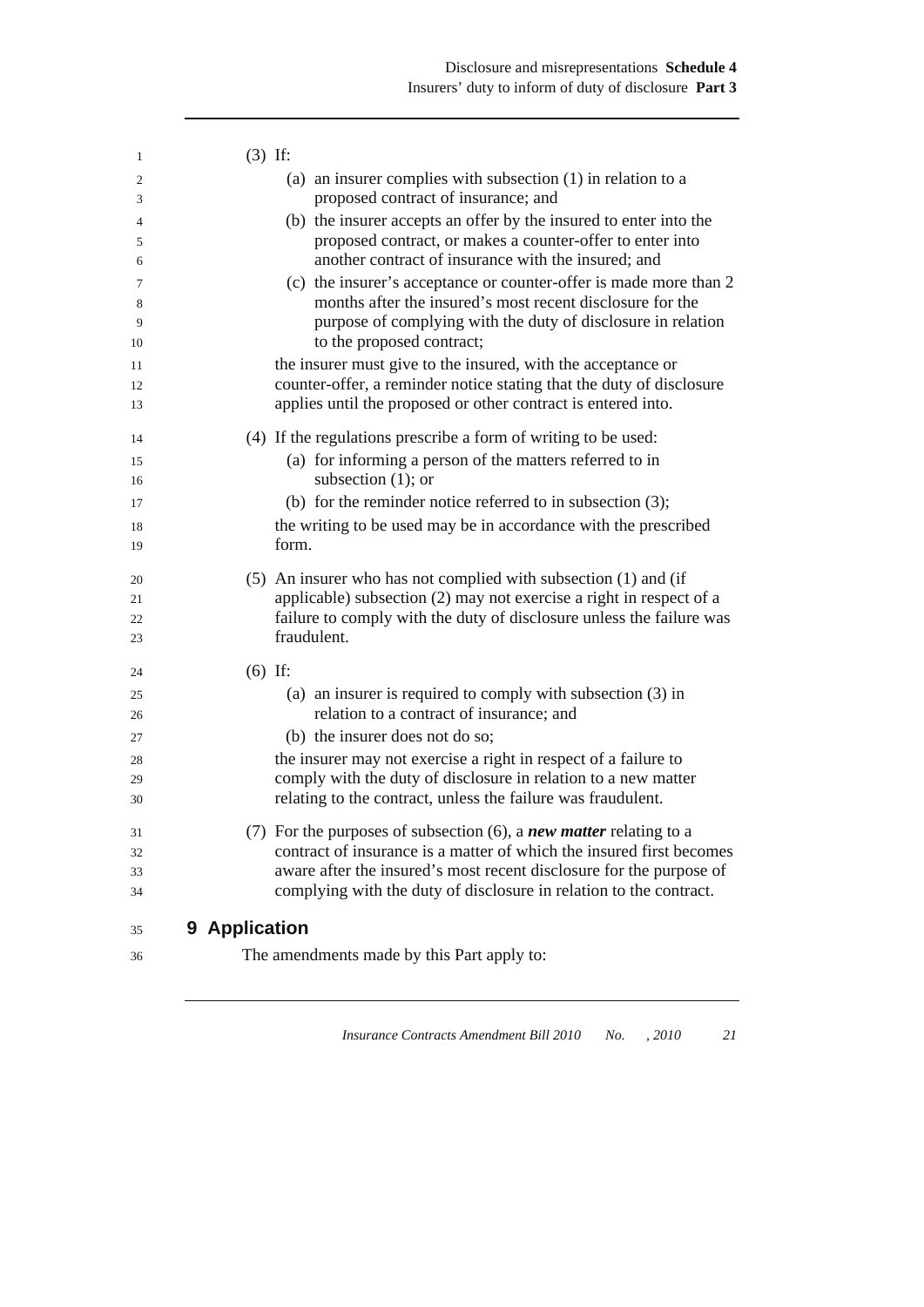| (a) a contract of insurance that is originally entered into after the<br>commencement of this item; and |
|---------------------------------------------------------------------------------------------------------|
| (b) a contract of insurance that was originally entered into before                                     |
| the commencement of this item and is renewed, extended,                                                 |
| varied or reinstated after that commencement.                                                           |
|                                                                                                         |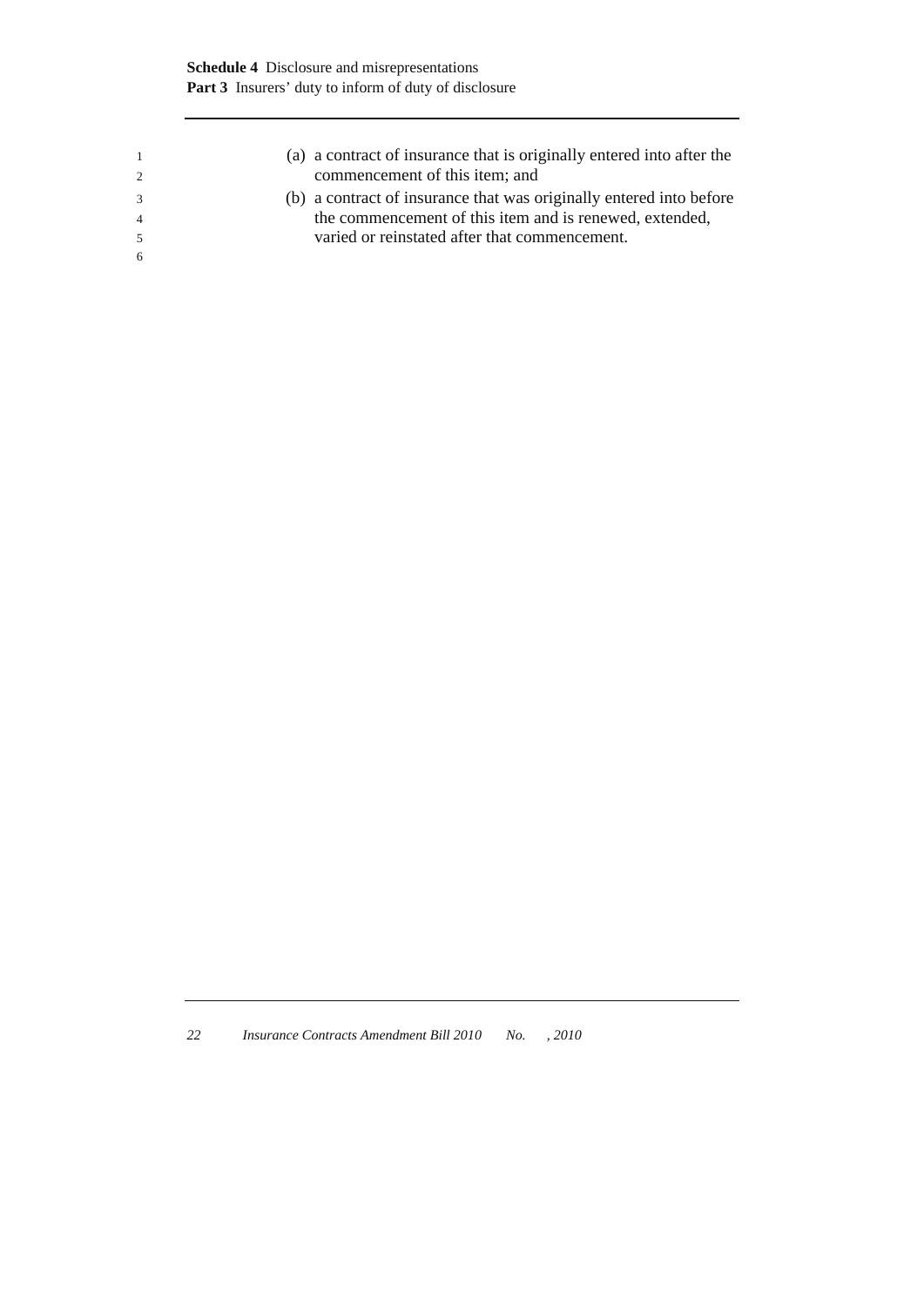### <sup>1</sup>**Part 4—Non-disclosures by life insureds**

- <sup>2</sup>*Insurance Contracts Act 1984*
- <sup>3</sup>**10 After section 31**
- 4 Insert:

#### <sup>5</sup>**31A Non-disclosure by life insured**

- 6 (1) This section applies in relation to a contract of life insurance under 7 which a person (other than the insured) would become a life 8 insured.
- 9 (2) If, during the negotiations for the contract but before it was entered 10 into, the person (the *life insured*) failed to disclose to the insurer a 11 matter that was known to the life insured, being a matter that:
- 12 (a) the life insured knew to be a matter relevant to the decision 13 of the insurer whether to accept the risk and, if so, on what 14 terms; or
- 15 (b) a reasonable person in the circumstances could have been 16 expected to know to be a matter so relevant, having regard to 17 factors including, but not limited to, the nature and extent of 18 the insurance cover to be provided under the relevant contract 19 of insurance;
- 20 this Act has effect as if the failure to disclose the matter had been a 21 failure by the insured to comply with the duty of disclosure in 22 relation to the matter.
- 23 (3) Subsection (2) does not apply in relation to a failure by the life 24 insured to disclose a matter:
- 25 (a) that diminishes the risk; or
- 26 (b) that is of common knowledge; or
- 27 (c) that the insurer knows or in the ordinary course of the 28 insurer's business as an insurer ought to know; or
- 29 (d) as to which compliance with the duty of disclosure is waived 30 by the insurer.

### <sup>31</sup>**11 Application**

32 (1) The amendment made by this Part applies to a contract of life insurance 33 that is originally entered into after the commencement of this item.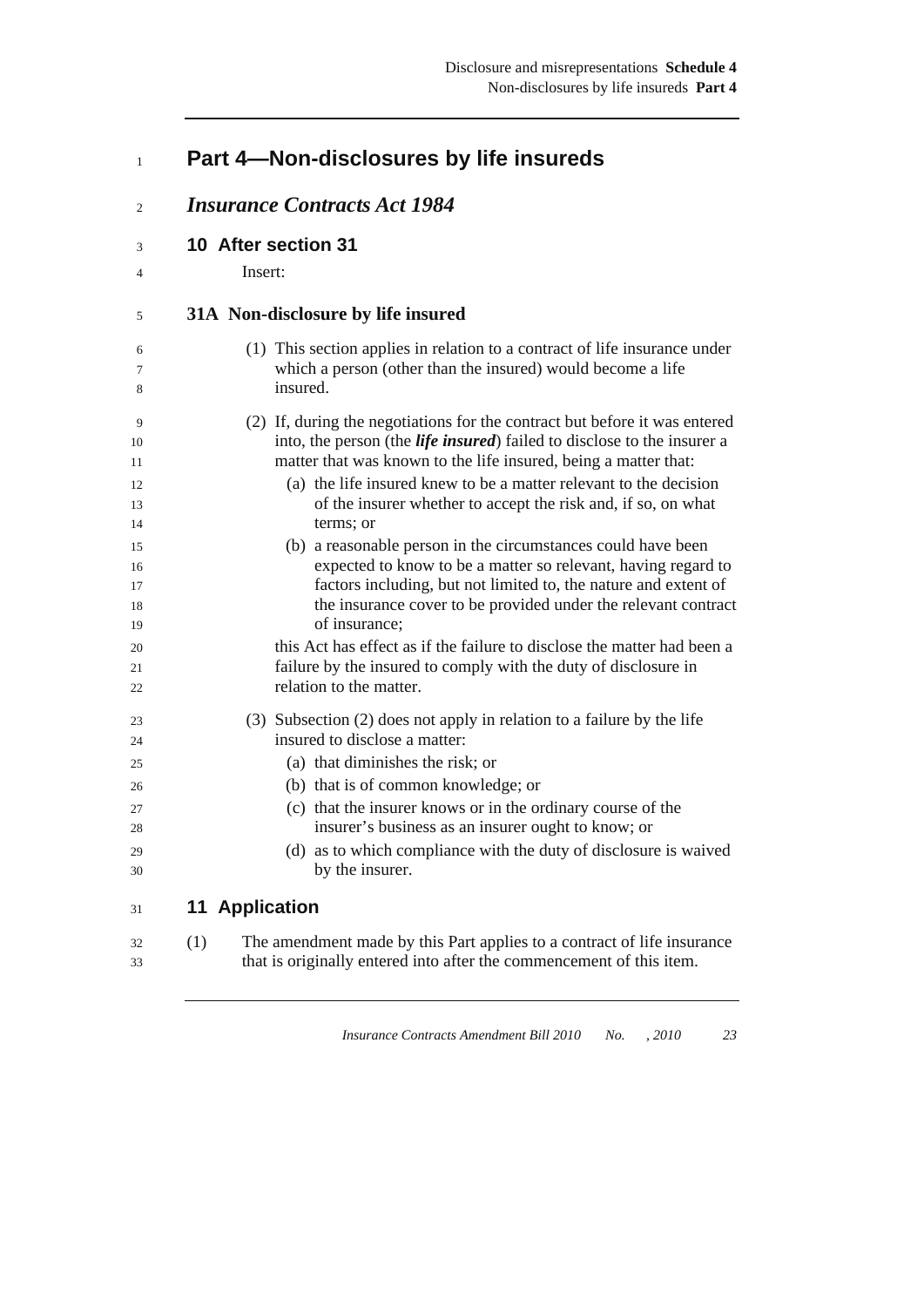|    | (2) | If a contract of life insurance that was originally entered into before the<br>commencement of this item is varied after that commencement to: |
|----|-----|------------------------------------------------------------------------------------------------------------------------------------------------|
| 3  |     | (a) increase a sum insured under the contract; or                                                                                              |
|    |     | (b) increase the number of life insureds under the contract; or                                                                                |
| 5  |     | (c) provide one or more additional kinds of insurance cover;                                                                                   |
| 6  |     | then:                                                                                                                                          |
|    |     | (d) the contract is treated, to the extent of the variation, as if it                                                                          |
| 8  |     | had been originally entered into after the commencement of                                                                                     |
| 9  |     | this item; and                                                                                                                                 |
| 10 |     | (e) the amendment made by this Part applies to the contract to                                                                                 |
| 11 |     | the extent of the variation.                                                                                                                   |
| 12 |     |                                                                                                                                                |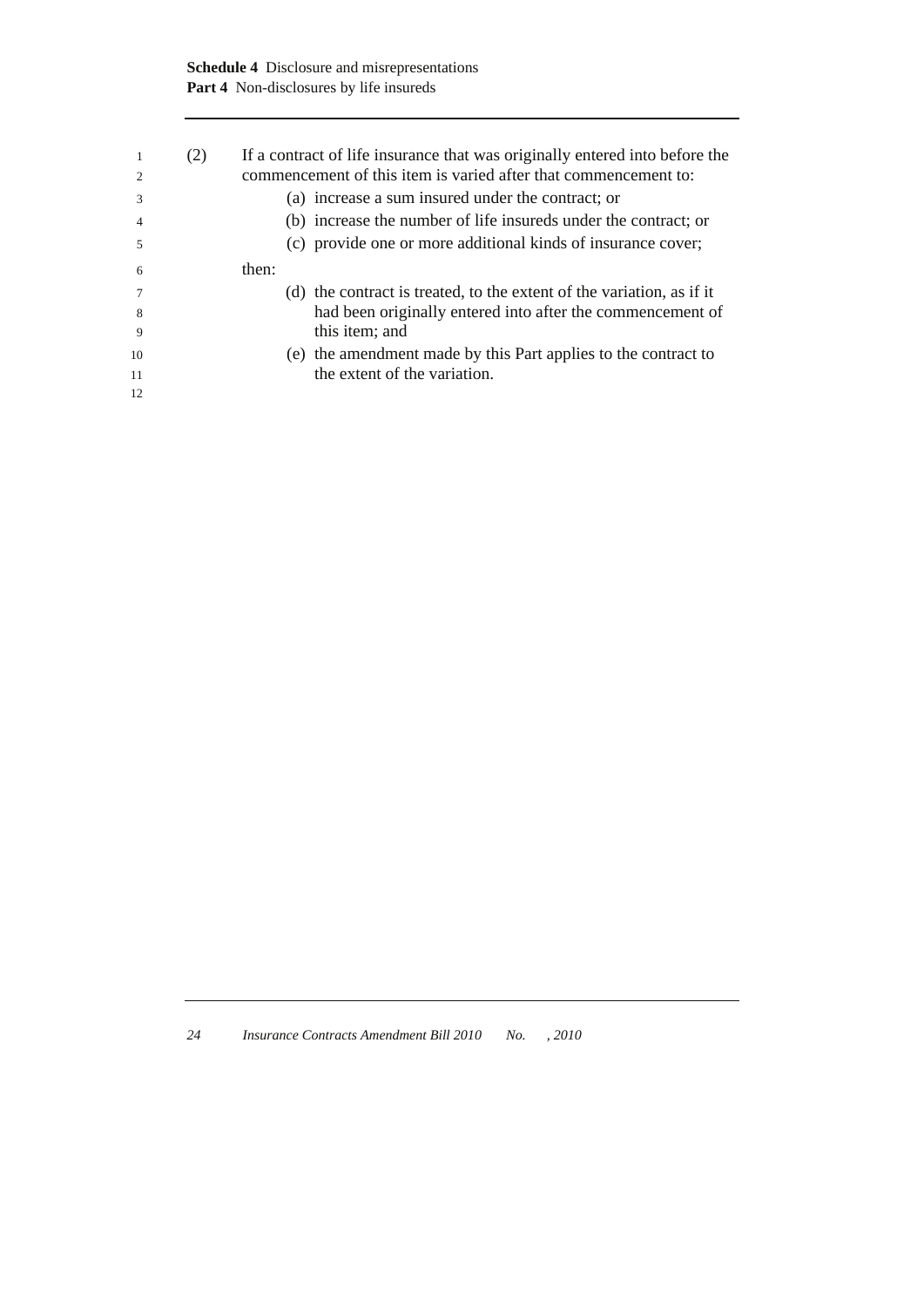| $\mathbf{1}$   | <b>Schedule 5––Remedies of insurers: life</b>                                                                                                                                                                                 |
|----------------|-------------------------------------------------------------------------------------------------------------------------------------------------------------------------------------------------------------------------------|
| 2              | insurance contracts                                                                                                                                                                                                           |
| 3              | <b>Part 1--Unbundling of contracts</b>                                                                                                                                                                                        |
| $\overline{4}$ | <b>Insurance Contracts Act 1984</b>                                                                                                                                                                                           |
| 5              | 1 Before section 28                                                                                                                                                                                                           |
| 6              | Insert:                                                                                                                                                                                                                       |
| 7              | 27A Contracts of life insurance that provide 2 or more kinds of                                                                                                                                                               |
| 8              | insurance cover or insurance cover for 2 or more life                                                                                                                                                                         |
| 9              | insureds                                                                                                                                                                                                                      |
| 10             | (1) If a contract of life insurance provides 2 or more kinds of insurance                                                                                                                                                     |
| 11             | cover, this Division applies, in relation to each of those kinds of                                                                                                                                                           |
| 12             | insurance cover, as if the contract provided only that kind of                                                                                                                                                                |
| 13             | insurance cover.                                                                                                                                                                                                              |
| 14             | (2) If a contract of life insurance provides a kind of insurance cover in                                                                                                                                                     |
| 15             | relation to 2 or more life insureds, subsection $(1)$ applies to the                                                                                                                                                          |
| 16             | contract, in relation to each life insured, as if the insurance cover                                                                                                                                                         |
| 17             | provided by the contract in relation to that life insured constituted a                                                                                                                                                       |
| 18             | separate kind of insurance cover.                                                                                                                                                                                             |
| 19             | (3) If a contract of life insurance provides:                                                                                                                                                                                 |
| 20             | (a) a kind of insurance cover in relation to a life insured that is                                                                                                                                                           |
| 21             | underwritten on particular terms; and                                                                                                                                                                                         |
| 22             | (b) insurance cover of that kind in relation to that life insured                                                                                                                                                             |
| 23             | that:                                                                                                                                                                                                                         |
| 24             | (i) is not underwritten; or                                                                                                                                                                                                   |
| 25             | (ii) is underwritten on different terms;                                                                                                                                                                                      |
| 26             | then the insurance cover referred to in paragraph (a) and the                                                                                                                                                                 |
| 27             | insurance cover referred to in paragraph (b) are each to be regarded                                                                                                                                                          |
| 28             | as a separate kind of insurance cover for the purposes of                                                                                                                                                                     |
| 29             | subsection (1).                                                                                                                                                                                                               |
| 30<br>31<br>32 | Because of this section, the remedies that may be available to an<br>Note:<br>insurer under this Division in relation to a contract of life insurance<br>will depend on the kind of insurance cover provided by the contract. |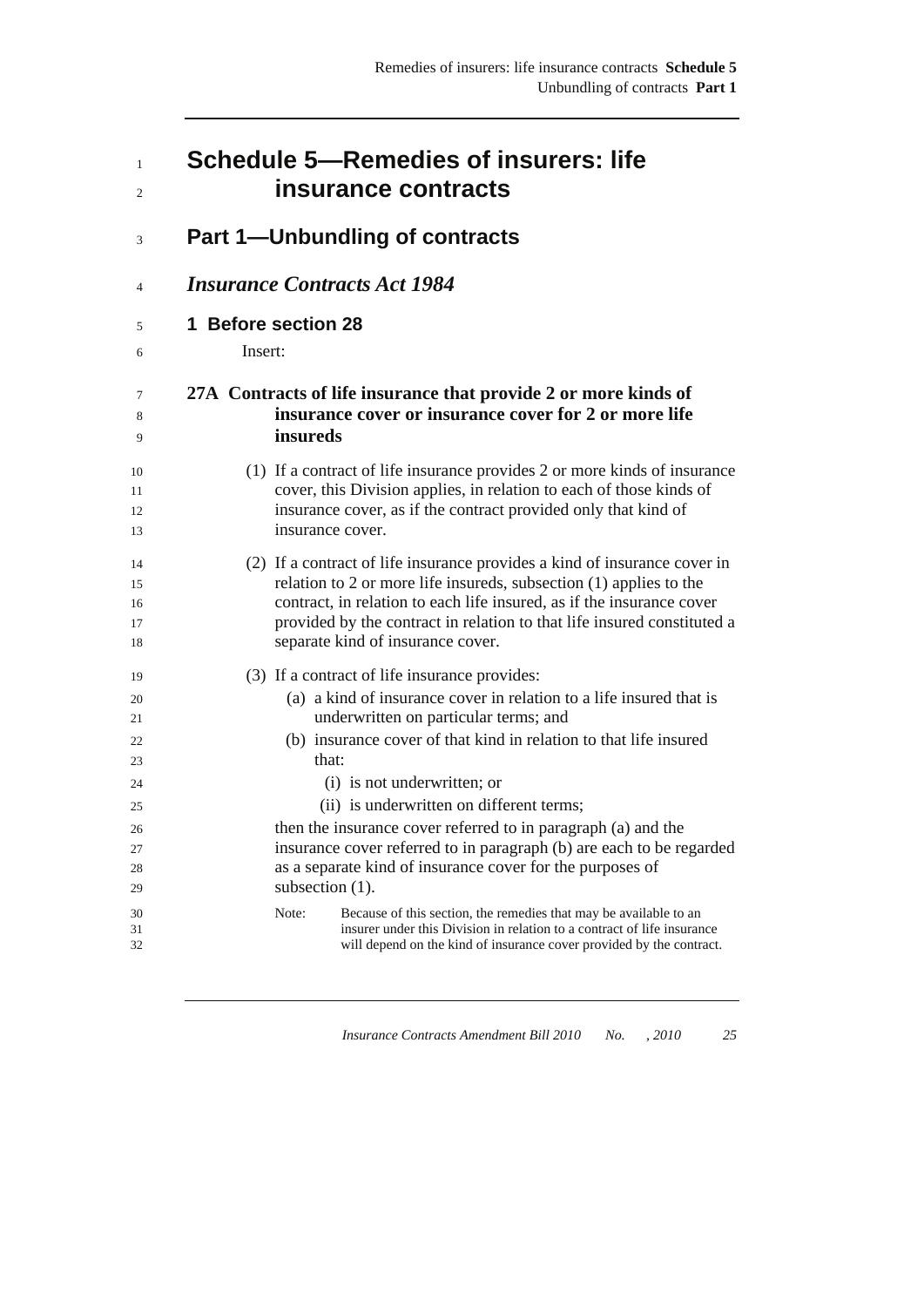# <sup>1</sup>**2 Application**

| $2^{1}$        | The amendment made by this Part applies to a contract of life insurance |
|----------------|-------------------------------------------------------------------------|
| $\mathcal{R}$  | whether originally entered into before or after the commencement of     |
| $\overline{4}$ | this item.                                                              |
| $\sim$         |                                                                         |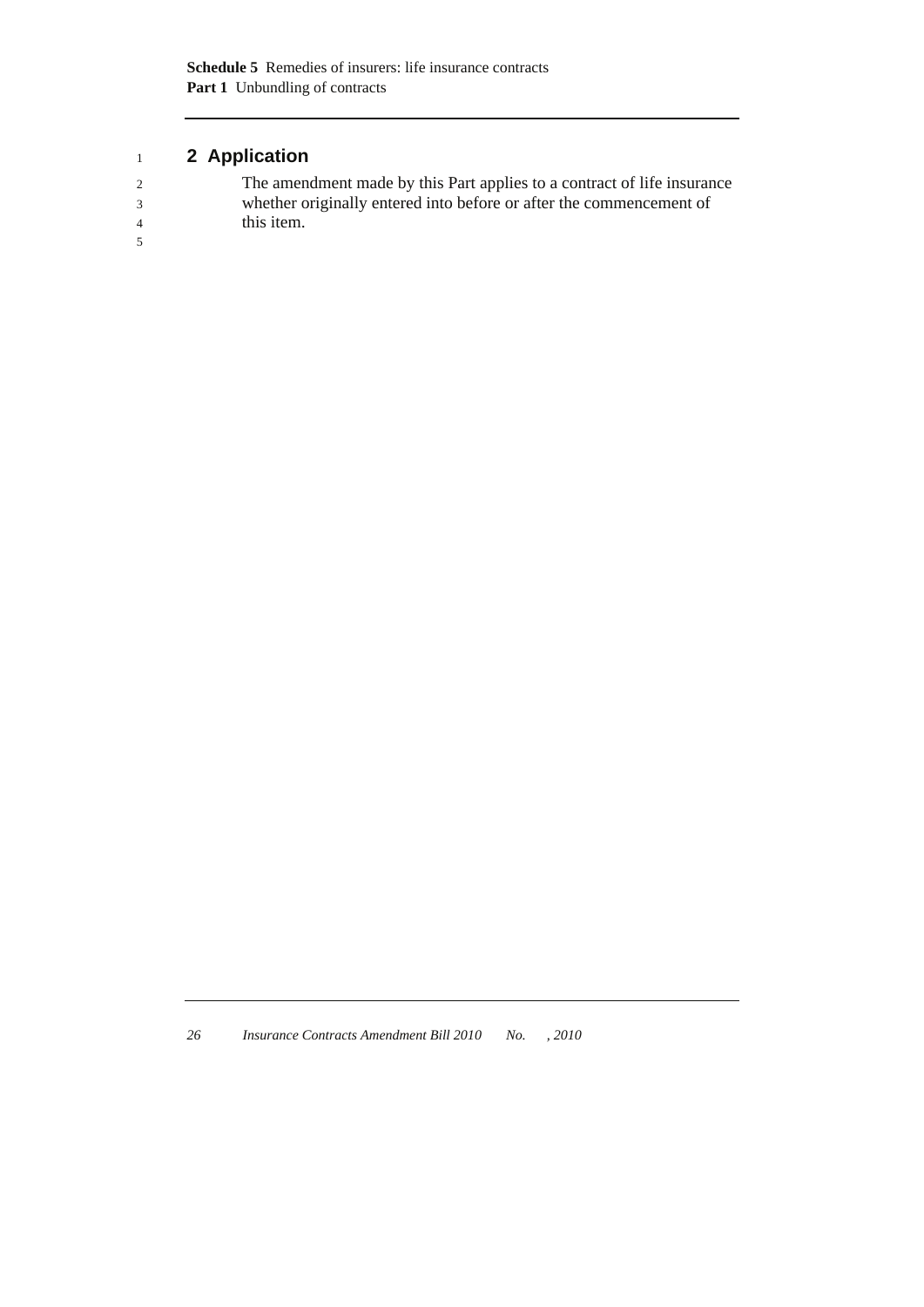# <sup>1</sup>**Part 2—Remedies for non-disclosure and**  <sup>2</sup>**misrepresentation**

# <sup>3</sup>*Insurance Contracts Act 1984*

# <sup>4</sup>**3 Subsection 28(1)**

| 4              |         | <b>J</b> JUDSECHUIL ZOLI                                                                                                                                                                                                  |
|----------------|---------|---------------------------------------------------------------------------------------------------------------------------------------------------------------------------------------------------------------------------|
| 5<br>6<br>7    |         | Omit "where the person who became the insured under a contract of<br>general insurance", substitute "in relation to a contract of general<br>insurance if the person who became the insured under the contract".          |
| 8<br>9         | Note 1: | The heading to section 28 is replaced by the heading "Contracts of general insurance<br>and certain contracts of life insurance".                                                                                         |
| 10             | Note 2: | The following heading to subsection 28(1) is inserted "Contracts of general insurance".                                                                                                                                   |
| 11             |         | 4 After subsection 28(1)                                                                                                                                                                                                  |
| 12             |         | Insert:                                                                                                                                                                                                                   |
| 13<br>14       |         | Contracts of life insurance (other than contracts with a surrender<br>value or that provide cover on death)                                                                                                               |
| 15<br>16<br>17 |         | (1A) This section applies in relation to a contract of life insurance (other<br>than a contract of life insurance as defined in subsection $29(1A)$ ) if<br>the person who became the insured under the contract upon the |
| 18<br>19       |         | contract being entered into:<br>(a) failed to comply with the duty of disclosure; or                                                                                                                                      |
| 20<br>21       |         | (b) made a misrepresentation to the insurer before the contract<br>was entered into:                                                                                                                                      |
| 22             |         | but does not apply if:                                                                                                                                                                                                    |
| 23<br>24       |         | (c) the insurer would have entered into the contract, for the same<br>premium and on the same terms and conditions, even if the                                                                                           |
| 25<br>26       |         | insured had not failed to comply with the duty of disclosure<br>or had not made the misrepresentation before the contract                                                                                                 |
| 27             |         | was entered into; or                                                                                                                                                                                                      |
| 28<br>29       |         | (d) the failure or misrepresentation was in respect of the date of<br>birth of one or more of the life insureds.                                                                                                          |
| 30             | Note:   | The following heading to subsection 28(2) is inserted "Remedies".                                                                                                                                                         |
| 31             |         | 5 Before subsection 29(1)                                                                                                                                                                                                 |
| 32             |         | Insert:                                                                                                                                                                                                                   |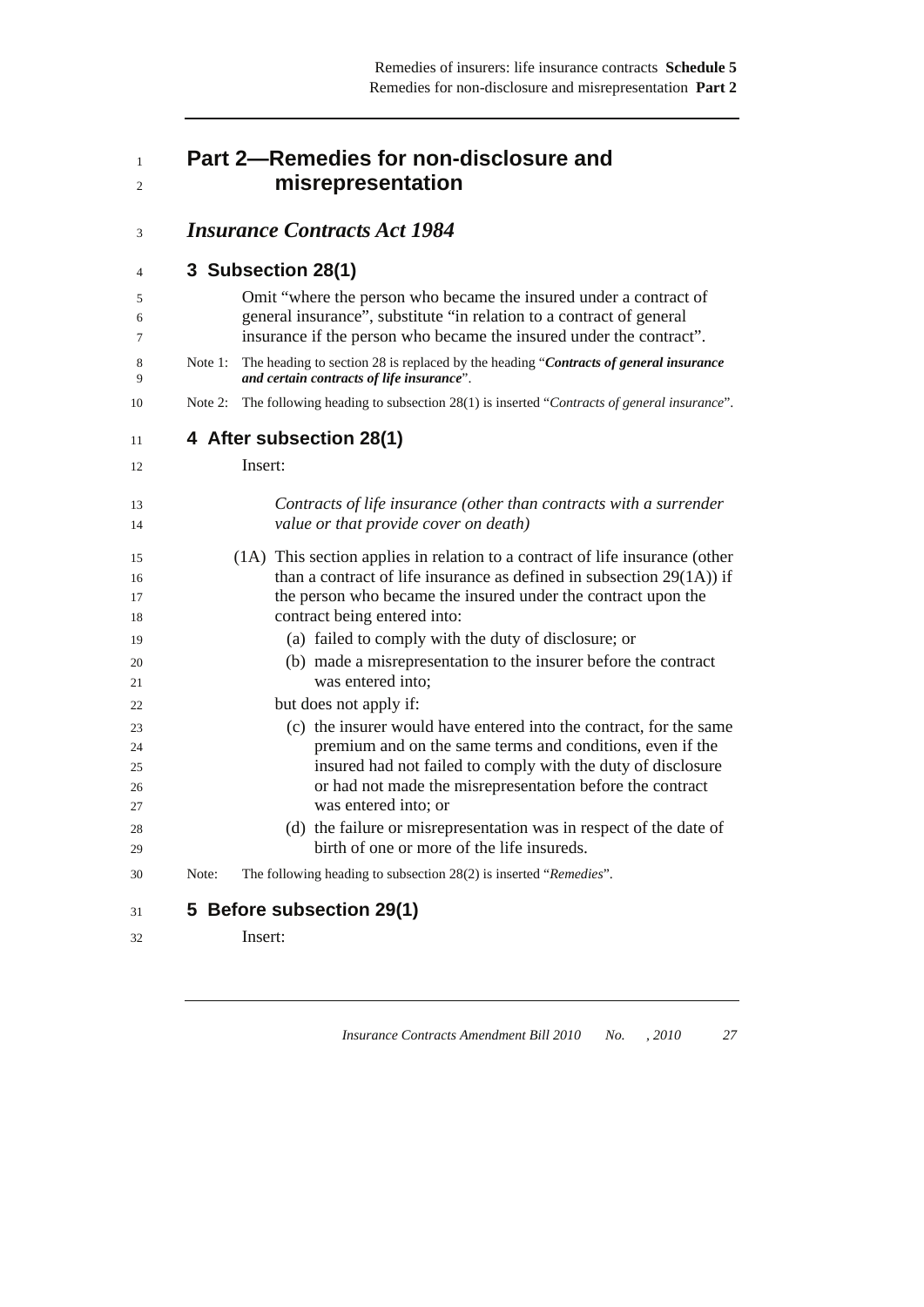| 1                                  |       | $(1A)$ In this section:                                                                                                                                                                                                                                                                                                                                                                                                                                                  |
|------------------------------------|-------|--------------------------------------------------------------------------------------------------------------------------------------------------------------------------------------------------------------------------------------------------------------------------------------------------------------------------------------------------------------------------------------------------------------------------------------------------------------------------|
| 2                                  |       | <i>contract of life insurance</i> means:                                                                                                                                                                                                                                                                                                                                                                                                                                 |
| 3                                  |       | (a) a contract of life insurance with a surrender value; or                                                                                                                                                                                                                                                                                                                                                                                                              |
| 4                                  |       | (b) a contract of life insurance that provides insurance cover in                                                                                                                                                                                                                                                                                                                                                                                                        |
| 5                                  |       | respect of the death of a life insured.                                                                                                                                                                                                                                                                                                                                                                                                                                  |
| 6<br>7<br>8<br>9<br>10<br>11<br>12 |       | Note:<br>If a contract of life insurance provides insurance cover in respect<br>of the death of a life insured, and the contract also provides one<br>or more other kinds of insurance cover, this section applies to the<br>contract only to the extent that it provides insurance cover on<br>death. Section 28 applies to the contract to the extent that it<br>provides the other kind or kinds of insurance cover. This is<br>because of the effect of section 27A. |
| 13<br>14                           | Note: | The heading to section 29 is replaced by the heading "Contracts of life insurance with<br>a surrender value or that provide cover on death".                                                                                                                                                                                                                                                                                                                             |
| 15                                 |       | 6 Subsection 29(1)                                                                                                                                                                                                                                                                                                                                                                                                                                                       |
| 16                                 |       | Omit "where the person who became the insured under a contract of life                                                                                                                                                                                                                                                                                                                                                                                                   |
| 17                                 |       | insurance", substitute "in relation to a contract of life insurance if the                                                                                                                                                                                                                                                                                                                                                                                               |
| 18                                 |       | person who became the insured under the contract".                                                                                                                                                                                                                                                                                                                                                                                                                       |
| 19                                 |       | 7 Subsection 29(1)                                                                                                                                                                                                                                                                                                                                                                                                                                                       |
| 20                                 |       | Omit "apply where", substitute "apply if".                                                                                                                                                                                                                                                                                                                                                                                                                               |
| 21                                 |       | 8 Subsection 29(3)                                                                                                                                                                                                                                                                                                                                                                                                                                                       |
| 22                                 |       | Omit "a contract", insert "the contract".                                                                                                                                                                                                                                                                                                                                                                                                                                |
| 23                                 |       | 9 Application                                                                                                                                                                                                                                                                                                                                                                                                                                                            |
| 24                                 | (1)   | The amendment made by item 3 applies to a contract of general                                                                                                                                                                                                                                                                                                                                                                                                            |
| 25                                 |       | insurance whether originally entered into before or after the                                                                                                                                                                                                                                                                                                                                                                                                            |
| 26                                 |       | commencement of this item.                                                                                                                                                                                                                                                                                                                                                                                                                                               |
| 27                                 | (2)   | The amendments made by items 4 to 8 apply to a contract of life                                                                                                                                                                                                                                                                                                                                                                                                          |
| 28                                 |       | insurance that is originally entered into after the commencement of this                                                                                                                                                                                                                                                                                                                                                                                                 |
| 29                                 |       | item.                                                                                                                                                                                                                                                                                                                                                                                                                                                                    |
| 30                                 | (3)   | If a contract of life insurance that was originally entered into before the                                                                                                                                                                                                                                                                                                                                                                                              |
| 31                                 |       | commencement of this item is varied after that commencement to:                                                                                                                                                                                                                                                                                                                                                                                                          |
| 32                                 |       | (a) increase a sum insured under the contract; or                                                                                                                                                                                                                                                                                                                                                                                                                        |
| 33                                 |       | (b) increase the number of life insureds under the contract; or                                                                                                                                                                                                                                                                                                                                                                                                          |
| 34                                 |       | (c) provide one or more additional kinds of insurance cover;                                                                                                                                                                                                                                                                                                                                                                                                             |
|                                    |       |                                                                                                                                                                                                                                                                                                                                                                                                                                                                          |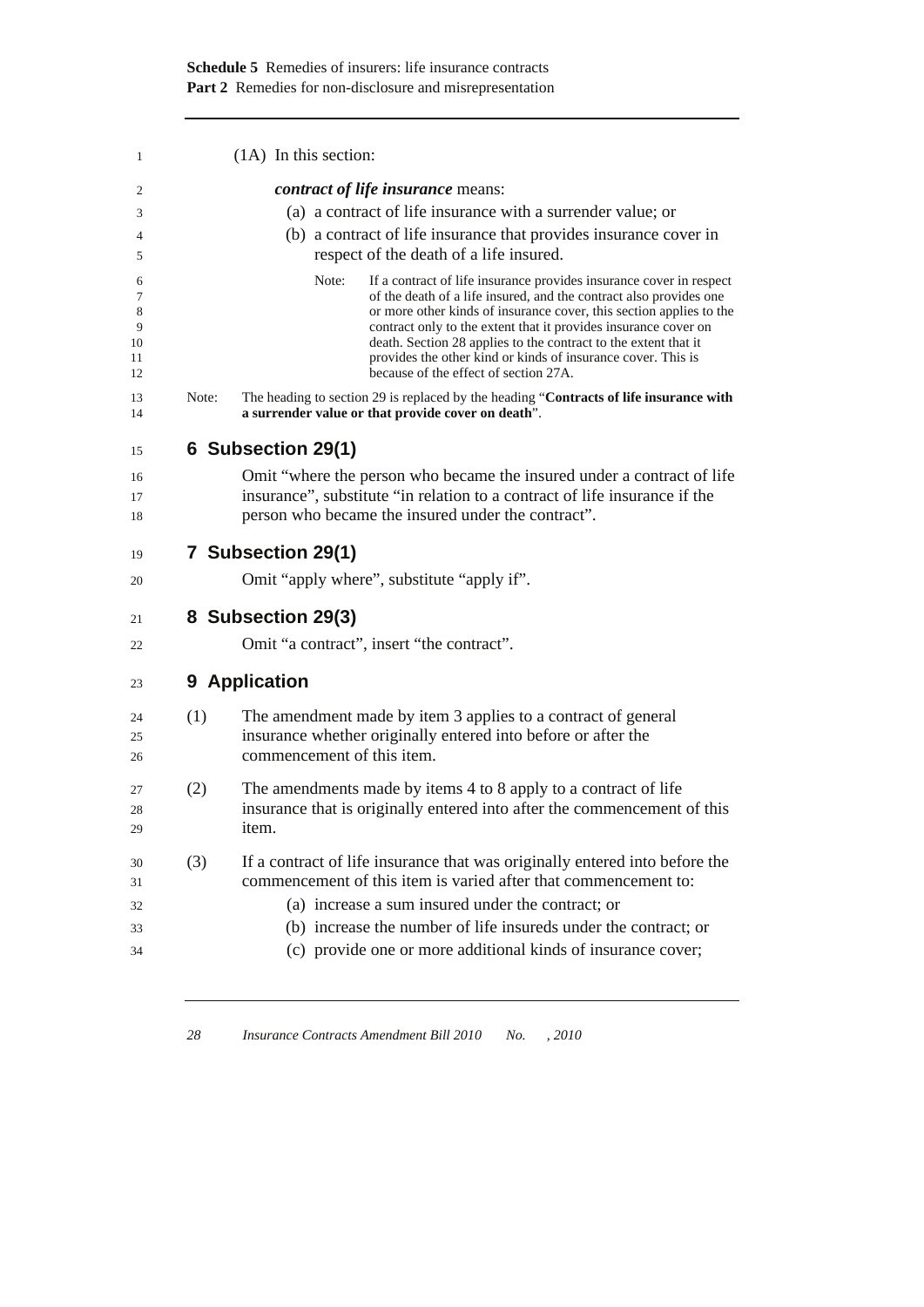|   | then:                                                                 |  |
|---|-----------------------------------------------------------------------|--|
|   | (d) the contract is treated, to the extent of the variation, as if it |  |
|   | had been originally entered into after the commencement of            |  |
|   | this item; and                                                        |  |
|   | (e) the amendments made by items 4 to 8 apply to the contract to      |  |
| 6 | the extent of the variation.                                          |  |
|   |                                                                       |  |
|   |                                                                       |  |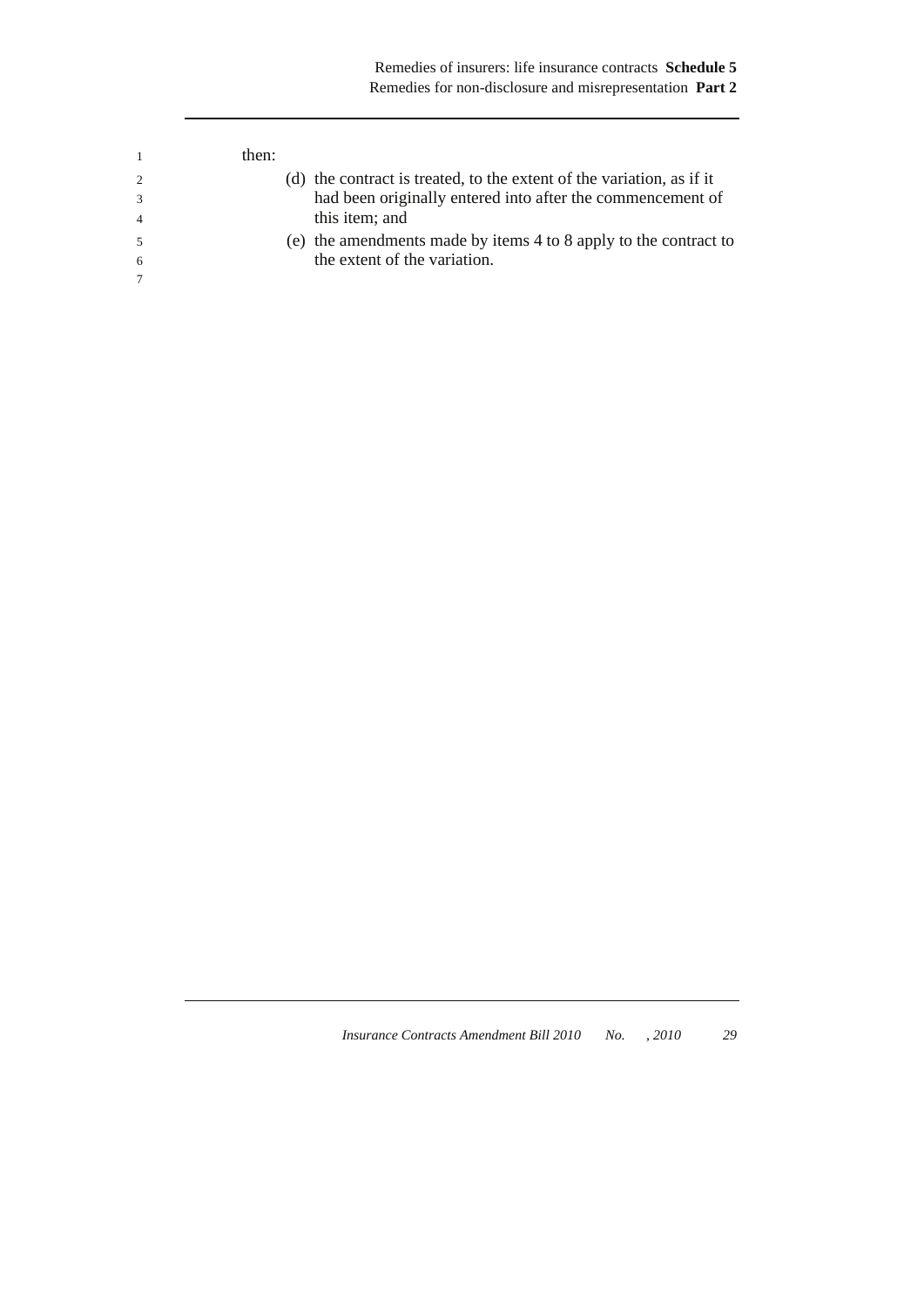# <sup>1</sup>**Part 3—Remedy for misstatement of date of birth**

| 2                     | <b>Insurance Contracts Act 1984</b>                                                                                                                                                                                                                                |
|-----------------------|--------------------------------------------------------------------------------------------------------------------------------------------------------------------------------------------------------------------------------------------------------------------|
| 3                     | 10 After subsection 30(3)                                                                                                                                                                                                                                          |
| 4                     | Insert:                                                                                                                                                                                                                                                            |
| 5                     | $(3A)$ If:                                                                                                                                                                                                                                                         |
| 6<br>7<br>8           | (a) the expiration date of a contract of life insurance is calculated<br>by reference to the date of birth of a person who is a life<br>insured under the contract; and                                                                                            |
| 9<br>10               | (b) the person's date of birth was not correctly stated to the<br>insurer at the time when the contract was entered into;                                                                                                                                          |
| 11<br>12<br>13<br>14  | the insurer may (instead of doing any of the things referred to in<br>subsection $(2)$ ) vary the contract by changing its expiration date to<br>the date that would have been the expiration date if the contract<br>had been based on the correct date of birth. |
| 15                    | 11 Subsection 30(4)                                                                                                                                                                                                                                                |
| 16                    | After "subsection (2)", insert "or (3A)".                                                                                                                                                                                                                          |
| 17                    | <b>12 Application</b>                                                                                                                                                                                                                                              |
| (1)<br>18<br>19       | The amendments made by this Part apply to a contract of life insurance<br>that is originally entered into after the commencement of this item.                                                                                                                     |
| (2)<br>20<br>21<br>22 | If a contract of life insurance that was originally entered into before the<br>commencement of this item is varied after that commencement to:<br>(a) increase a sum insured under the contract; or                                                                |
| 23<br>24              | (b) increase the number of life insureds under the contract; or<br>(c) provide one or more additional kinds of insurance cover;                                                                                                                                    |
| 25                    | then:                                                                                                                                                                                                                                                              |
| 26<br>27<br>28        | (d) the contract is treated, to the extent of the variation, as if it<br>had been originally entered into after the commencement of<br>this item; and                                                                                                              |
| 29<br>30<br>31        | (e) the amendments made by this Part apply to the contract to the<br>extent of the variation.                                                                                                                                                                      |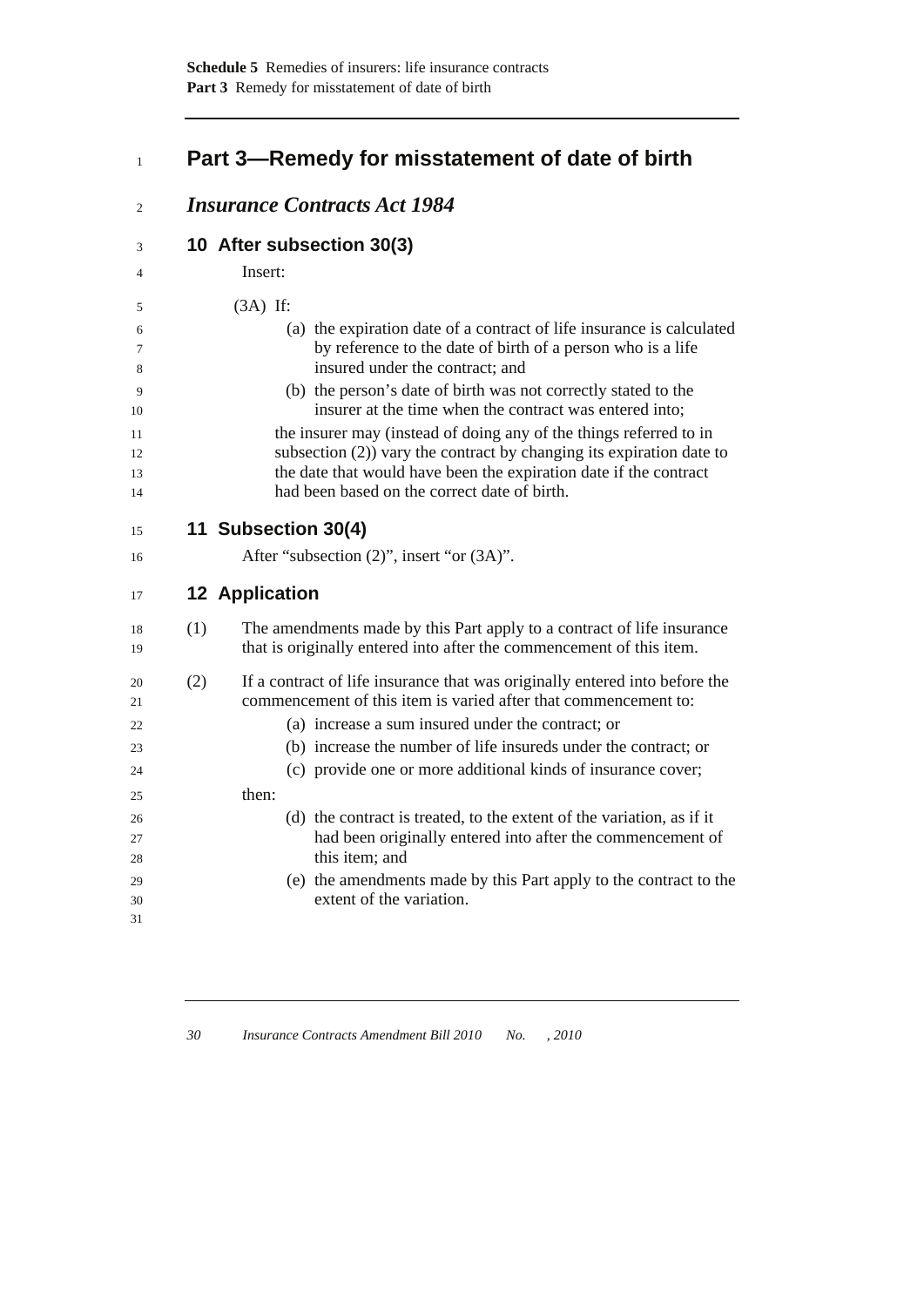# <sup>1</sup>**Part 4—Cancellation of contracts**

<sup>2</sup>*Insurance Contracts Act 1984*

33 contract of general insurance.

- <sup>3</sup>**13 After section 59**
- 4 Insert:

### <sup>5</sup>**59A Cancellation of contracts of life insurance**

| C              | 59A - Cancenation of contracts of the msurance                                                                                                     |  |
|----------------|----------------------------------------------------------------------------------------------------------------------------------------------------|--|
| 6              | An insurer under a contract of life insurance may cancel the<br>contract if:                                                                       |  |
| 7              |                                                                                                                                                    |  |
| 8<br>9         | (a) a person who is or was at any time the insured failed to<br>comply with the duty of the utmost good faith; or                                  |  |
| 10<br>11       | (b) the person who was the insured at the time when the contract<br>was entered into failed to comply with the duty of disclosure;                 |  |
| 12             | <sub>or</sub>                                                                                                                                      |  |
| 13             | (c) the person who was the insured at the time when the contract                                                                                   |  |
| 14             | was entered into made a misrepresentation to the insurer                                                                                           |  |
| 15             | during the negotiations for the contract but before it was                                                                                         |  |
| 16             | entered into; or                                                                                                                                   |  |
| 17             | (d) a person who is or was at any time the insured failed to                                                                                       |  |
| 18             | comply with a provision of the contract (other than by failing                                                                                     |  |
| 19             | to pay a premium in respect of the contract); or                                                                                                   |  |
| 20<br>21<br>22 | Note:<br>A contract of life insurance may be forfeited under section 210 of<br>the Life Insurance Act 1995 because of non-payment of a<br>premium. |  |
| 23             | (e) the insured has made a fraudulent claim:                                                                                                       |  |
| 24             | (i) under the contract (the <i>first contract</i> ); or                                                                                            |  |
| 25             | (ii) under another contract of insurance (whether with the                                                                                         |  |
| 26             | insurer concerned or with another insurer) that provides                                                                                           |  |
| 27             | insurance cover during any part of the period during                                                                                               |  |
| 28             | which the first contract provides insurance cover.                                                                                                 |  |
| 29             | 14 Section 63                                                                                                                                      |  |
| 30             | Repeal the section, substitute:                                                                                                                    |  |
|                |                                                                                                                                                    |  |
| 31             | 63 Cancellations of contracts of insurance void                                                                                                    |  |
| 32             | (1) Except as provided by this Act, an insurer may not cancel a                                                                                    |  |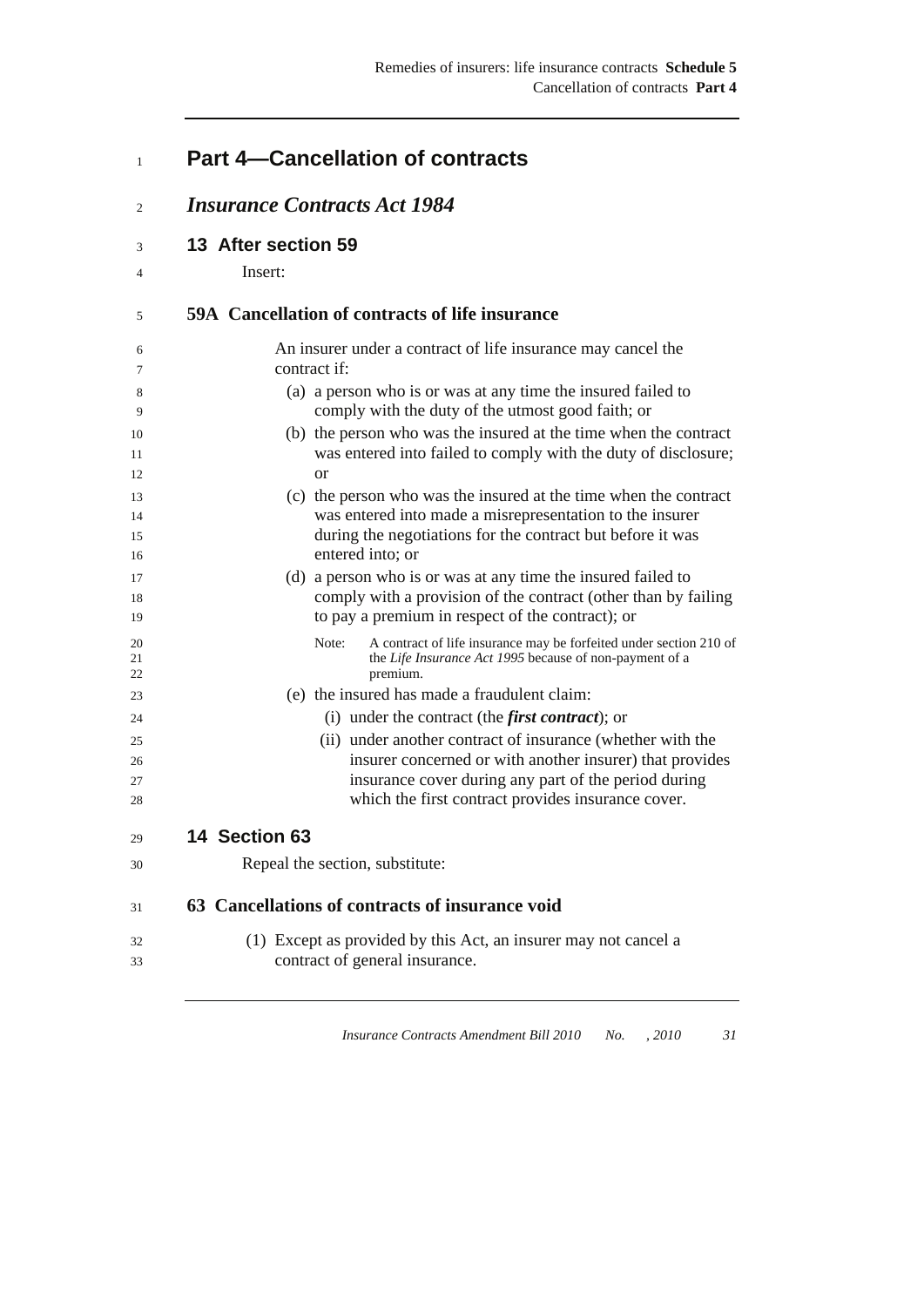| 1<br>$\overline{2}$  |     | (2) Except as provided by this Act or section 210 of the Life Insurance<br>Act 1995, an insurer may not cancel a contract of life insurance.                                                                                                                                |
|----------------------|-----|-----------------------------------------------------------------------------------------------------------------------------------------------------------------------------------------------------------------------------------------------------------------------------|
| 3<br>$\overline{4}$  |     | Section 210 of the <i>Life Insurance Act 1995</i> deals with cancellation of<br>Note:<br>a contract of life insurance because of non-payment of a premium.                                                                                                                  |
| 5<br>6               |     | (3) Any purported cancellation of a contract of insurance in<br>contravention of subsection $(1)$ or $(2)$ is of no effect.                                                                                                                                                 |
| 7                    |     | <b>15 Application</b>                                                                                                                                                                                                                                                       |
| 8<br>9<br>10<br>11   | (1) | Section 59A of the <i>Insurance Contracts Act 1984</i> (as inserted by<br>item 13) and subsections $63(2)$ and (3) of that Act (as substituted by<br>item 14) apply to a contract of life insurance that is originally entered<br>into after the commencement of this item. |
| 12<br>13<br>14<br>15 | (2) | Subsections 63(1) and (3) of the <i>Insurance Contracts Act 1984</i> (as<br>substituted by item 14) apply to a contract of general insurance whether<br>originally entered into before or after the commencement of this item.                                              |

| 32<br>Insurance Contracts Amendment Bill 2010 | No. | .2010 |
|-----------------------------------------------|-----|-------|
|-----------------------------------------------|-----|-------|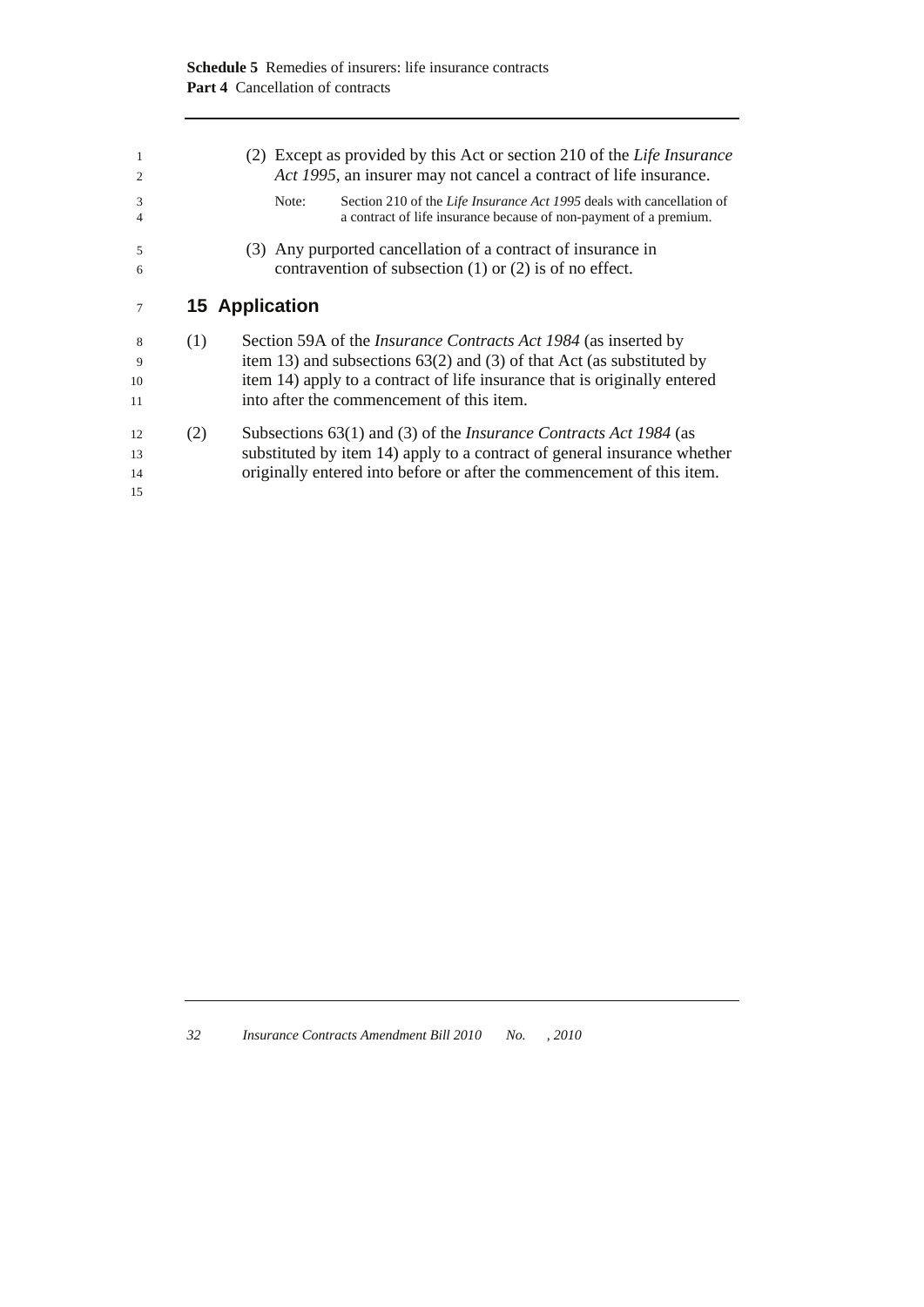# <sup>1</sup>**Schedule 6—Third parties**

# <sup>2</sup>**Part 1—Requests by third party beneficiaries to**  <sup>3</sup>**insurers for information**

### <sup>4</sup>*Insurance Contracts Act 1984*

### <sup>5</sup>**1 Section 41**

6 Repeal the section, substitute:

### <sup>7</sup>**41 Contracts of liability insurance—consent of insurer required for**  <sup>8</sup>**settlement etc. of claim**

| $\circ$ | sculchicht cu. vi ciann                                                        |
|---------|--------------------------------------------------------------------------------|
| 9       | (1) This section applies in relation to a contract of liability insurance if   |
| 10      | it would constitute a breach of the contract if, without the consent           |
| 11      | of the insurer, the insured or any third party beneficiary were:               |
| 12      | (a) to settle or compromise a claim against the insured or third               |
| 13      | party beneficiary; or                                                          |
| 14      | (b) to make an admission or payment in respect of such a claim.                |
| 15      | (2) If the insured or any third party beneficiary (the <i>claimant</i> ) under |
| 16      | the contract has made a claim under the contract, the claimant may             |
| 17      | at any time, by notice in writing given to the insurer, require the            |
| 18      | insurer to inform the claimant in writing:                                     |
| 19      | (a) whether the insurer admits that the contract applies to the                |
| 20      | claim; and                                                                     |
| 21      | (b) if the insurer so admits, whether the insurer proposes to                  |
| 22      | conduct, on behalf of the claimant, the negotiations and any                   |
| 23      | legal proceedings in respect of the claim made against the                     |
| 24      | claimant.                                                                      |
| 25      | (3) If the insurer does not, within a reasonable time after being given a      |
| 26      | notice under subsection (2), inform the claimant:                              |
| 27      | (a) that the insurer admits that the contract of liability insurance           |
| 28      | applies to the claim; and                                                      |
| 29      | (b) that the insurer proposes to conduct, on behalf of the                     |
| 30      | claimant, the negotiations and any legal proceedings in                        |
| 31      | respect of the claim made against the claimant;                                |
| 32      | then:                                                                          |
|         |                                                                                |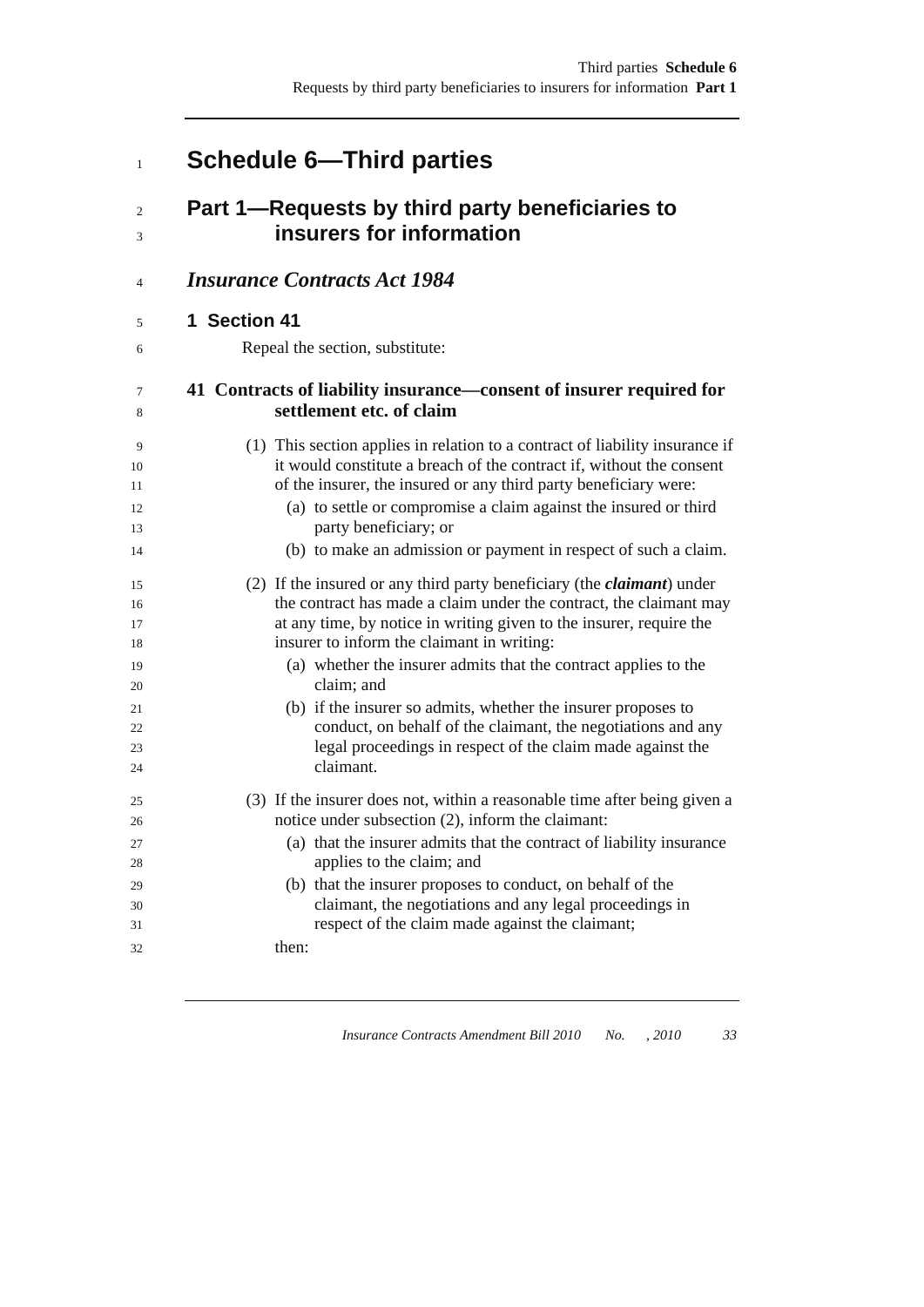|    | (c) the insurer may not refuse payment of the claim; and              |
|----|-----------------------------------------------------------------------|
|    | (d) the amount payable in respect of the claim is not reduced;        |
| 3  | by reason only that the claimant breached the contract as             |
|    | mentioned in subsection (1).                                          |
| 5  | 2 Application                                                         |
| 6  | The amendment made by this Part applies to:                           |
|    | (a) a contract of liability insurance that is originally entered into |
| 8  | after the commencement of this item; and                              |
| 9  | (b) a contract of liability insurance that was originally entered     |
| 10 | into before the commencement of this item and is renewed              |
| 11 | after that commencement.                                              |

12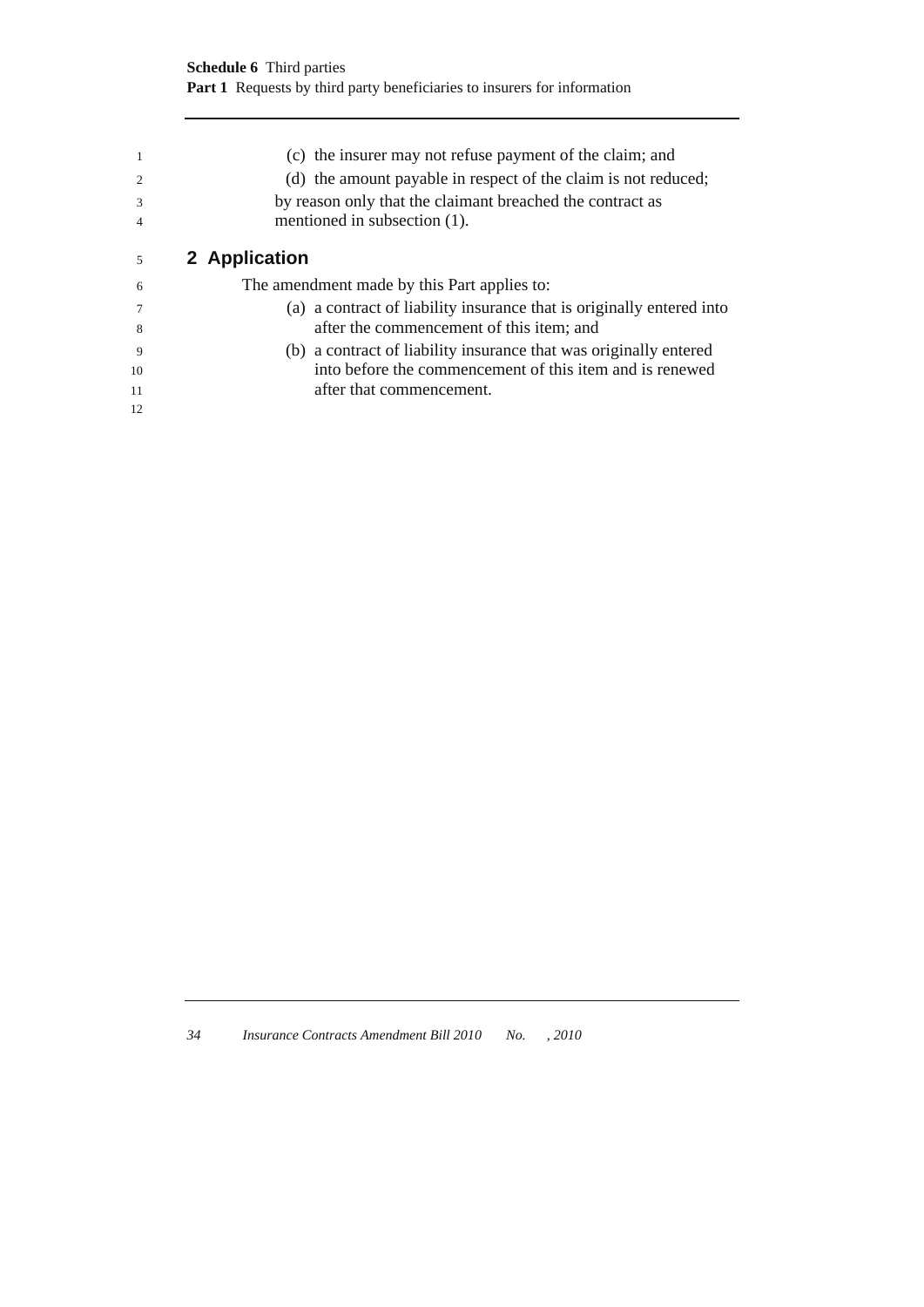### <sup>1</sup>**Part 2—Insurers' defences in actions by third party**  <sup>2</sup>**beneficiaries**

### <sup>3</sup>*Insurance Contracts Act 1984*

### <sup>4</sup>**3 Subsection 48(1)**

5 Repeal the subsection, substitute:

6 (1) A third party beneficiary under a contract of general insurance has 7 a right to recover from the insurer, in accordance with the contract, 8 the amount of any loss suffered by the third party beneficiary even 9 though the third party beneficiary is not a party to the contract.

10 Note: The heading to section 48 is replaced by the heading "**Contracts of general**  insurance—entitlements of third party beneficiaries".

### <sup>12</sup>**4 Subsection 48(2)**

13 Omit "a person who has such a right", substitute "the third party 14 beneficiary".

### <sup>15</sup>**5 Paragraph 48(2)(a)**

| 16 | Repeal the paragraph, substitute:                                         |
|----|---------------------------------------------------------------------------|
| 17 | (a) has, in relation to the third party beneficiary's claim, the          |
| 18 | same obligations to the insurer as the third party beneficiary            |
| 19 | would have if the third party beneficiary were the insured;               |
| 20 | and                                                                       |
| 21 | 6 At the end of subsection 48(3)                                          |
| 22 | Add ", including, but not limited to, defences relating to the conduct of |
| 23 | the insured (whether the conduct occurred before or after the contract    |
| 24 | was entered into)".                                                       |
| 25 | 7 Subsection 48AA(1)                                                      |
| 26 | Repeal the subsection, substitute:                                        |
| 27 | (1) This section applies in relation to a contract of life insurance if:  |
| 28 | (a) the contract is entered into in connection with an RSA; and           |

29 (b) the owner of the policy is an RSA provider.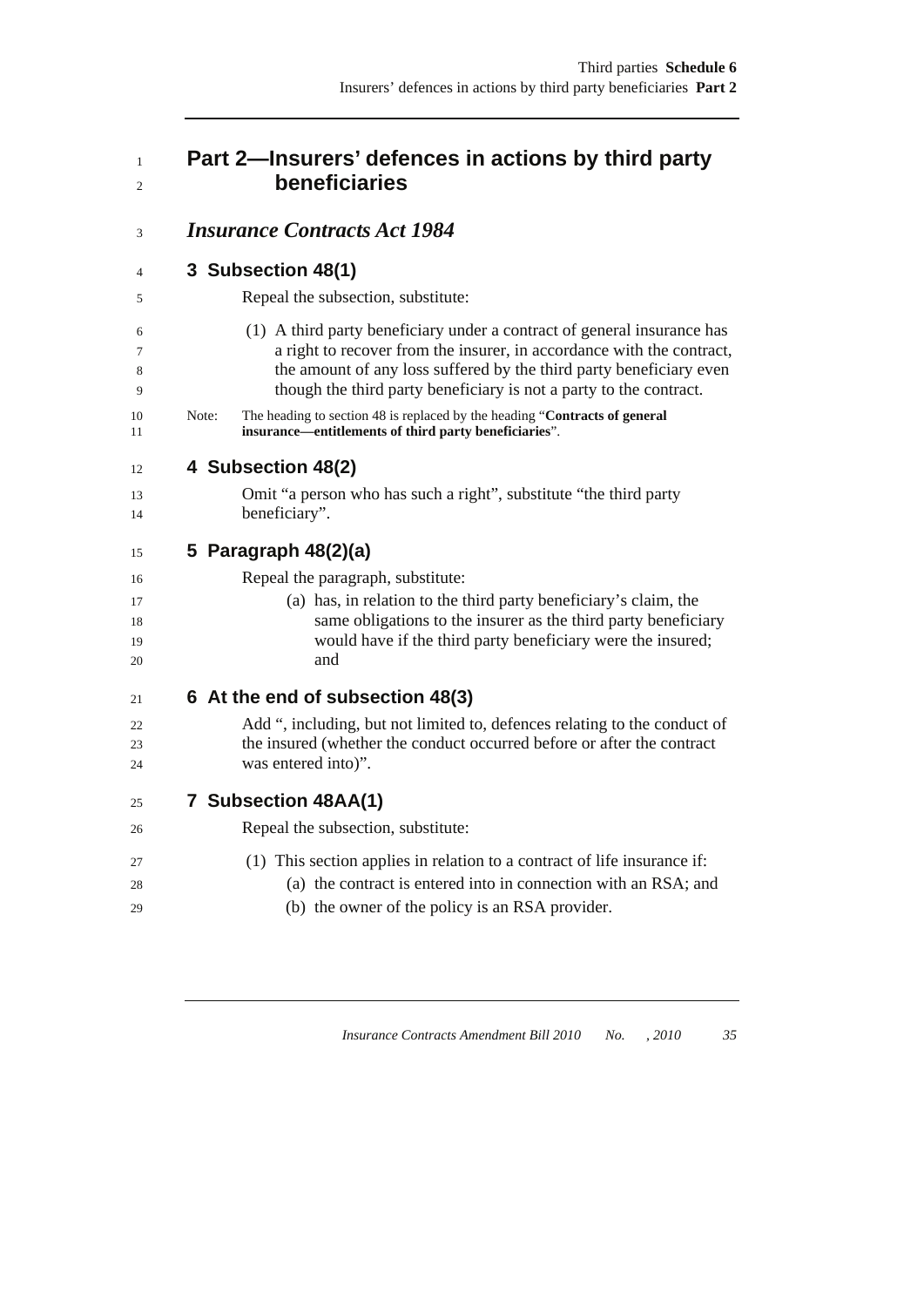|       | (1A) A third party beneficiary under the contract has a right to recover a<br>benefit from the insurer in accordance with the contract even<br>though the third party beneficiary is not a party to the contract.                                                                                                           |
|-------|-----------------------------------------------------------------------------------------------------------------------------------------------------------------------------------------------------------------------------------------------------------------------------------------------------------------------------|
| Note: | The heading to section 48AA is altered by omitting "another person" and substituting<br>"third party beneficiary".                                                                                                                                                                                                          |
|       | 8 Subsection 48AA(2)                                                                                                                                                                                                                                                                                                        |
|       | Omit "a person who has such a right", substitute "the third party<br>beneficiary".                                                                                                                                                                                                                                          |
|       | 9 Paragraph 48AA(2)(a)                                                                                                                                                                                                                                                                                                      |
|       | Repeal the paragraph, substitute:                                                                                                                                                                                                                                                                                           |
|       | (a) has, in relation to the third party beneficiary's claim, the<br>same obligations to the insurer as the third party beneficiary<br>would have if the third party beneficiary were the insured;<br>and                                                                                                                    |
|       | 10 Subsection 48AA(3)                                                                                                                                                                                                                                                                                                       |
|       | Omit "he or she", substitute "the insurer".                                                                                                                                                                                                                                                                                 |
|       | 11 At the end of subsection 48AA(3)                                                                                                                                                                                                                                                                                         |
|       | Add ", including, but not limited to, defences relating to the conduct of<br>the insured (whether the conduct occurred before or after the contract<br>was entered into)".                                                                                                                                                  |
|       | <b>12 Application</b>                                                                                                                                                                                                                                                                                                       |
| (1)   | The amendments made by items 3 to 6 apply to:<br>(a) a contract of general insurance that is originally entered into<br>after the commencement of this item; and<br>(b) a contract of general insurance that was originally entered<br>into before the commencement of this item and is renewed<br>after that commencement. |
| (2)   | The amendments made by items 7 to 11 apply to a contract of life<br>insurance that is originally entered into after the commencement of this<br>item.                                                                                                                                                                       |
| (3)   | If a contract of life insurance that was originally entered into before the<br>commencement of this item is varied after that commencement to:<br>(a) increase a sum insured under the contract; or                                                                                                                         |
|       |                                                                                                                                                                                                                                                                                                                             |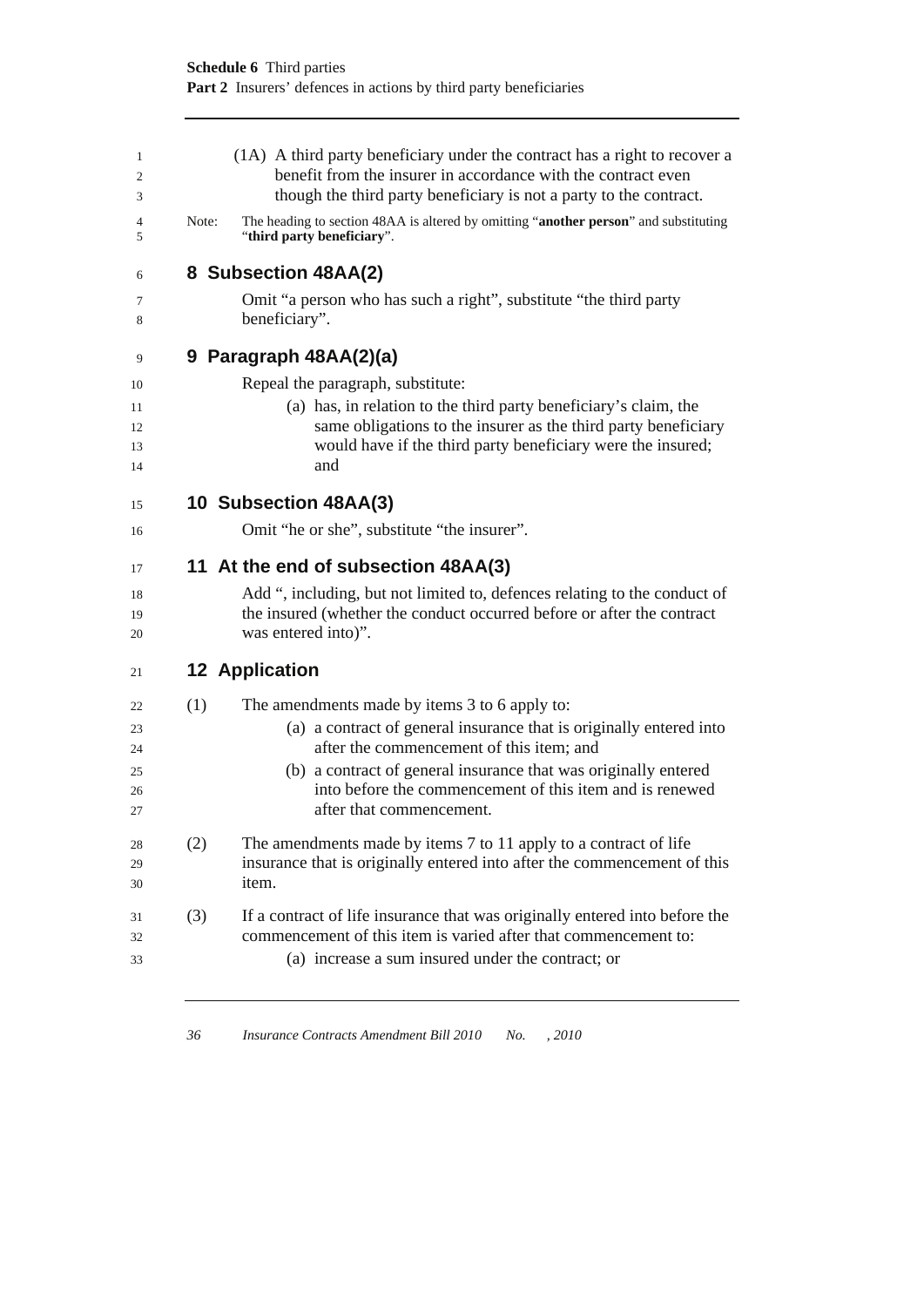| $\overline{2}$ |       | (b) increase the number of life insureds under the contract; or<br>(c) provide one or more additional kinds of insurance cover; |
|----------------|-------|---------------------------------------------------------------------------------------------------------------------------------|
| $\mathcal{R}$  | then: |                                                                                                                                 |
| $\overline{4}$ |       | (d) the contract is treated, to the extent of the variation, as if it                                                           |
|                |       | had been originally entered into after the commencement of                                                                      |
| -6             |       | this item; and                                                                                                                  |
|                |       | (e) the amendments made by items 7 to 11 apply to the contract                                                                  |
| 8              |       | to the extent of the variation.                                                                                                 |
| 9              |       |                                                                                                                                 |
|                |       |                                                                                                                                 |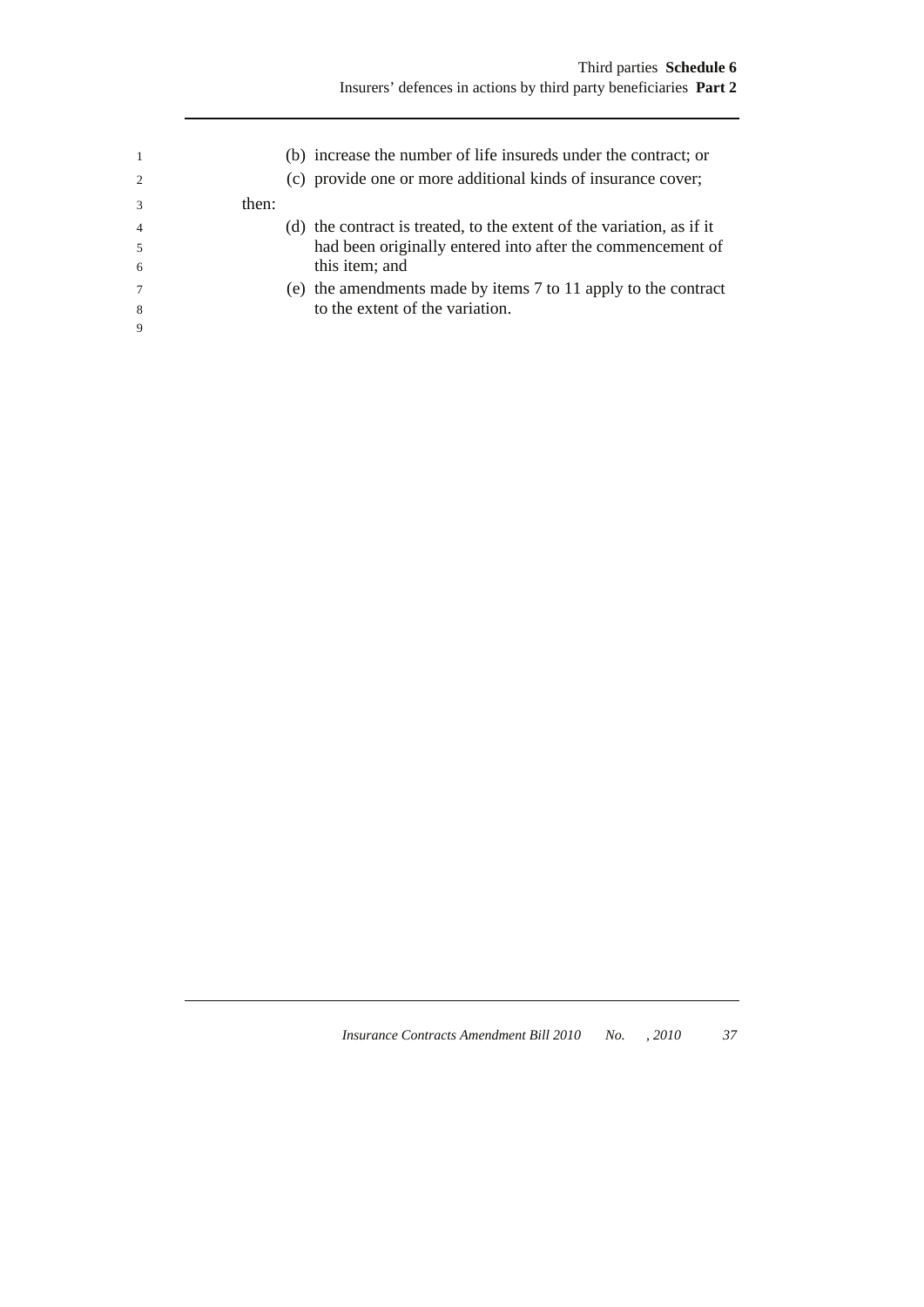# <sup>1</sup>**Part 3—Rights and obligations of third party**  <sup>2</sup>**beneficiaries under life insurance contracts**

| 3        |       | <b>Insurance Contracts Act 1984</b>                                                                                         |
|----------|-------|-----------------------------------------------------------------------------------------------------------------------------|
| 4        |       | 13 Subsections 48A(1) and (2)                                                                                               |
| 5        |       | Repeal the subsections, substitute:                                                                                         |
| 6        |       | (1) The following paragraphs have effect in relation to a contract of                                                       |
| 7        |       | life insurance to the extent that the contract is expressed to be for                                                       |
| 8<br>9   |       | the benefit of a third party beneficiary (who may be the life<br>insured):                                                  |
| 10       |       | (a) the third party beneficiary has a right to recover from the                                                             |
| 11       |       | insurer any money that becomes payable under the contract                                                                   |
| 12       |       | even though the third party beneficiary is not a party to the                                                               |
| 13       |       | contract:                                                                                                                   |
| 14       |       | (b) if the third party beneficiary is not the life insured, any                                                             |
| 15       |       | money paid to the third party beneficiary under the contract                                                                |
| 16       |       | does not form part of the estate of the life insured.                                                                       |
| 17       |       | (2) Subject to the contract, the third party beneficiary:                                                                   |
| 18       |       | (a) has, in relation to the third party beneficiary's claim, the                                                            |
| 19       |       | same obligations to the insurer as the third party beneficiary                                                              |
| 20       |       | would have if the third party beneficiary were the insured;                                                                 |
| 21       |       | and                                                                                                                         |
| 22       |       | (b) may discharge the insured's obligations in relation to the<br>payment of any money to the third party beneficiary under |
| 23<br>24 |       | the contract.                                                                                                               |
|          |       |                                                                                                                             |
| 25<br>26 | Note: | The heading to section 48A is altered by omitting "another person" and substituting<br>"third party beneficiary".           |
| 27       |       | <b>14 Application</b>                                                                                                       |
| 28       | (1)   | The amendment made by this Part applies to a contract of life insurance                                                     |
| 29       |       | that is originally entered into after the commencement of this item.                                                        |
|          | (2)   | If a contract of life insurance that was originally entered into before the                                                 |
| 30<br>31 |       | commencement of this item is varied after that commencement to:                                                             |
| 32       |       | (a) increase a sum insured under the contract; or                                                                           |
|          |       | (b) increase the number of life insureds under the contract; or                                                             |
| 33       |       | (c) provide one or more additional kinds of insurance cover;                                                                |
| 34       |       |                                                                                                                             |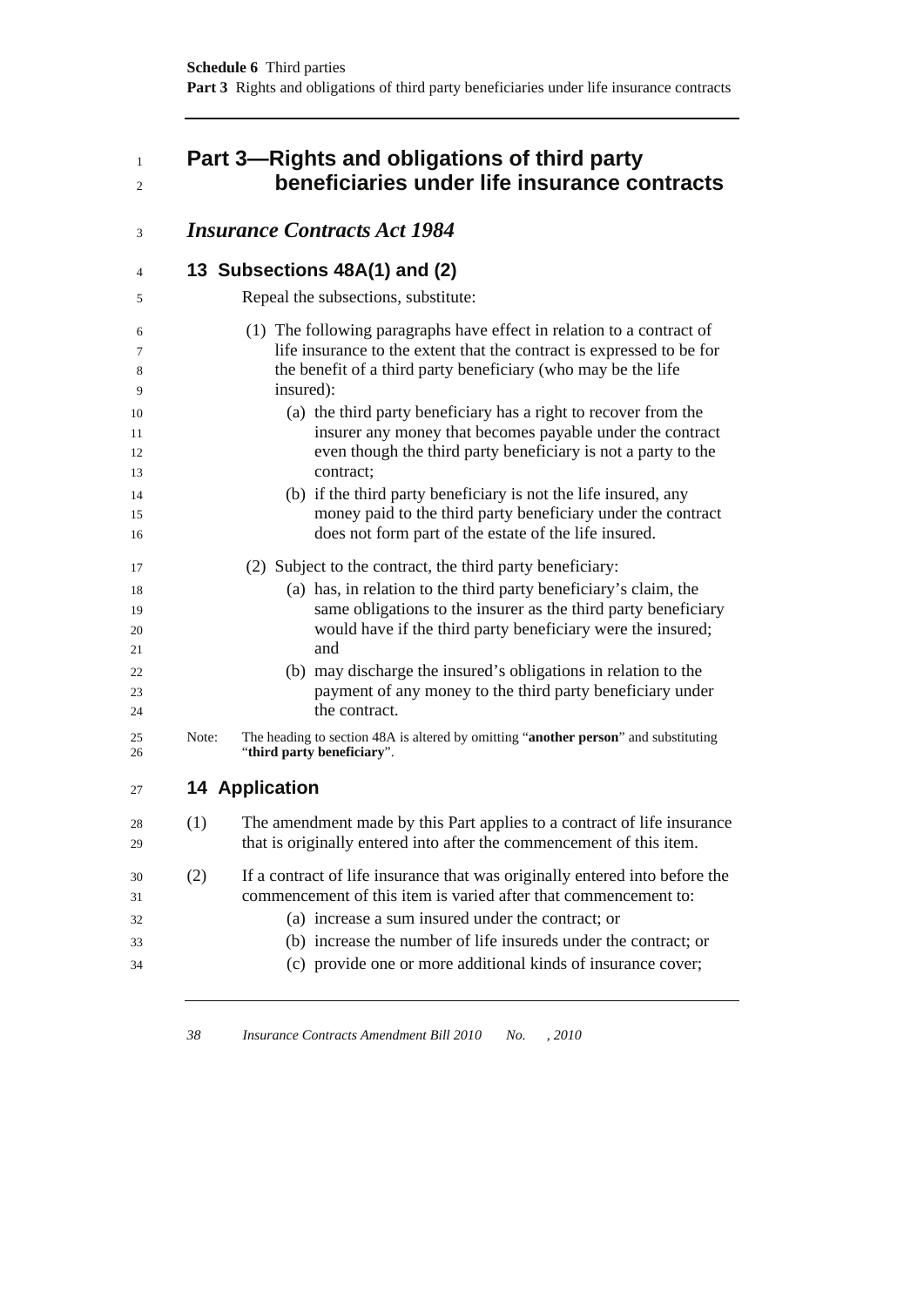|                | then: |                                                                       |
|----------------|-------|-----------------------------------------------------------------------|
| $\mathcal{L}$  |       | (d) the contract is treated, to the extent of the variation, as if it |
| $\mathcal{R}$  |       | had been originally entered into after the commencement of            |
| $\overline{4}$ |       | this item; and                                                        |
|                |       | (e) the amendment made by this Part applies to the contract to        |
| 6              |       | the extent of the variation.                                          |
|                |       |                                                                       |
|                |       |                                                                       |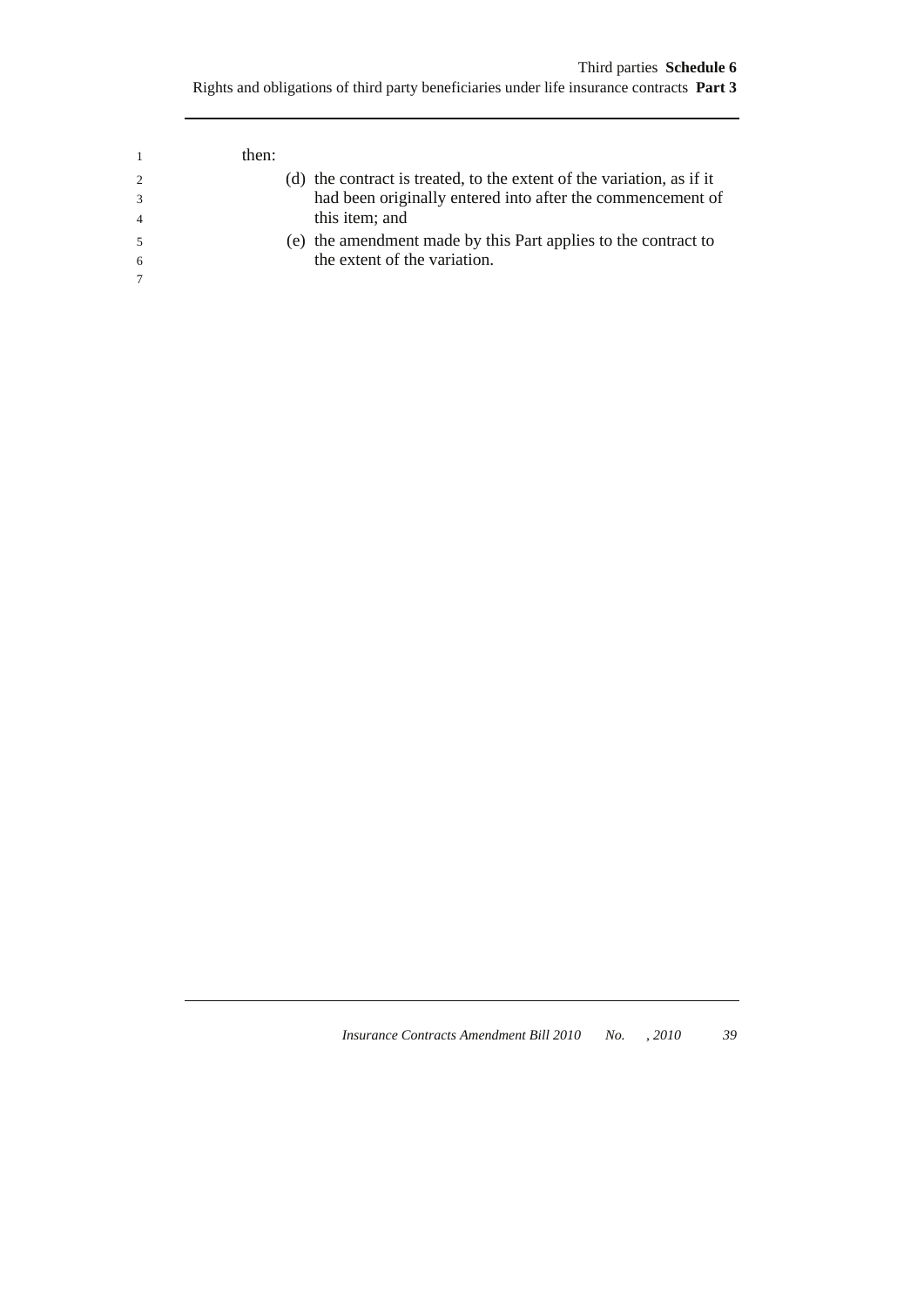# <sup>1</sup>**Part 4—Rights of third parties to recover against**  <sup>2</sup>**insurers**

### <sup>3</sup>*Insurance Contracts Act 1984*

## <sup>4</sup>**15 Subsection 51(1)**

| 5              |       | Repeal the subsection, substitute:                                                                                                                                                       |
|----------------|-------|------------------------------------------------------------------------------------------------------------------------------------------------------------------------------------------|
| 6              |       | $(1)$ If:                                                                                                                                                                                |
| 7              |       | (a) the insured or any third party beneficiary under a contract of                                                                                                                       |
| 8              |       | liability insurance is liable in damages to another person; and                                                                                                                          |
| 9<br>10        |       | (b) the contract provides insurance cover in respect of the<br>liability; and                                                                                                            |
| 11<br>12       |       | (c) the insured or third party beneficiary has died or cannot, after<br>reasonable inquiry, be found;                                                                                    |
| 13<br>14<br>15 |       | the other person may recover from the insurer an amount equal to<br>the insurer's liability under the contract in respect of the liability of<br>the insured or third party beneficiary. |
| 16<br>17       | Note: | The heading to section 51 is replaced by the heading "Claims against insurer in<br>respect of liability of insured or third party beneficiary".                                          |
| 18             |       | 16 Paragraph 51(2)(b)                                                                                                                                                                    |
| 19             |       | Repeal the paragraph, substitute:                                                                                                                                                        |
| 20<br>21<br>22 |       | (b) the liability of the insured or third party beneficiary, or the<br>legal personal representative of the insured or third party<br>beneficiary, to the other person.                  |
| 23             |       | 17 Subsection 51(3)                                                                                                                                                                      |
| 24             |       | Omit "third party has in respect of the insured's liability", substitute                                                                                                                 |
| 25<br>26       |       | "other person has in respect of the liability of the insured or third party<br>beneficiary".                                                                                             |
| 27             |       | <b>18 Application</b>                                                                                                                                                                    |
| 28             |       | The amendments made by this Part apply to:                                                                                                                                               |
| 29             |       | (a) a contract of liability insurance that is originally entered into                                                                                                                    |
| 30             |       | after the commencement of this item; and                                                                                                                                                 |
| 31             |       | (b) a contract of liability insurance that was originally entered                                                                                                                        |
| 32             |       | into before the commencement of this item and is renewed                                                                                                                                 |
| 33             |       | after that commencement.                                                                                                                                                                 |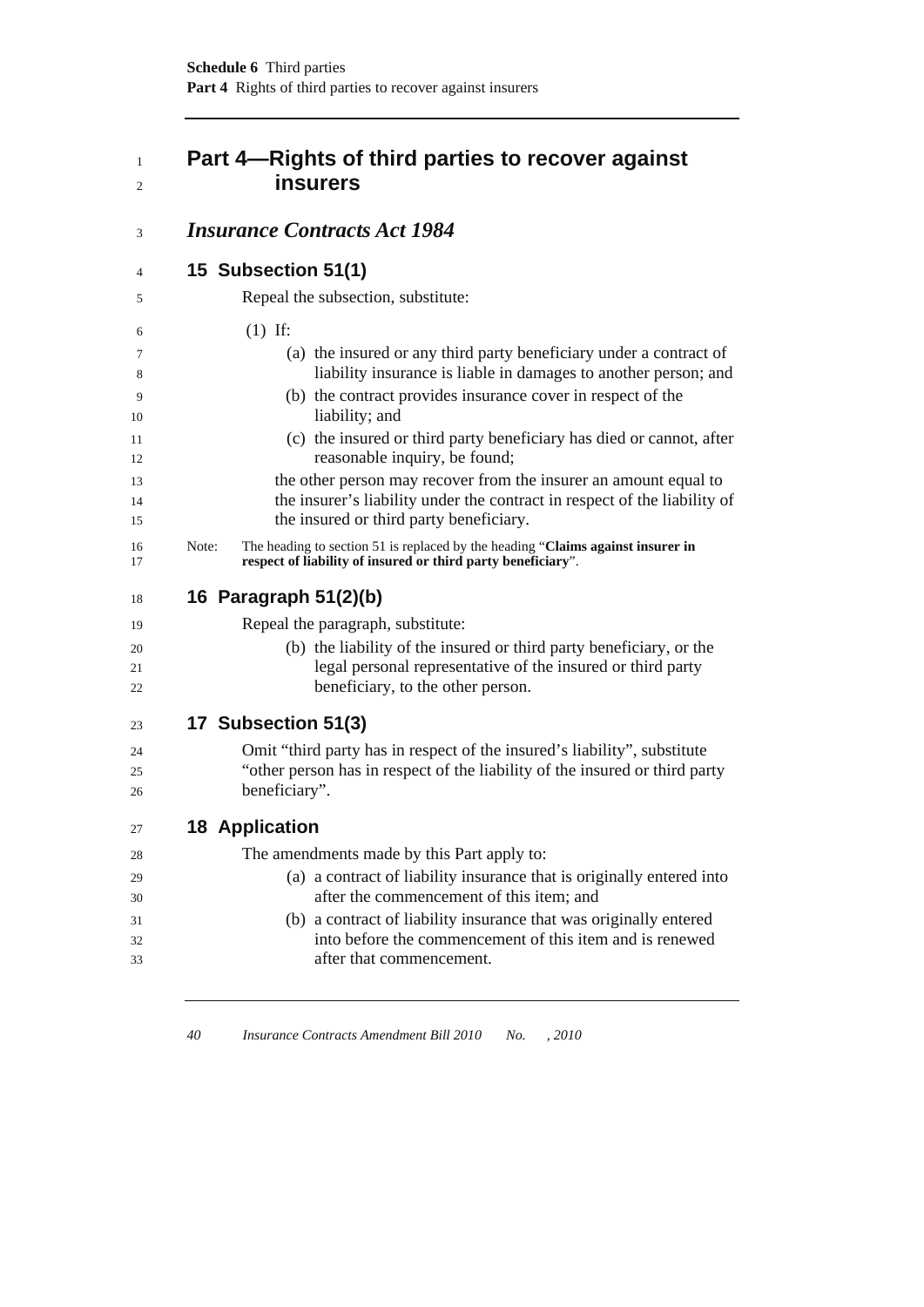### <sup>1</sup>**Part 5—Representative actions by ASIC on behalf of**  <sup>2</sup>**third party beneficiaries**

### <sup>3</sup>*Insurance Contracts Act 1984*

### <sup>4</sup>**19 Paragraph 55A(1)(b)**

5 After "the insured", insert "or any third party beneficiary under the 6 contract".

### <sup>7</sup>**20 Paragraph 55A(1)(c)**

8 After "the insured", insert "or third party beneficiary".

### <sup>9</sup>**21 Paragraph 55A(1)(d)**

10 After "the insured" (wherever occurring), insert "or third party 11 beneficiary".

### <sup>12</sup>**22 Paragraph 55A(2)(b)**

13 After "those insureds", insert "or any third party beneficiaries under the 14 contract".

### <sup>15</sup>**23 Subsection 55A(2)**

16 After "all of those insureds", insert "or third party beneficiaries".

### <sup>17</sup>**24 Subsection 55A(3)**

18 Omit "the insured or each of the insureds", insert "the insured or third 19 party beneficiary, or each of the insureds or third party beneficiaries,".

### <sup>20</sup>**25 Application**

21 The amendments made by this Part apply to a contract of insurance 22 whether originally entered into before or after the commencement of 23 this item. 24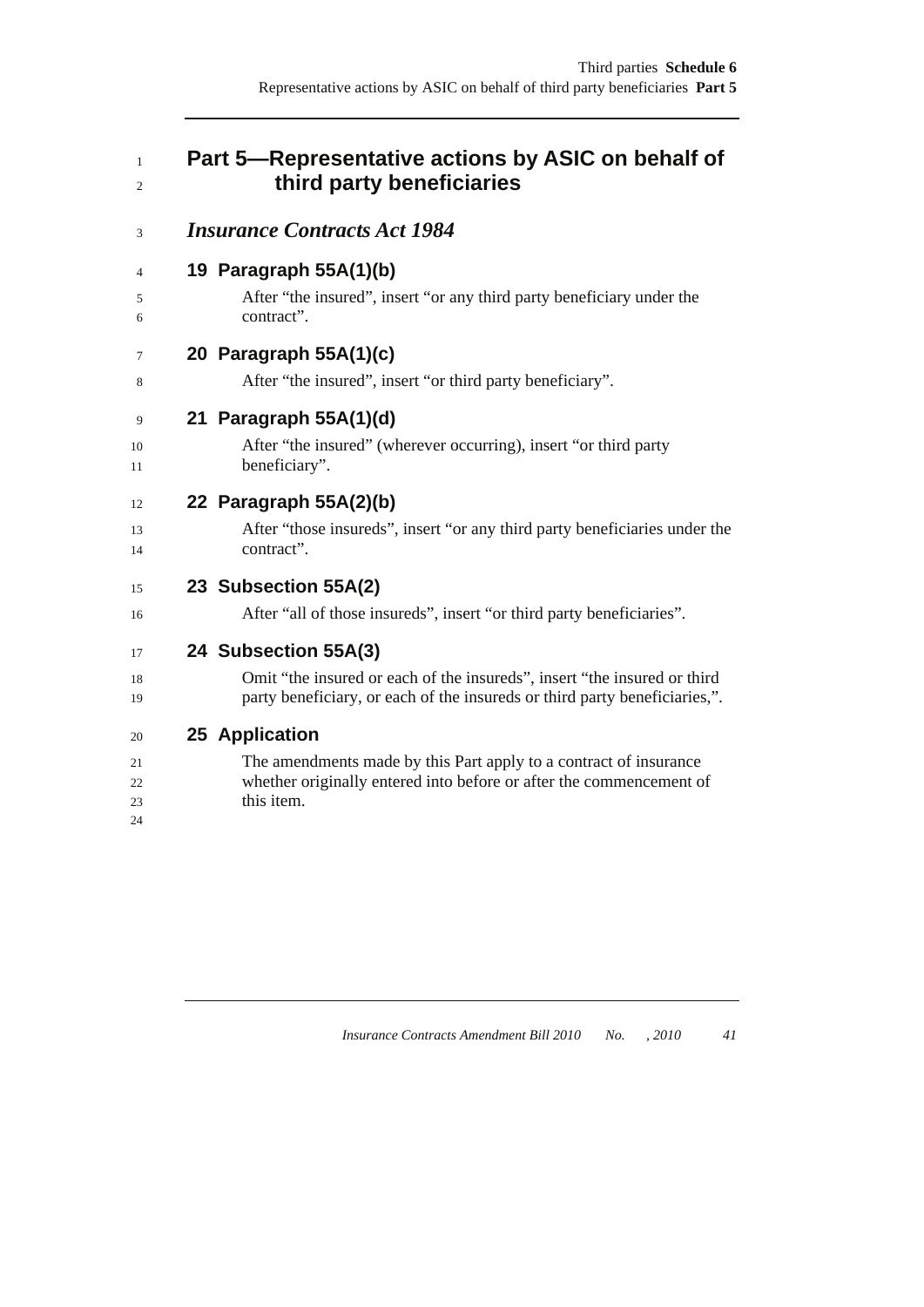| Part 6-Non-disclosure or misrepresentation by<br>members of group life insurance schemes                                                        |
|-------------------------------------------------------------------------------------------------------------------------------------------------|
| <b>Insurance Contracts Act 1984</b>                                                                                                             |
| 26 Subsection 4(2)                                                                                                                              |
| Omit "blanket superannuation contract", substitute "superannuation<br>contract (other than an individual superannuation contract)".             |
| 27 Subsection 11(1)                                                                                                                             |
| Insert:                                                                                                                                         |
| <i>group life contract</i> means a contract of life insurance that is<br>maintained for the purposes of:                                        |
| (a) a superannuation or retirement scheme under which there can<br>be more than one life insured; or                                            |
| (b) another group life scheme (including a scheme that is not<br>related to employment) under which there can be more than<br>one life insured. |
| 28 Subsection 11(1) (paragraph (b) of the definition of<br>proposal form)                                                                       |
| Omit "or retirement", substitute ", retirement or other group life".                                                                            |
| 29 At the end of paragraph 11(4)(a)                                                                                                             |
| Add "and".                                                                                                                                      |
| 30 Paragraph 11(4)(b)                                                                                                                           |
| Omit "only; and", substitute "only.".                                                                                                           |
| 31 Paragraph 11(4)(c)                                                                                                                           |
| Repeal the paragraph.                                                                                                                           |
| 32 Paragraph 23(a)                                                                                                                              |
| Omit "or retirement", substitute ", retirement or other group life".                                                                            |
| 33 Paragraph 26(3)(a)                                                                                                                           |
| Omit "or retirement", substitute ", retirement or other group life".                                                                            |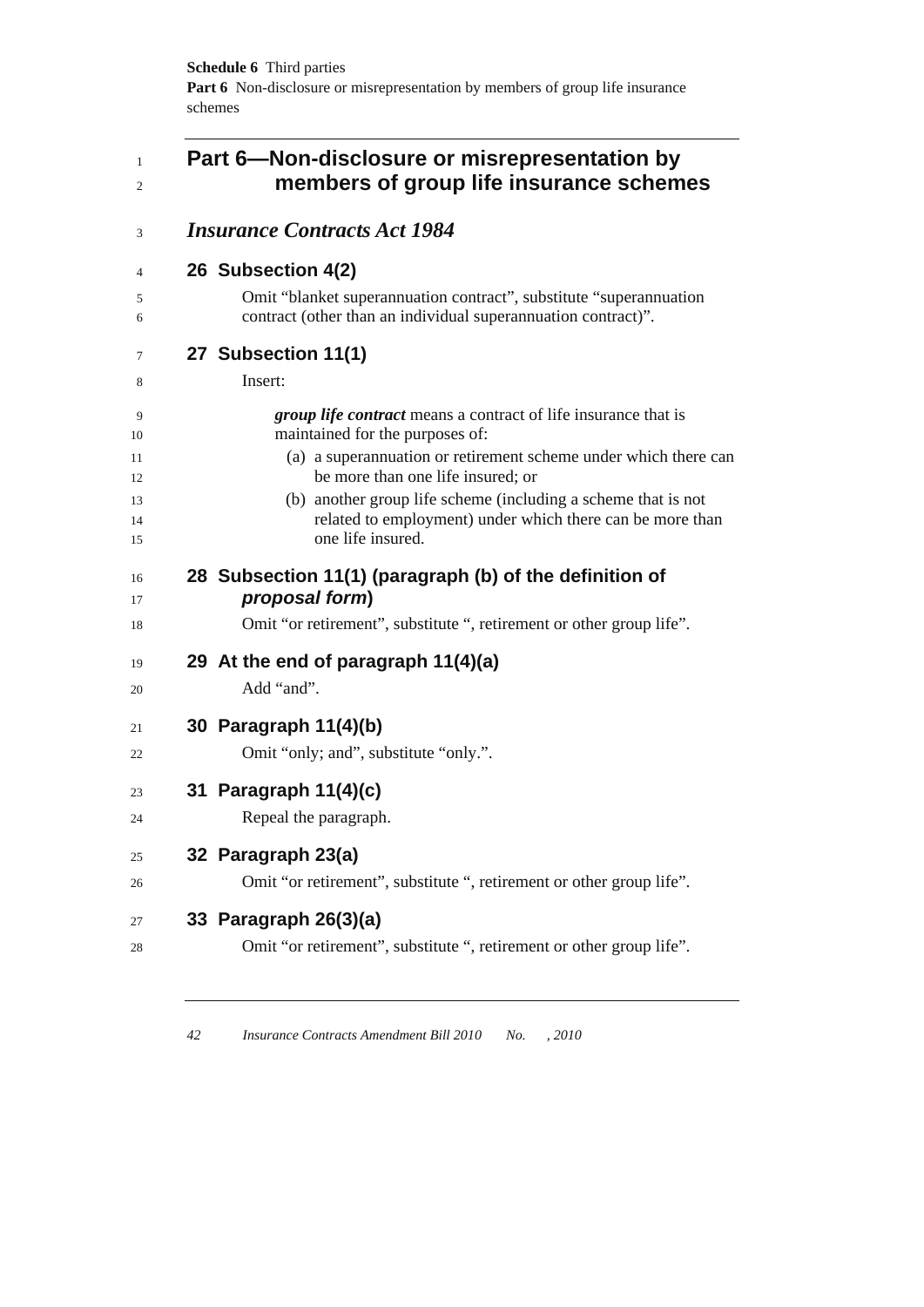| $\mathbf{1}$ |     | 34 Section 32                                                                                                                             |
|--------------|-----|-------------------------------------------------------------------------------------------------------------------------------------------|
| 2            |     | Repeal the section, substitute:                                                                                                           |
| 3            |     | 32 Non-disclosure or misrepresentation by life insured covered                                                                            |
| 4            |     | under group life contract                                                                                                                 |
| 5            |     | (1) This Division extends to the case where there was a failure to                                                                        |
| 6            |     | comply with the duty of disclosure, or a misrepresentation was                                                                            |
| 7<br>8       |     | made to the insurer, in respect of a proposed life insured under a<br>group life contract, as if:                                         |
| 9            |     | (a) the insurance cover provided by the group life contract in                                                                            |
| 10           |     | respect of the life insured were provided by an individual                                                                                |
| 11           |     | contract of life insurance between the insurer and the insured;                                                                           |
| 12           |     | and                                                                                                                                       |
| 13           |     | (b) the group life contract had been entered into at the time when                                                                        |
| 14<br>15     |     | the proposed life insured became a life insured under the<br>group life contract.                                                         |
|              |     |                                                                                                                                           |
| 16           |     | (2) For the purposes of this Division, if the failure to comply with the                                                                  |
| 17           |     | duty of disclosure, or the misrepresentation, occurred after the                                                                          |
| 18           |     | proposed life insured became a member of the relevant                                                                                     |
| 19           |     | superannuation, retirement or other group life scheme but before                                                                          |
| 20           |     | the insurance cover was provided by the group life contract in                                                                            |
| 21<br>22     |     | respect of the life insured, the failure or misrepresentation is taken<br>to have occurred before the proposed life insured became a life |
| 23           |     | insured under the group life contract.                                                                                                    |
| 24           |     | 35 Section 32A                                                                                                                            |
| 25           |     | Omit "made, to the insurer", substitute "made to the insurer,".                                                                           |
| 26           |     | <b>36 Application</b>                                                                                                                     |
| 27           | (1) | The amendments made by items 26, 29, 30, 31 and 35 apply to a                                                                             |
| 28           |     | contract of life insurance whether originally entered into before or after                                                                |
| 29           |     | the commencement of this item.                                                                                                            |
| 30           | (2) | The amendments made by items 27, 28 and 32 to 34 apply to a contract                                                                      |
| 31           |     | of life insurance that is originally entered into after the commencement                                                                  |
| 32           |     | of this item.                                                                                                                             |
| 33           | (3) | If a contract of life insurance that was originally entered into before the                                                               |
| 34           |     | commencement of this item is varied after that commencement to:                                                                           |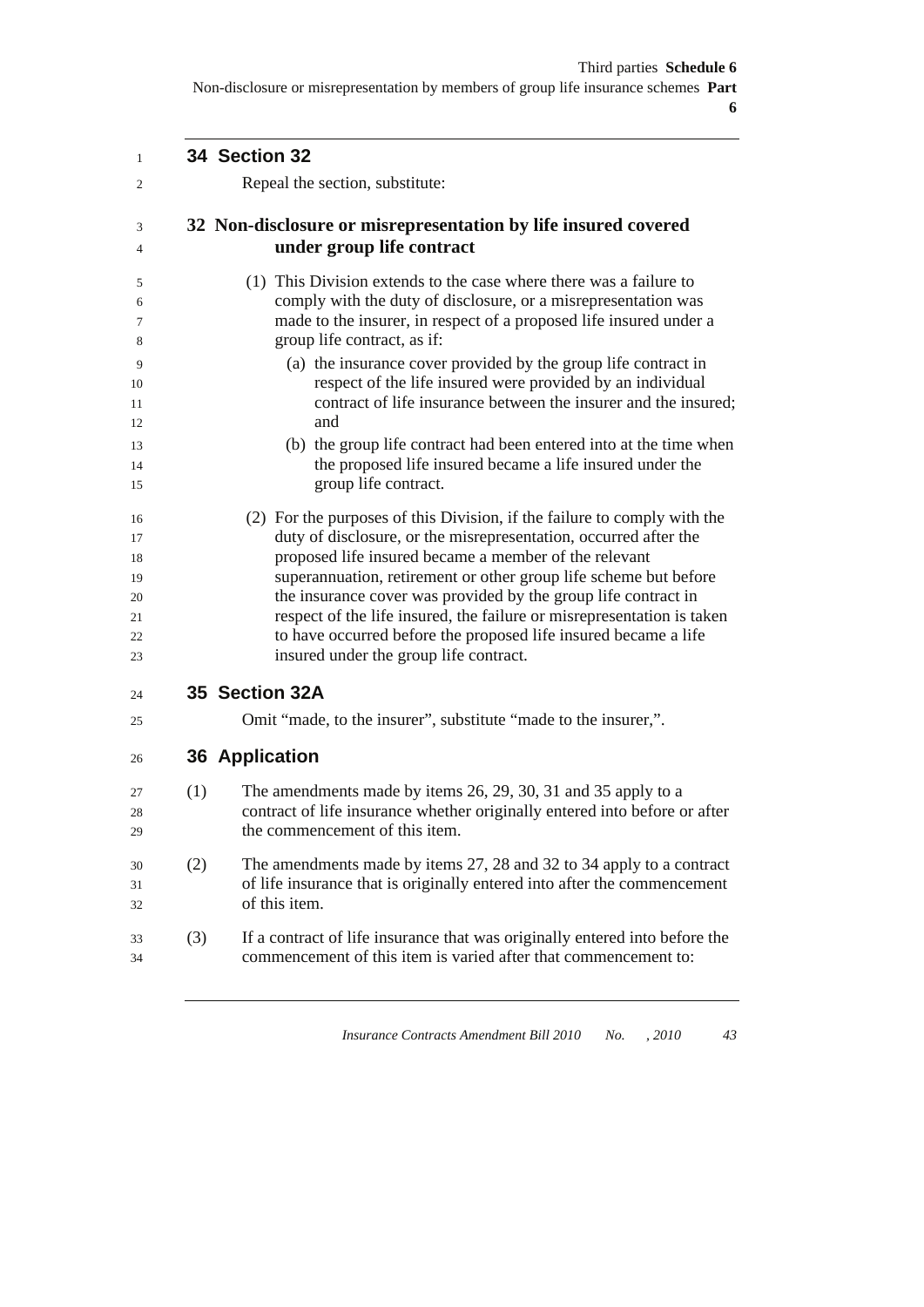### **Schedule 6** Third parties

Part 6 Non-disclosure or misrepresentation by members of group life insurance schemes

|                |       | (a) increase a sum insured under the contract; or                     |
|----------------|-------|-----------------------------------------------------------------------|
| $\mathfrak{D}$ |       | (b) increase the number of life insureds under the contract; or       |
| $\mathcal{R}$  |       | (c) provide one or more additional kinds of insurance cover;          |
| $\overline{4}$ | then: |                                                                       |
| 5              |       | (d) the contract is treated, to the extent of the variation, as if it |
| -6             |       | had been originally entered into after the commencement of            |
|                |       | this item; and                                                        |
| -8             |       | (e) the amendments made by items 27, 28 and 32 to 34 apply to         |
| 9              |       | the contract to the extent of the variation.                          |
| 10             |       |                                                                       |
|                |       |                                                                       |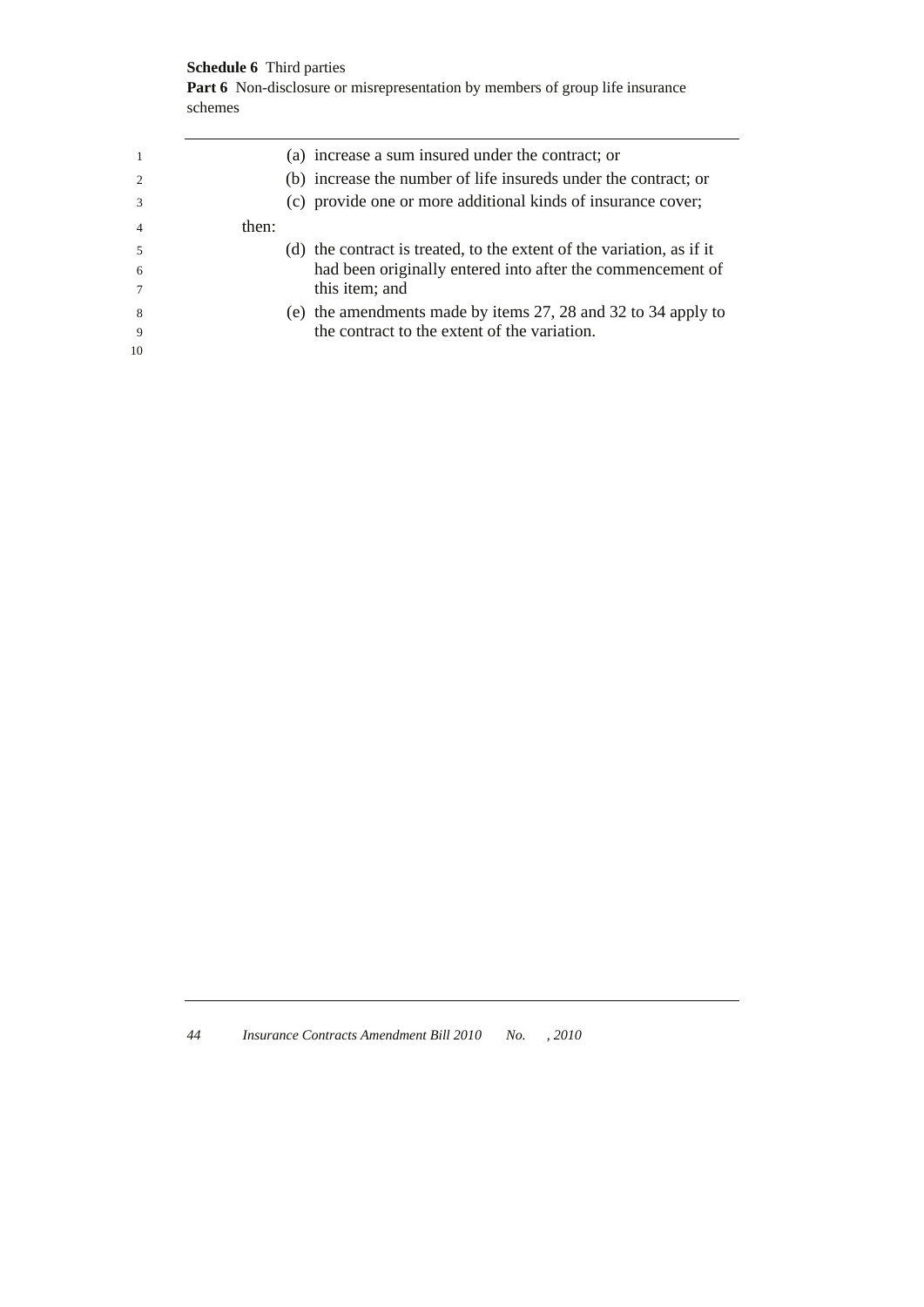| <b>Schedule 7-Subrogation</b>                                                                                     |
|-------------------------------------------------------------------------------------------------------------------|
| <b>Insurance Contracts Act 1984</b>                                                                               |
| 1 Before section 65                                                                                               |
| Insert:                                                                                                           |
| 64 Application to third party beneficiaries                                                                       |
| In this Part, a reference to an insured includes a reference to a third<br>party beneficiary.                     |
| 2 Section 67                                                                                                      |
| Repeal the section, substitute:                                                                                   |
| 67 Rights with respect to money recovered under subrogation etc.                                                  |
| Scope                                                                                                             |
| (1) This section applies if:                                                                                      |
| (a) an insurer is liable under a contract of general insurance in<br>respect of a loss; and                       |
| (b) the insurer has a right of subrogation in respect of the loss;<br>and                                         |
| (c) an amount is recovered (whether by the insurer or the<br>insured) from another person in respect of the loss. |
| Amount recovered by insurer                                                                                       |
| (2) If the amount is recovered by the insurer in exercising the insurer's                                         |
| right of subrogation in respect of the loss:                                                                      |
| (a) the insurer is entitled under this paragraph to so much of the<br>amount as does not exceed the sum of:       |
| (i) the amount paid by the insurer to the insured in respect                                                      |
| of the loss; and                                                                                                  |
| (ii) the amount paid by the insurer for administrative and                                                        |
| legal costs incurred in connection with the recovery; and                                                         |
| (b) if the amount recovered exceeds the amount to which the                                                       |
| insurer is entitled under paragraph (a)—the insured is entitled                                                   |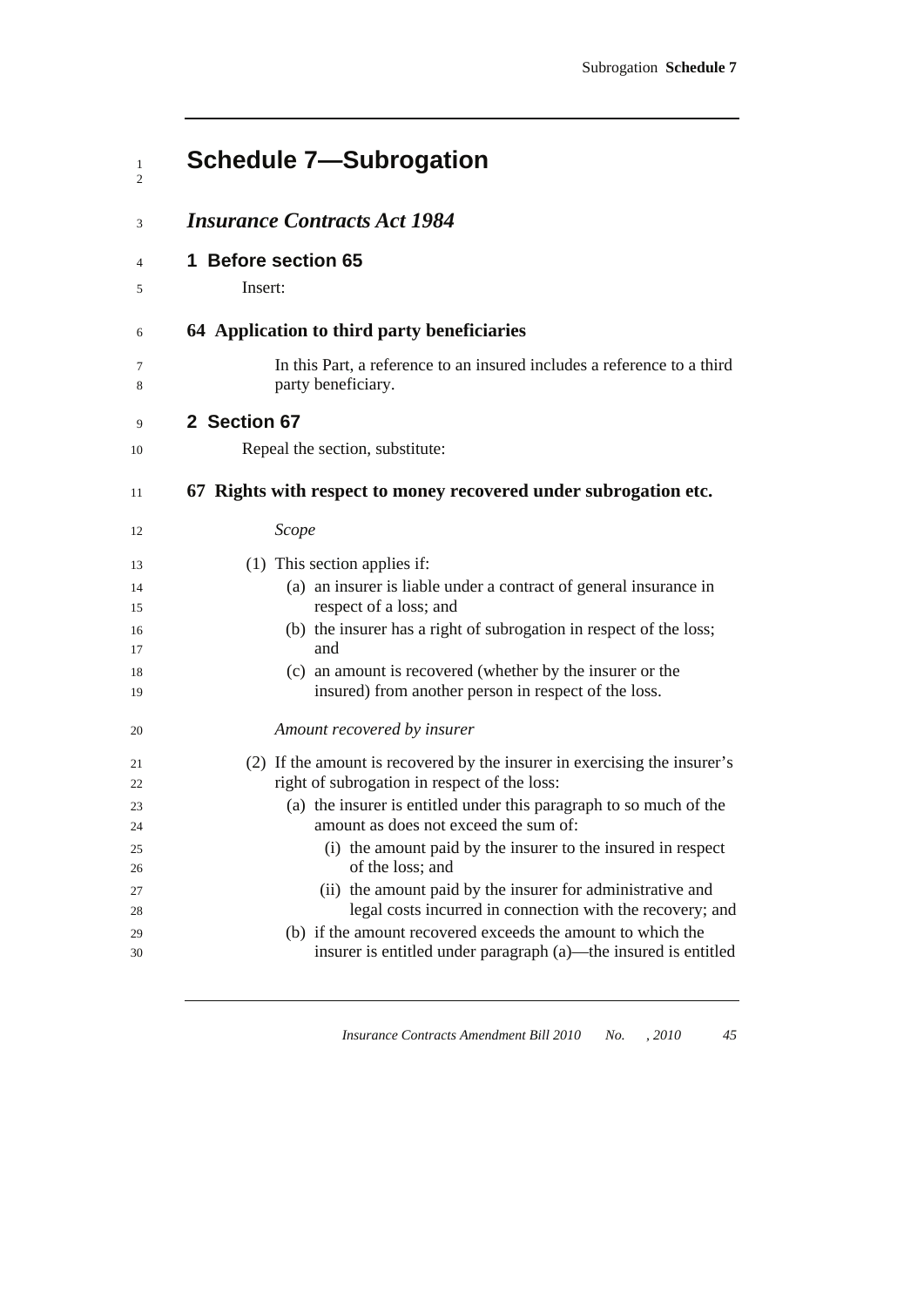| 1      | under this paragraph to so much of the excess as does not                         |
|--------|-----------------------------------------------------------------------------------|
| 2      | exceed the insured's overall loss; and                                            |
| 3      | (c) if the amount recovered exceeds the sum of:                                   |
| 4      | (i) the amount to which the insurer is entitled under                             |
| 5      | paragraph (a); and                                                                |
| 6<br>7 | (ii) the amount (if any) to which the insured is entitled<br>under paragraph (b); |
|        | the insurer is entitled to the excess.                                            |
| 8      |                                                                                   |
| 9      | Amount recovered by insured                                                       |
| 10     | (3) If the amount is recovered by the insured:                                    |
| 11     | (a) the insured is entitled under this paragraph to so much of the                |
| 12     | amount as does not exceed the sum of:                                             |
| 13     | (i) the insured's overall loss; and                                               |
| 14     | (ii) the amount paid by the insured for administrative and                        |
| 15     | legal costs incurred in connection with the recovery; and                         |
| 16     | (b) if the amount recovered exceeds the amount to which the                       |
| 17     | insured is entitled under paragraph (a)—the insurer is entitled                   |
| 18     | to so much of the excess as does not exceed the amount paid                       |
| 19     | by the insurer to the insured in respect of the loss; and                         |
| 20     | (c) if the amount recovered exceeds the sum of:                                   |
| 21     | (i) the amount to which the insured is entitled under                             |
| 22     | paragraph (a); and                                                                |
| 23     | (ii) the amount (if any) to which the insurer is entitled under                   |
| 24     | paragraph (b);                                                                    |
| 25     | the insured is entitled to the excess.                                            |
| 26     | Amount recovered by insurer and insured jointly                                   |
| 27     | (4) Subsections $(5)$ , $(6)$ and $(7)$ apply if the amount is recovered by the   |
| 28     | insurer and the insured jointly.                                                  |
| 29     | (5) If the amount recovered is less than the sum of the paragraph $(2)(a)$        |
| 30     | amount and the paragraph $(3)(a)$ amount, the insurer and the                     |
| 31     | insured are each entitled to a portion of the amount recovered,                   |
| 32     | calculated on a pro rata basis in proportion to the paragraph $(2)(a)$            |
| 33     | amount and the paragraph $(3)(a)$ amount.                                         |
| 34     | (6) If the amount recovered is equal to the sum of the paragraph $(2)(a)$         |
| 35     | amount and the paragraph $(3)(a)$ amount:                                         |
|        |                                                                                   |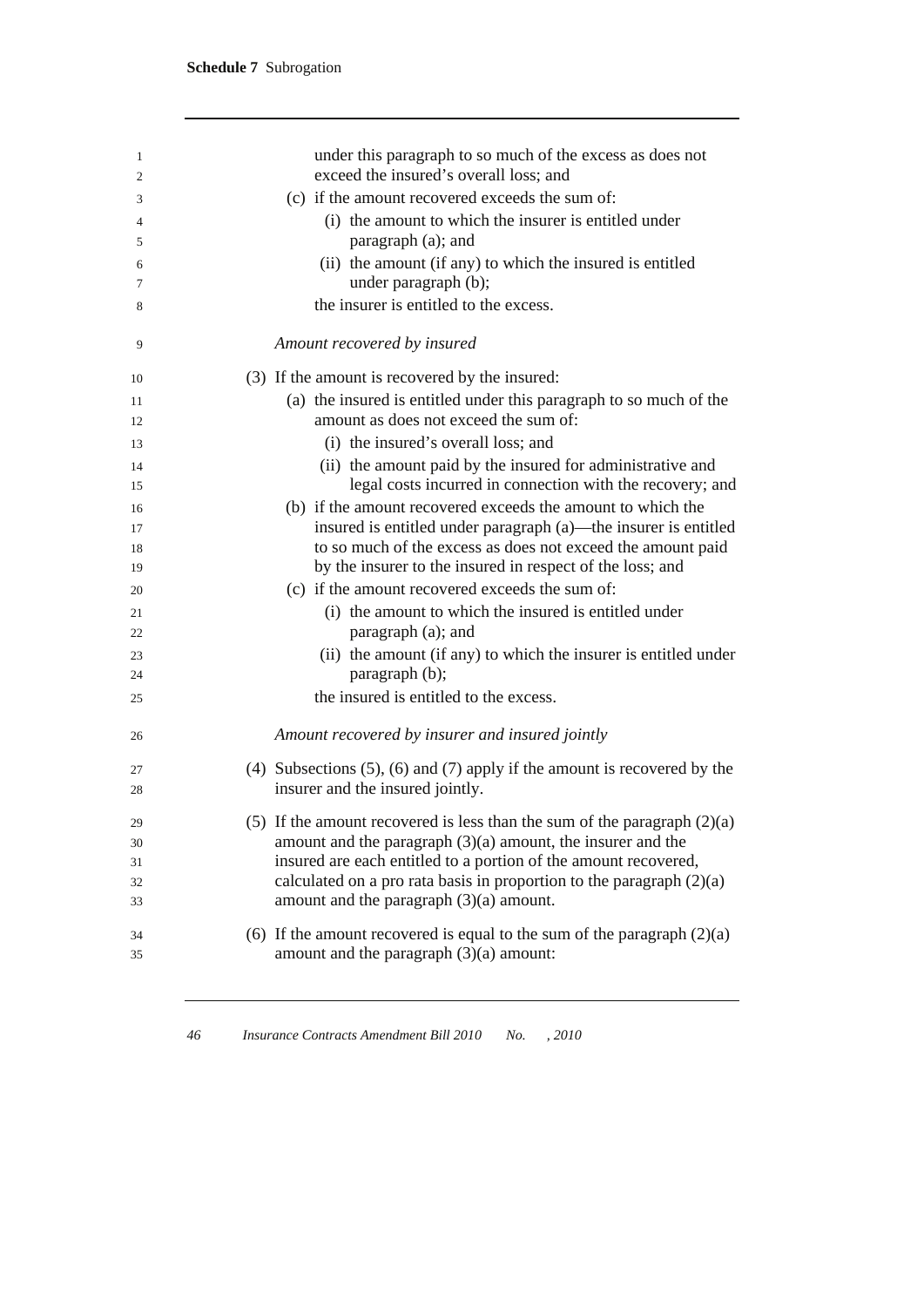| 1<br>2   | (a) the insurer is entitled to the paragraph $(2)(a)$ amount; and<br>(b) the insured is entitled to the paragraph $(3)(a)$ amount. |
|----------|------------------------------------------------------------------------------------------------------------------------------------|
| 3<br>4   | (7) If the amount recovered exceeds the sum of the paragraph $(2)(a)$<br>amount and the paragraph $(3)(a)$ amount, then:           |
| 5        | (a) the insurer is entitled to the paragraph $(2)(a)$ amount; and                                                                  |
| 6        | (b) the insured is entitled to the paragraph $(3)(a)$ amount; and                                                                  |
| 7        | (c) in addition to those amounts, the insurer and the insured are                                                                  |
| 8        | each entitled to a portion of the remainder of the amount                                                                          |
| 9        | recovered, calculated on a pro rata basis in proportion to the                                                                     |
| 10       | amounts referred to in subparagraphs $(2)(a)(ii)$ and $(3)(a)(ii)$ .                                                               |
| 11       | Amount awarded by way of interest                                                                                                  |
| 12       | (8) If an amount (the <i>interest amount</i> ) by way of interest is awarded in                                                    |
| 13       | respect of the amount recovered (the <i>principal amount</i> ), the                                                                |
| 14       | following apply:                                                                                                                   |
| 15       | (a) if the principal amount was recovered by the insurer, the                                                                      |
| 16       | insurer is entitled to the interest amount;                                                                                        |
| 17<br>18 | (b) if the principal amount was recovered by the insured, the<br>insured is entitled to the interest amount;                       |
| 19       | (c) if the principal amount was recovered by the insurer and the                                                                   |
| 20       | insured jointly, the interest amount is to be divided fairly                                                                       |
| 21       | between the insurer and the insured, having regard to:                                                                             |
| 22       | (i) the amounts to which the insurer and the insured are                                                                           |
| 23       | each entitled under subsection $(5)$ , $(6)$ or $(7)$ , as the case                                                                |
| 24       | requires; and                                                                                                                      |
| 25       | (ii) the periods of time during which the insurer and the                                                                          |
| 26       | insured have lost the use of their money.                                                                                          |
| 27       | Rights of insurer and insured are subject to contract and any                                                                      |
| 28       | agreement                                                                                                                          |
| 29       | (9) The rights of the insurer and the insured under this section are                                                               |
| 30       | subject to:                                                                                                                        |
| 31       | (a) the relevant contract of insurance; and                                                                                        |
| 32       | (b) any agreement made between the insurer and the insured                                                                         |
| 33       | after the loss has occurred.                                                                                                       |